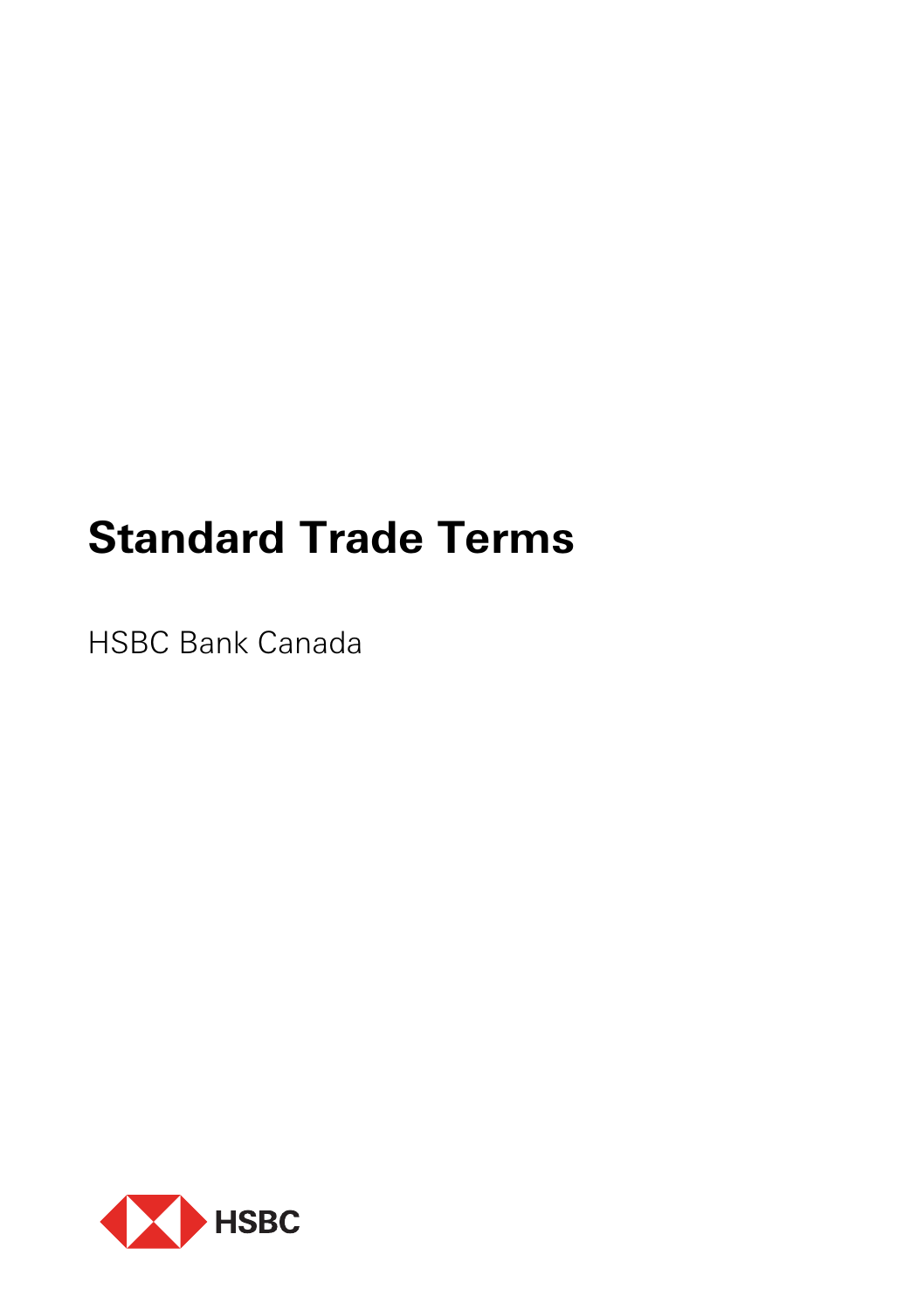# **CONTENTS**

| 1.                                                             | <b>APPLICATION</b>                                     | 3              |
|----------------------------------------------------------------|--------------------------------------------------------|----------------|
| <b>SECTION 1 – TRADE SERVICES</b>                              |                                                        | 4              |
| 2.                                                             | <b>ICC RULES</b>                                       | 4              |
| 3.                                                             | DOCUMENTARY CREDITS                                    | $\overline{4}$ |
| 4 <sub>1</sub>                                                 | INSTRUMENTS                                            | 7              |
| 5.                                                             | COLLECTIONS                                            | 9              |
| 6.                                                             | <b>FINANCE</b>                                         | 10             |
| 7.                                                             | <b>TRADE FINANCE LOANS</b>                             | 11             |
| 8.                                                             | APPLICATIONS FOR RELEASE OF GOODS, SHIPPING GUARANTEES |                |
|                                                                | AND LETTERS OF INDEMNITY                               | 13             |
|                                                                | SECTION 2 - REIMBURSEMENT, INDEMNITY AND OTHER RIGHTS  | 14             |
| 9.                                                             | REIMBURSEMENT AND INDEMNITY                            | 14             |
| 10.                                                            | CASH COLLATERAL                                        | 15             |
| 11.                                                            | PLEDGE                                                 | 15             |
|                                                                | 12. TRUST RECEIPTS                                     | 16             |
|                                                                | 13. SET-OFF                                            | 17             |
| 14.                                                            | SUPPLEMENTARY RIGHTS                                   | 17             |
| <b>SECTION 3 - FEES AND PAYMENTS</b>                           |                                                        | 17             |
| 15.                                                            | FEES, COMMISSION, INTEREST AND CHARGES                 | 17             |
|                                                                | 16. PAYMENTS                                           | 18             |
| <b>SECTION 4 - REPRESENTATIONS, UNDERTAKINGS AND SANCTIONS</b> |                                                        | 20             |
| 17.                                                            | REPRESENTATIONS AND WARRANTIES                         | 20             |
|                                                                | 18. UNDERTAKINGS                                       | 21             |
|                                                                | 19. COMPLIANCE WITH LAWS AND SANCTIONS                 | 23             |
| <b>SECTION 5 - INSTRUCTIONS AND ELECTRONIC PLATFORMS</b>       |                                                        | 25             |
| 20.                                                            | <b>INSTRUCTIONS</b>                                    | 25             |
|                                                                | 21. PLATFORMS                                          | 26             |
| <b>SECTION 6 - OTHER</b>                                       |                                                        | 27             |
| 22.                                                            | <b>LIMITATION ON LIABILITY</b>                         | 27             |
|                                                                | 23. DISCLOSURE, CONFIDENTIALITY AND PRIVACY            | 29             |
| 24.                                                            | MISCELLANEOUS                                          | 31             |
| 25.                                                            | <b>GOVERNING LAW AND JURISDICTION</b>                  | 32             |
| <b>SECTION 7 - DEFINITIONS AND INTERPRETATION</b>              |                                                        | 32             |
| 26.                                                            | DEFINITIONS AND INTERPRETATION                         | 32             |
| 27.                                                            | <b>COUNTRY CONDITIONS</b>                              | 38             |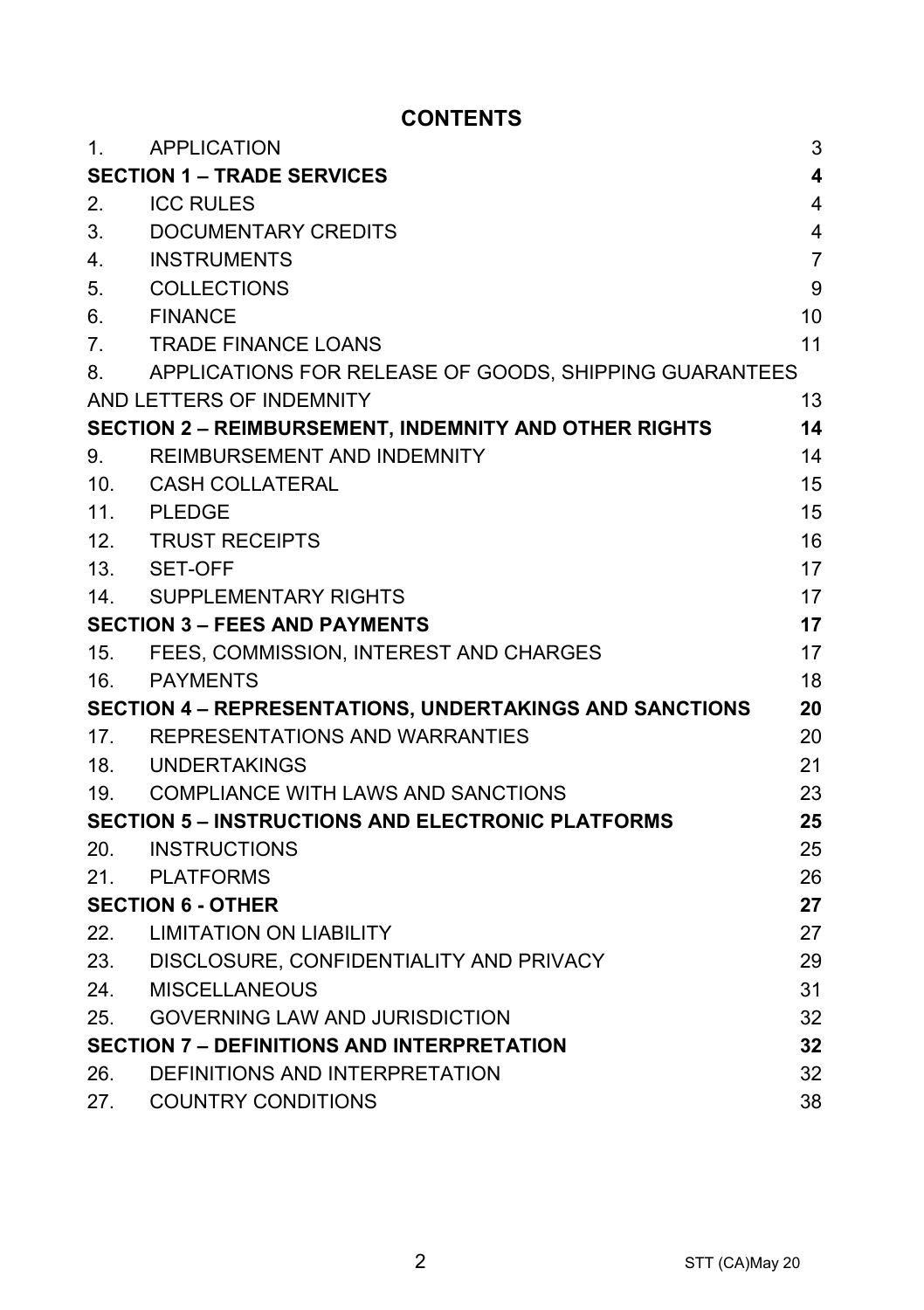# **STANDARD TRADE TERMS (THESE TERMS)**

## **1. APPLICATION**

1.1 These Terms shall apply to any Trade Service which HSBC may agree to make available or procure at the request of the Customer and shall include any relevant Country Conditions.

1.2 These Terms shall, where applicable, be subject to other terms and conditions in relation to services provided by HSBC to the Customer (including any banking service or account operating agreement) from time to time. In relation to any Trade Service, where any conflict arises between these Terms and any other applicable terms and conditions, the terms and conditions shall apply in the following order of priority:

- (a) the Application;
- (b) the Facility Agreement (if any) and/or any applicable Security Agreement;
- (c) the Country Conditions (if any);
- (d) these Terms; and
- (e) such other terms.

1.3 HSBC does not offer any advice to the Customer in relation to any Trade Service. Whilst HSBC may provide information or express opinions from time to time, such information or opinions are not offered as advice. Before applying for, or accepting, any Trade Service, the Customer shall make such enquiries and assessments as the Customer considers appropriate and the Customer should place no reliance on HSBC to give advice or make recommendations. If the Customer is in doubt of any Trade Service, the Customer should seek independent professional advice.

1.4 Each Trade Service is separate and independent from the Trade Transaction to which such Trade Service relates and HSBC is in no way concerned with, subject to, or bound by, the terms of such Trade Transaction, even if a reference is included in any document relating to that Trade Service.

1.5 HSBC may name, instruct or procure any correspondent bank (including any HSBC Group member) to be the issuing, advising, nominated or confirming bank in respect of any Trade Service (and may restrict such correspondent bank to an HSBC Group member or a correspondent bank acceptable to HSBC) and is authorised to issue a counter-guarantee or counter-SBLC in such form and content as determined by HSBC in favour of the correspondent bank. HSBC may pay to, or receive from any correspondent bank, charges, commissions, fees or other payments.

1.6 Nothing in these Terms shall oblige HSBC to enter into or provide any Trade Service at any time.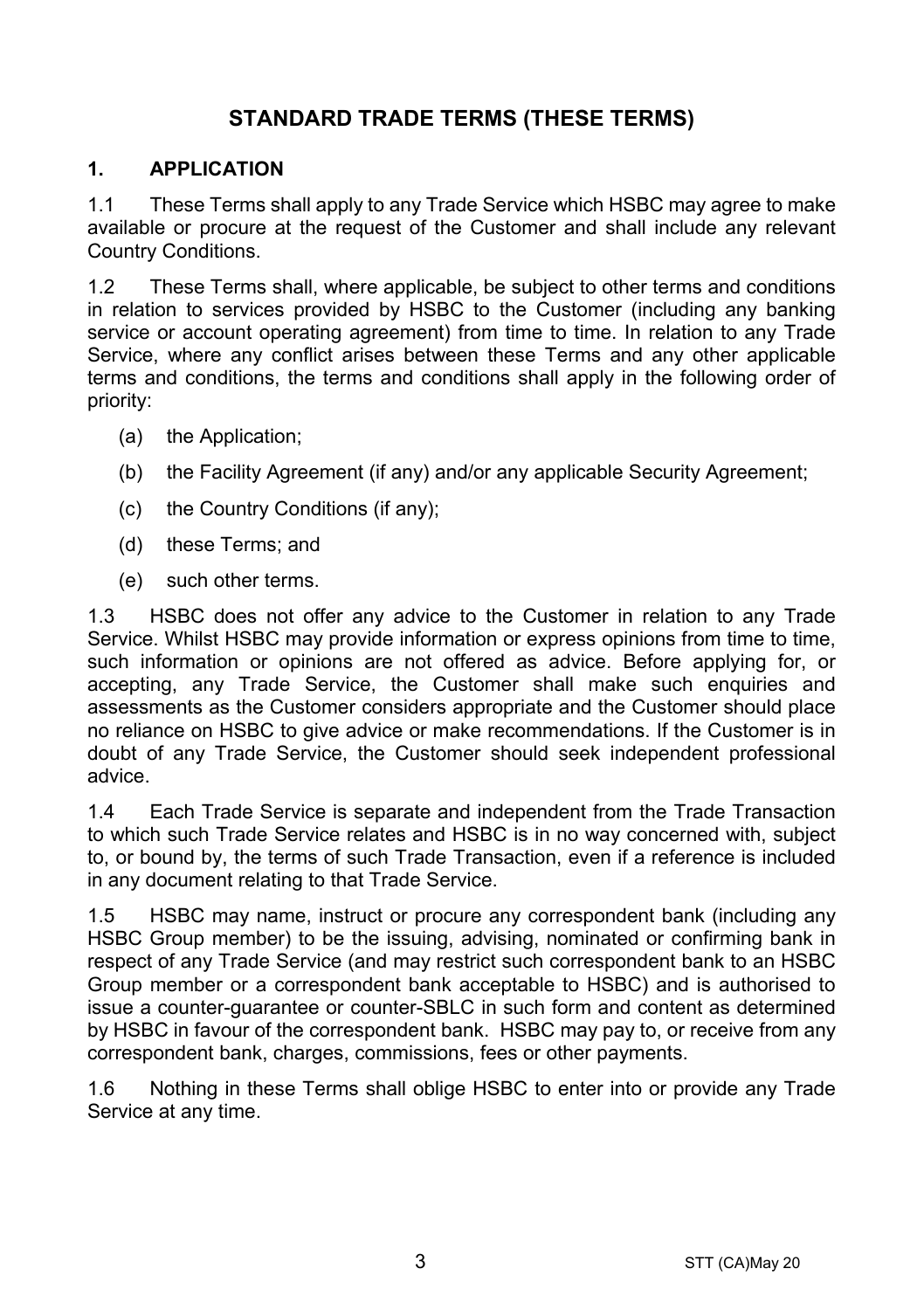# **SECTION 1 – TRADE SERVICES**

#### **2. ICC RULES**

2.1 Unless the Customer otherwise requests (and HSBC agrees with such request):

(a) all Documentary Credits issued by HSBC will be issued subject to the Uniform Customs and Practice for Documentary Credits, 2007 Revision, ICC Publication No. 600 (UCP600) and, if required by HSBC, the Uniform Customs and Practice for Documentary Credits (UCP600) Supplement for Electronic Presentation (eUCP);

(b) all SBLCs issued by HSBC will be issued subject to the International Standby Practices 1998, ICC Publication No. 590 (ISP98);

(c) all bonds and guarantees issued by HSBC will be issued subject to the Uniform Rules for Demand Guarantees, ICC Publication No.758 (URDG 758); and

(d) all Collections will be undertaken subject to the Uniform Rules for Collections 1995, ICC Publication No. 522 (URC 522) and, if required by HSBC, the Uniform Rules for Collections (URC 522) Supplement for Electronic Presentation (eURC),

in each case, as may be revised from time to time (together the ICC Rules), and the rights and obligations of the Customer will be subject to the applicable ICC Rules in addition to these Terms.

2.2 If there is any conflict between any ICC Rule and these Terms, these Terms shall prevail.

# **3. DOCUMENTARY CREDITS**

- 3.1 The terms in this Clause 3 apply to any Documentary Credits.
- 3.2 The Customer:
	- (a) undertakes to examine the customer copy of each Documentary Credit issued
	- by HSBC in order to check its consistency with the relevant Application; and
	- (b) agrees to give immediate notice to HSBC of any objection to its contents.

#### **Imports**

3.3 HSBC is authorised to honour and pay any Claim made under a Documentary Credit which appears on its face to comply with its terms and/or any Documents drawn (or purporting to be drawn) and presented under such Documentary Credit in accordance with its terms, without reference to or further authority from the Customer or any other party, and without enquiring whether any Claim has been properly made, and notwithstanding that the validity of any such Claim, or the amount of it, may be in dispute. The Customer accepts any such Claim as conclusive evidence that HSBC was liable to honour and pay it, and any payment made, or any steps taken by HSBC in good faith under or in connection with it, shall be binding on the Customer.

3.4 The presentation of any Documents under a Documentary Credit shall be deemed to be in compliance with the terms of the Documentary Credit if HSBC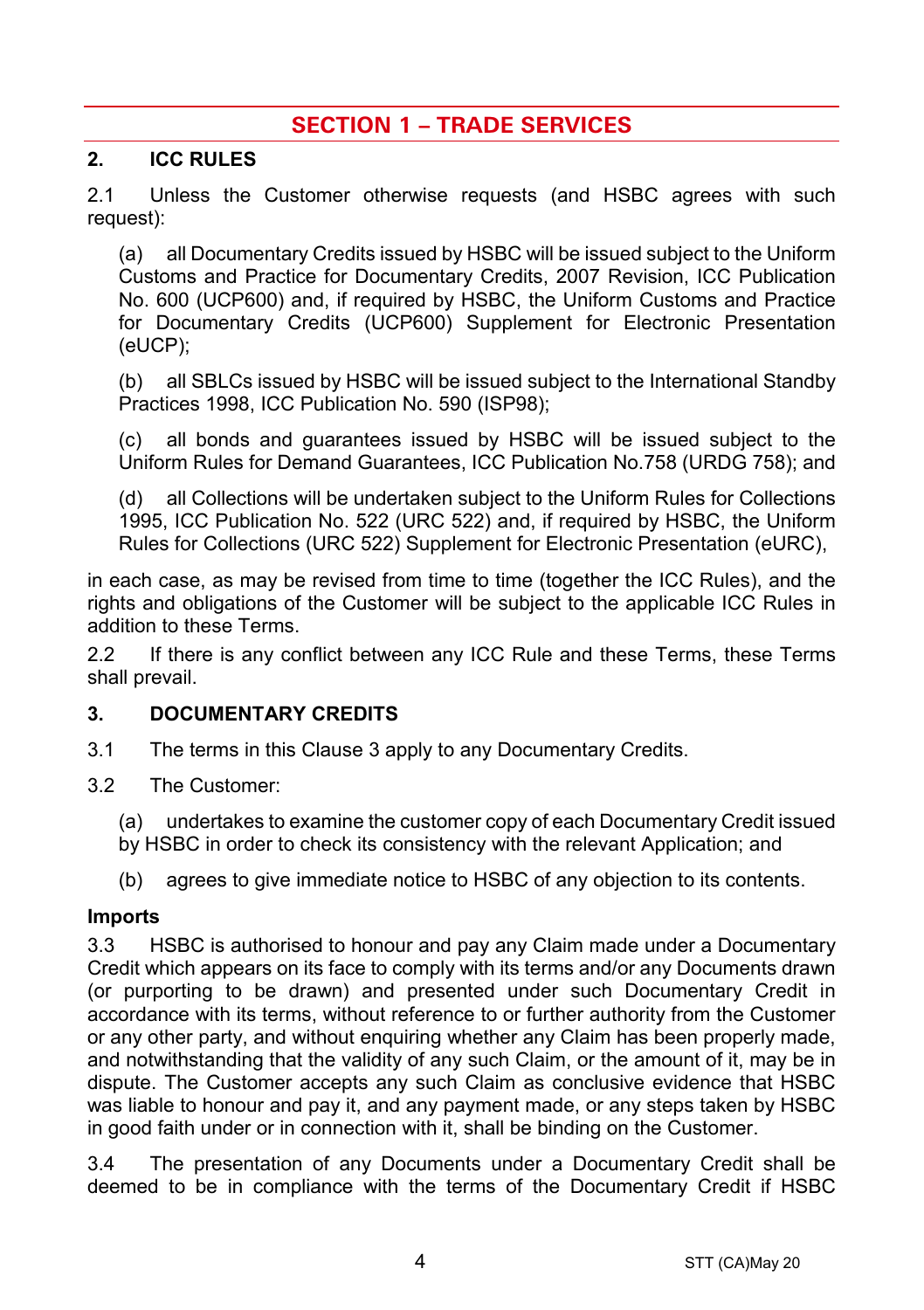determines that they appear to be in order and, taken as a whole, conform with the requirements of the Documentary Credit. The Customer waives all claims against HSBC for any delay that may result in examining such Documents or any failure to identify any discrepancies that may exist.

3.5 Notwithstanding any contrary instruction from the Customer, HSBC may reject any Claim which HSBC determines does not comply with the terms of the relevant Documentary Credit. HSBC is not obliged to notify the Customer or to seek the Customer's waiver of any discrepancy before refusing the Claim. Where HSBC does seek a waiver in respect of any discrepancy, the taking of such action does not oblige HSBC to seek a waiver of any discrepancy at any other time.

3.6 If HSBC notifies the Customer of a discrepancy with respect to a Claim and the Customer requests HSBC and/or its correspondent bank or its agent to:

(a) effect payment under the Documentary Credit, notwithstanding the discrepancy; or

(b) countersign or issue any guarantee or indemnity covering the discrepancy,

the Customer confirms that its reimbursement obligations and the indemnity set out in Clause 9 (*REIMBURSEMENT AND INDEMNITY*) shall apply to such Claim and/or any such guarantee or indemnity.

3.7 HSBC may at any time amend or insert additional terms and conditions into a Documentary Credit as HSBC may consider appropriate, provided that any such amendment or additional terms and conditions shall not increase the Customer Liabilities in relation to such Documentary Credit. HSBC may, subject to the beneficiary's consent, cancel the whole or any unused balance of a Documentary Credit.

3.8 Notwithstanding any instruction in an Application, HSBC may restrict the availability of any Documentary Credit, or any advising or confirming, to its own offices or to any correspondent bank or agent of its choice and, in such case, HSBC may refuse to honour, or make payment for, any Document drawn or purporting to be drawn on any office, bank or other person other than such office, correspondent bank or agent.

3.9 If HSBC effects payment under a Documentary Credit prior to the maturity date of such Documentary Credit:

(a) (in the case where the Documentary Credit beneficiary bears interest) the Customer shall be liable to pay to HSBC the full amount of the Documentary Credit on the maturity date, even if HSBC only paid a discounted amount under the Documentary Credit; and

(b) (in the case where the Customer is required to bear interest under the Documentary Credit pursuant to any other agreement with HSBC) the Customer shall, on the maturity date of such Documentary Credit or such earlier date as may be demanded by HSBC, pay to HSBC the full amount of the Claim together with interest accruing on such Claim for the period from and including the date of HSBC's payment to and including the maturity date, such interest payable in accordance with Clause 15 (FEES, COMMISSION, INTEREST AND CHARGES).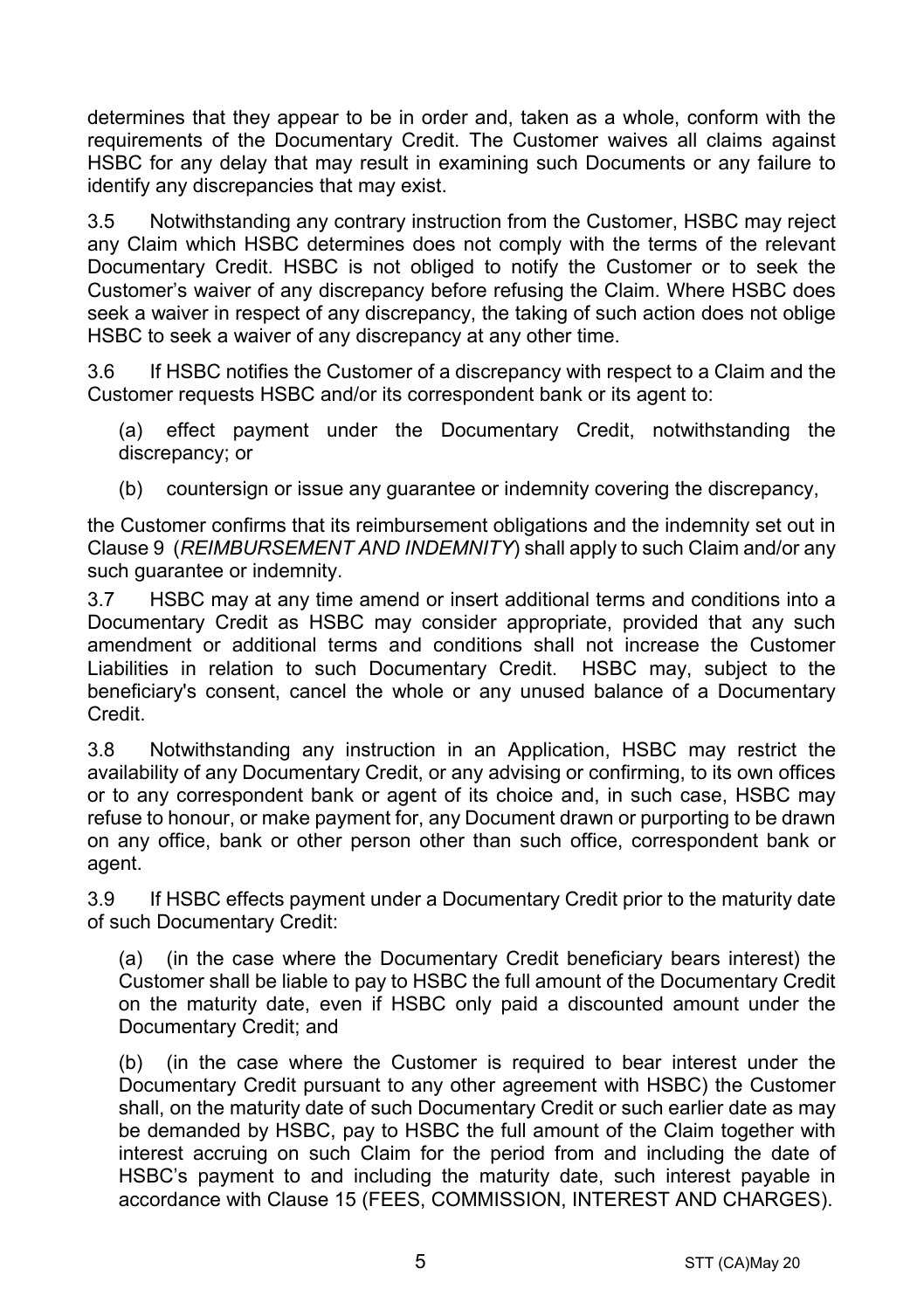3.10 If the terms of a Documentary Credit (whether expressly or impliedly) permits payment to be effected to the beneficiary prior to receipt of the Documents required to be delivered under such Documentary Credit, the Customer shall, on the maturity date of such Documentary Credit or such earlier date as may be demanded by HSBC, pay to HSBC the full amount of the Claim (whether or not the Documents subsequently delivered are compliant with the terms of the Documentary Credit) together with interest accruing on such Claim for the period from and including the date of HSBC's payment to and including the maturity date, such interest payable in accordance with Clause 15 (*FEES, COMMISSION, INTEREST AND CHARGES*).

3.11 If any Documentary Credit stipulates that certain specific Documents be forwarded by the beneficiary directly to the Customer at or prior to the time the beneficiary makes any Claim, all remaining Documents must be produced to HSBC in respect of any Claim under such Documentary Credit. If the Customer uses the Documents forwarded directly to it to obtain possession of the Goods, HSBC is authorised to accept all Documents presented under such Documentary Credit and pay or accept upon presentation and pay at maturity all Documents drawn in respect of the Goods, notwithstanding any discrepancy or any other matter or thing that might otherwise have relieved or affected the Customer's or HSBC's obligations. The Customer confirms that its reimbursement obligations and the indemnity set out in Clause 9 (*REIMBURSEMENT AND INDEMNITY*) shall apply to any amount paid by HSBC in respect of such Documentary Credit.

3.12 If any Documentary Credit stipulates that the Goods be insured under insurance policies/certificates containing "Institute Cargo Clauses" or other industry standard clauses, HSBC may accept insurance policies/certificates which contain "American Institute Cargo Clauses" or any other industry standard clauses that HSBC determines appropriate.

3.13 HSBC will not be bound at any time to release any Documents or Goods to the Customer unless the Customer has fully discharged its Customer Liabilities in respect of the Documentary Credit relating to such Documents or Goods.

3.14 If HSBC issues a Documentary Credit back-to-back (a **Back-to-Back Documentary Credit**) to another Documentary Credit (a **Master Documentary Credit**) the Customer:

(a) acknowledges that its Customer Liabilities in respect of the Back-to-Back Documentary Credit are not dependent or conditional on the performance of the Master Documentary Credit;

(b) unconditionally and irrevocably assigns or transfers absolutely to HSBC all of its payment rights in the Master Documentary Credit;

(c) shall not amend or accept any amendment to the Master Documentary Credit without the consent of HSBC or take any action which might result in HSBC not receiving the full amount under the Master Documentary Credit; and

(d) authorises HSBC to use the Documents presented under the Back-to-Back Documentary Credit to make a Claim under the Master Documentary Credit irrespective of any discrepancies or irregularities in the Documents presented.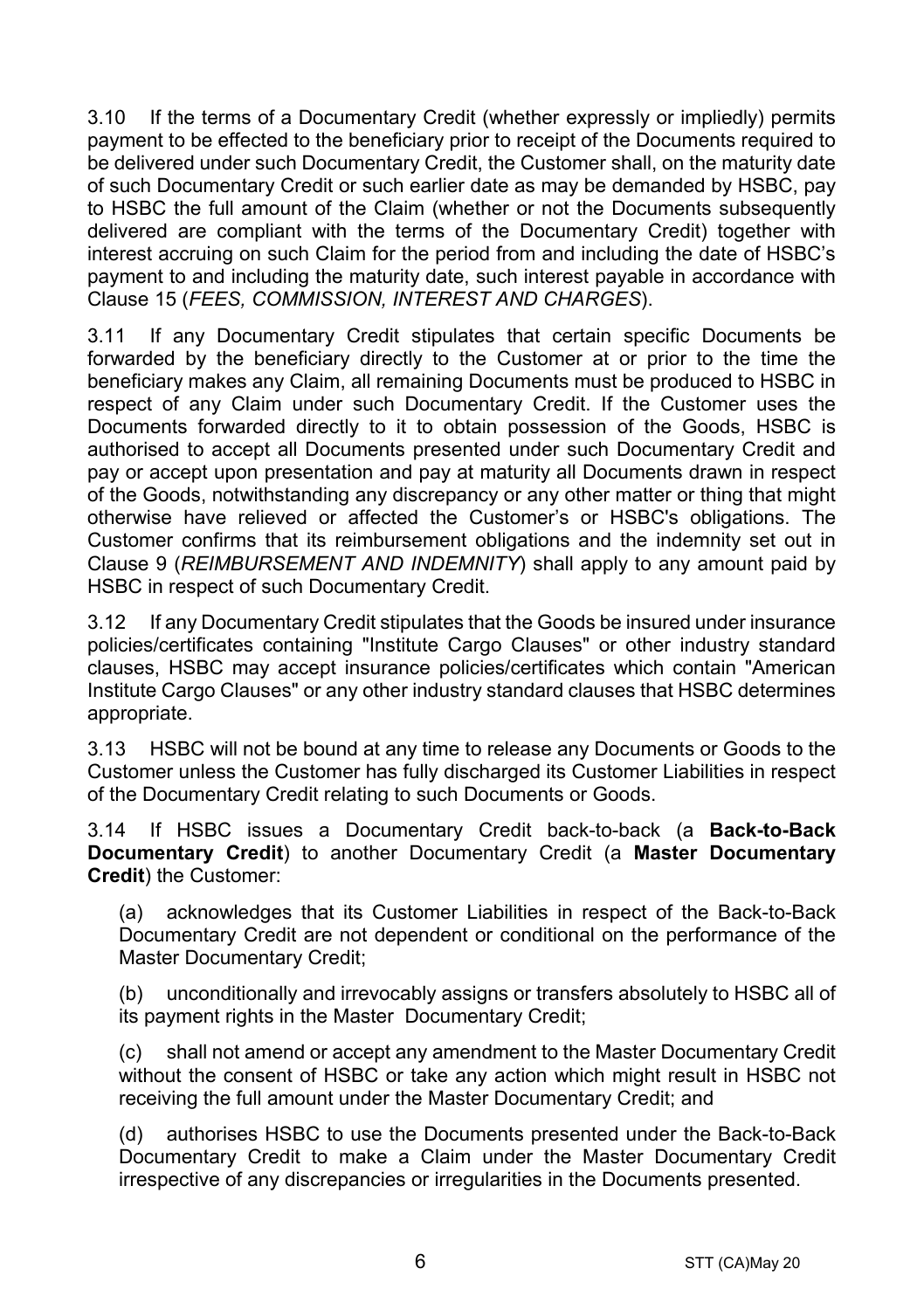3.15 HSBC is not obliged to notify the Customer of any incompatibility between the terms of a Back-to-Back Documentary Credit and the relevant Master Documentary Credit.

# **Exports**

3.16 If HSBC confirms a Documentary Credit or SBLC (whether on a disclosed or undisclosed basis) and payment in full or part is not received by HSBC from the relevant issuing bank, the Customer is only required to reimburse HSBC for amounts not received if the non-payment was due to a Recourse Event. Such reimbursement by the Customer is payable immediately upon HSBC's demand together with any interest payable in accordance with Clause 15 (*FEES, COMMISSION, INTEREST AND CHARGES*) and the Customer shall reimburse HSBC for any loss or damage suffered by HSBC as a result of the non-payment.

3.17 HSBC will not be bound by a confirmation (whether on a disclosed or undisclosed basis) and will not be obliged to negotiate a Documentary Credit or SBLC if it is amended without HSBC's consent, the Documents presented do not fully comply with the terms of the Documentary Credit or SBLC, the original Documentary Credit or SBLC is different from the copy of the Documentary Credit or SBLC upon which HSBC based its confirmation, the Customer does not comply with any of its obligations under this Clause 3, or if payment in full or part is not received by HSBC (or cannot be accepted by HSBC) from the relevant issuing bank as a result of a Recourse Event.

3.18 If HSBC confirms a Documentary Credit or SBLC on an undisclosed basis, the Customer shall not make a presentation in respect of the Documentary Credit or SBLC to any person other than HSBC and shall promptly provide to HSBC the original Documentary Credit or SBLC, any operative documents and any amendments issued by the relevant issuing bank.

3.19 If HSBC confirms a Documentary Credit or SBLC (whether on a disclosed or undisclosed basis), the Customer:

(a) unconditionally and irrevocably assigns or transfers absolutely to HSBC all of its payment rights in such Documentary Credit or SBLC; and

(b) shall not take any action which might result in HSBC not receiving the full amount under the Documentary Credit or SBLC.

# **4. INSTRUMENTS**

4.1 The terms in this Clause 4 apply to any SBLC, demand guarantee (including an avalisation, co-acceptance or acceptance of a Document), bond, counter-guarantee, counter-SBLC, or similar independent payment obligation (including any extension, renewal or amendment of the same)(each an **Instrument**) issued, confirmed or provided by HSBC.

4.2 The Customer:

(a) undertakes to examine the customer copy of each Instrument issued or entered into by HSBC in order to check its consistency with the relevant Application; and

(b) agrees to give immediate notice to HSBC of any objection to its contents.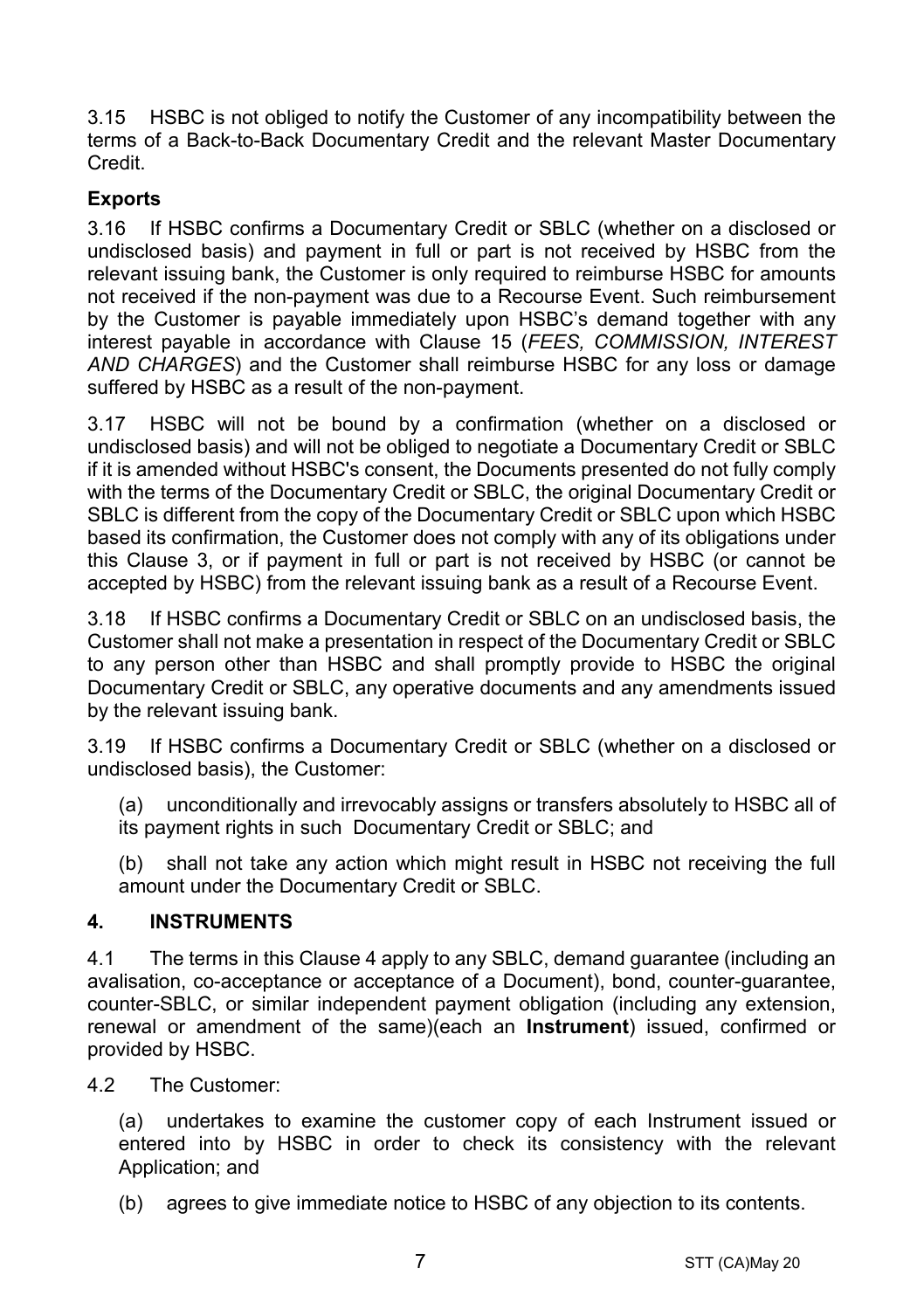4.3 HSBC is authorised to accept, pay or honour any Claim made under any Instrument which appears on its face to comply with its terms, without reference to or further authority from the Customer or any other party, and without enquiring whether any such Claim on HSBC has been properly made, notwithstanding that the validity of any such Claim, or the amount of it, may be in dispute. The Customer accepts any such Claim as conclusive evidence that HSBC was liable to pay or comply with it, and any payment made, or any steps taken by HSBC in good faith under or in connection with it, shall be binding upon the Customer.

4.4 The presentation of any documents under an Instrument shall be deemed to be in compliance with the terms of the Instrument if HSBC determines that they appear on their face to be in order and, taken as a whole, conform with the requirements of the Instrument. The Customer waives all claims against HSBC for any delay that may result in examining such documents or any failure to identify any discrepancies that may exist.

4.5 Notwithstanding any contrary instruction from the Customer, HSBC is entitled to reject any Claim which HSBC determines does not comply with the terms of the relevant Instrument. HSBC is not obliged to notify the Customer or to seek the Customer's waiver of any discrepancy before refusing the Claim. Where HSBC does seek a waiver in respect of any discrepancy, the taking of such action does not oblige HSBC to seek a waiver of discrepancy at any other time.

4.6 If HSBC notifies the Customer of a discrepancy with respect to a Claim and the Customer requests HSBC and/or its correspondent bank or its agent to:

- (a) effect payment under the Instrument, notwithstanding the discrepancy; or
- (b) countersign or issue any guarantee or indemnity covering the discrepancy,

the Customer confirms that its reimbursement obligations and the indemnity set out in Clause 9 (*REIMBURSEMENT AND INDEMNITY*) shall apply to such Claim and/or any such guarantee or indemnity.

4.7 HSBC may at any time amend or insert additional terms and conditions into an Instrument as HSBC may consider appropriate, provided that any such amendment or additional terms and conditions shall not increase the Customer Liabilities in relation to such Instrument. HSBC may, subject to the beneficiary's consent, cancel the whole or any unused balance of an Instrument.

4.8 Notwithstanding any instruction in an Application, HSBC may restrict the availability of any SBLC, or any advising or confirming, to its own offices or to any correspondent bank or agent of its choice and, in such case, HSBC may refuse to honour, or make payment for, any Document drawn or purporting to be drawn on any office, bank or other person other than such office, correspondent bank or agent.

4.9 If the terms of an SBLC (whether expressly or impliedly) permits payment to be effected to the beneficiary prior to receipt of the documents required to be delivered under such SBLC, the Customer shall, on the maturity date of such SBLC or such earlier date as may be demanded by HSBC, pay to HSBC the full amount of the Claim (whether or not the documents subsequently delivered are compliant with the terms of the SBLC) together with interest accruing on such Claim for the period from and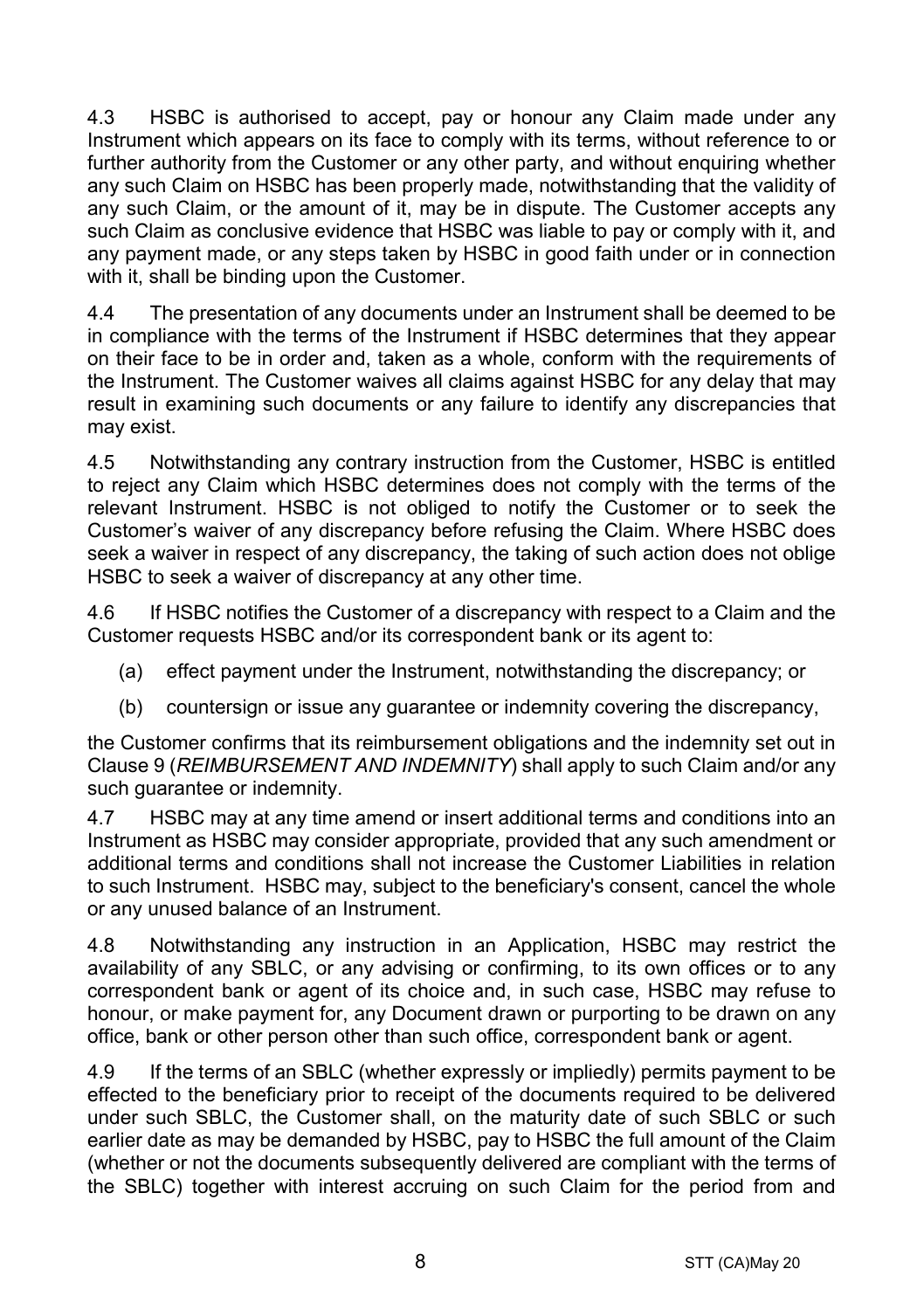including the date of HSBC's payment to and including the maturity date, such interest payable in accordance with Clause 15 (*FEES, COMMISSION, INTEREST AND CHARGES*).

4.10 Notwithstanding the foregoing, if the Customer has requested HSBC to issue or arrange for the issuance of an Instrument by a correspondent bank for which a counter-guarantee or counter-SBLC must be issued by HSBC, HSBC may include such terms in the counter-guarantee or counter-SBLC that HSBC considers are required to support the issuance of such Instrument. Without limitation, the validity period and Claim period (if applicable) of the counter-guarantee or counter-SBLC shall be longer than the validity period and Claim period (if applicable) of the Instrument and other terms may be added to reflect the laws under which the Instrument is governed.

4.11 If any Instrument contemplates renewal or extension and the Customer does not advise HSBC at least 5 Business Days prior to the time required for HSBC to provide notice of cancellation as required by the Instrument, HSBC may renew or extend for an additional year or such other term as HSBC may so select. HSBC shall however be under no obligation to issue, extend or renew any Instrument and may at any time:

(a) cancel or revoke any Instrument without prior notice to or authorisation from the Customer if such Instrument or the beneficiary of such Instrument permits cancellation or revocation; or

(b) pay any Instrument without prior notice to or authorisation from the Customer if the Instrument or any relevant law permits or requires payment to be made if such Instrument is cancelled, withdrawn, not extended or not renewed.

4.12 Any cancellation, payment or revocation by HSBC of any Instrument at any time shall be without prejudice to the rights and obligations of HSBC and the Customer under these Terms.

4.13 Unless an Instrument expressly provides that the original Instrument must be presented to HSBC to support a Claim, HSBC may pay and/or comply with any Claim, whether or not the original of the Instrument is presented to HSBC.

4.14 Notwithstanding that the Customer may claim that an Instrument has been reduced, cancelled or terminated, HSBC may determine that, due to the governing law of the Instrument, it is has not been reduced, cancelled or terminated, or HSBC may determine that it is necessary to obtain or require the relevant beneficiary's confirmation of the reduction, release or discharge of HSBC's and/or any correspondent bank's liabilities under such Instrument. Subject to such determination, or until such confirmation is received by HSBC, such Instrument shall not be treated or deemed as reduced, cancelled or terminated.

# **5. COLLECTIONS**

5.1 The terms in this Clause 5 apply to any Collection transaction.

5.2 If HSBC is requested by the Customer to handle a Collection as the remitting bank, HSBC shall be under no obligation to make any payment to the Customer in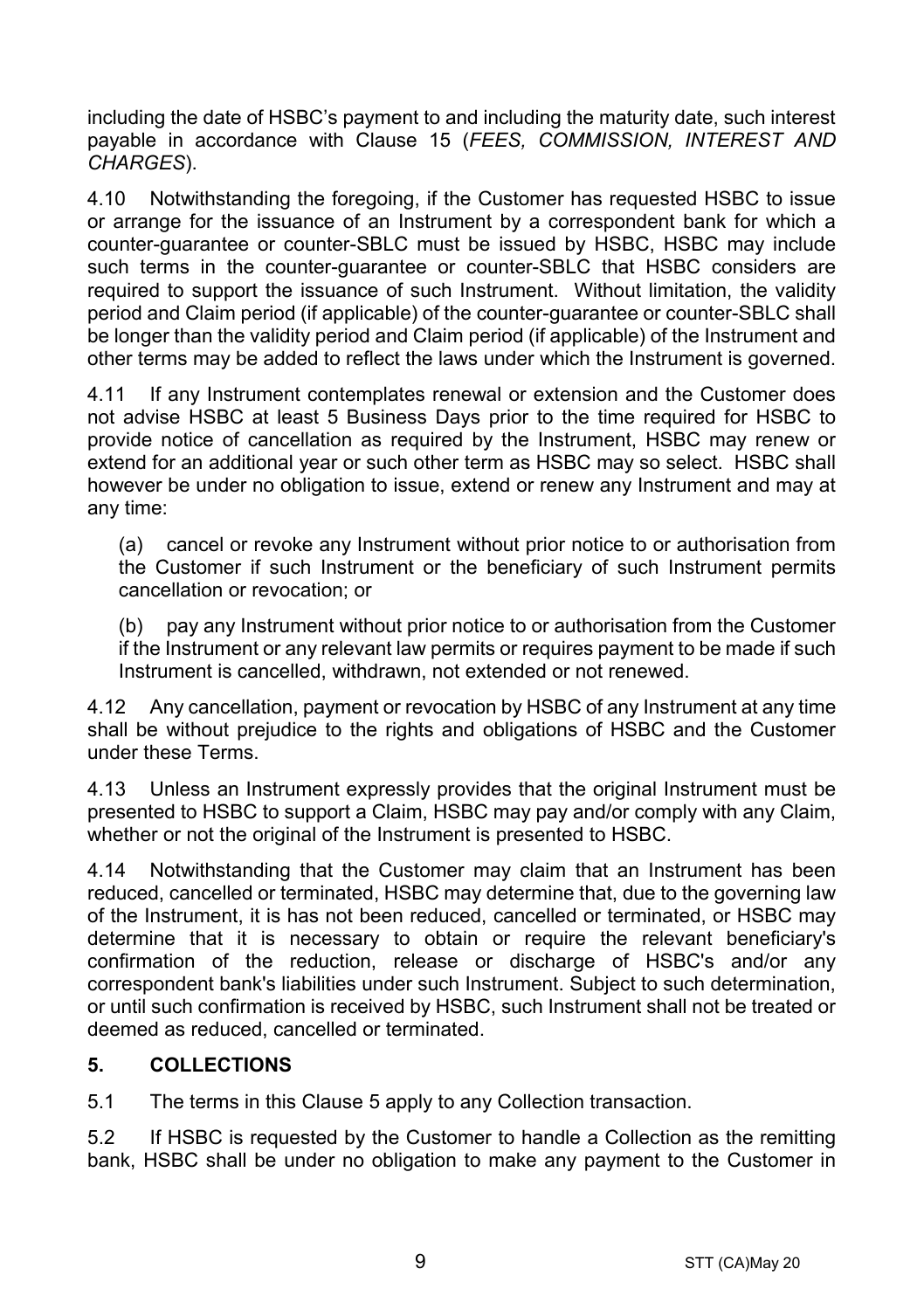respect of the Collection until HSBC has received full payment from the collecting or presenting bank.

5.3 HSBC is not obliged to check the Documents before sending them to the collecting or presenting bank.

5.4 HSBC is not obliged to check the Documents that it receives from a remitting bank.

# **6. FINANCE**

6.1 The terms in this Clause 6 apply where HSBC Finances any Document or Documentary Credit.

6.2 Upon HSBC Financing a Document or Documentary Credit, the Customer unconditionally and irrevocably:

(a) transfers ownership of the Document or Documentary Credit to HSBC and undertakes to endorse the relevant Document in favour of HSBC (if not already endorsed in favour of HSBC as a condition to such Finance) and deliver the original endorsed Document to HSBC;

(b) assigns or transfers absolutely to HSBC all of its rights to receive the proceeds of such Documentary Credit or Document; and

(c) assigns or transfers absolutely to HSBC all of its rights, title and interest in the associated underlying receivable (and related rights and proceeds) (if any) arising from the underlying Trade Transaction,

and where the amount of the Finance was calculated by applying an advance rate to the face value of the Document or Documentary Credit, upon receipt by HSBC of any proceeds of that Document or Documentary Credit in excess of the amount of the Finance, HSBC shall pay those proceeds to the Customer (after deducting any outstanding Customer Liabilities).

6.3 If HSBC has Financed a Document or Documentary Credit and payment in full or part is not received by HSBC for any reason (or cannot, for any reason whatsoever, be accepted by HSBC) from the relevant issuing bank, confirming bank, collecting bank, presenting bank, drawee or obligor (as applicable), then unless otherwise agreed in writing by HSBC:

- (a) such Trade Service is provided with full recourse against the Customer; and
- (b) the Customer is required to reimburse HSBC for amounts not received.

Such reimbursement is payable immediately upon HSBC's demand together with any interest payable in accordance with Clause 15 (*FEES, COMMISSION, INTEREST AND CHARGES*) and the Customer shall reimburse HSBC for any loss or damage suffered by HSBC as a result of the non-payment.

6.4 If HSBC has agreed to Finance a Document or Documentary Credit on a nonrecourse basis and payment in full or part is not received by HSBC (or cannot be accepted by HSBC) from the relevant issuing bank, confirming bank, collecting bank, presenting bank, drawee or obligor (as applicable), the Customer is only required to reimburse HSBC for amounts not received if the non-payment was due to a Recourse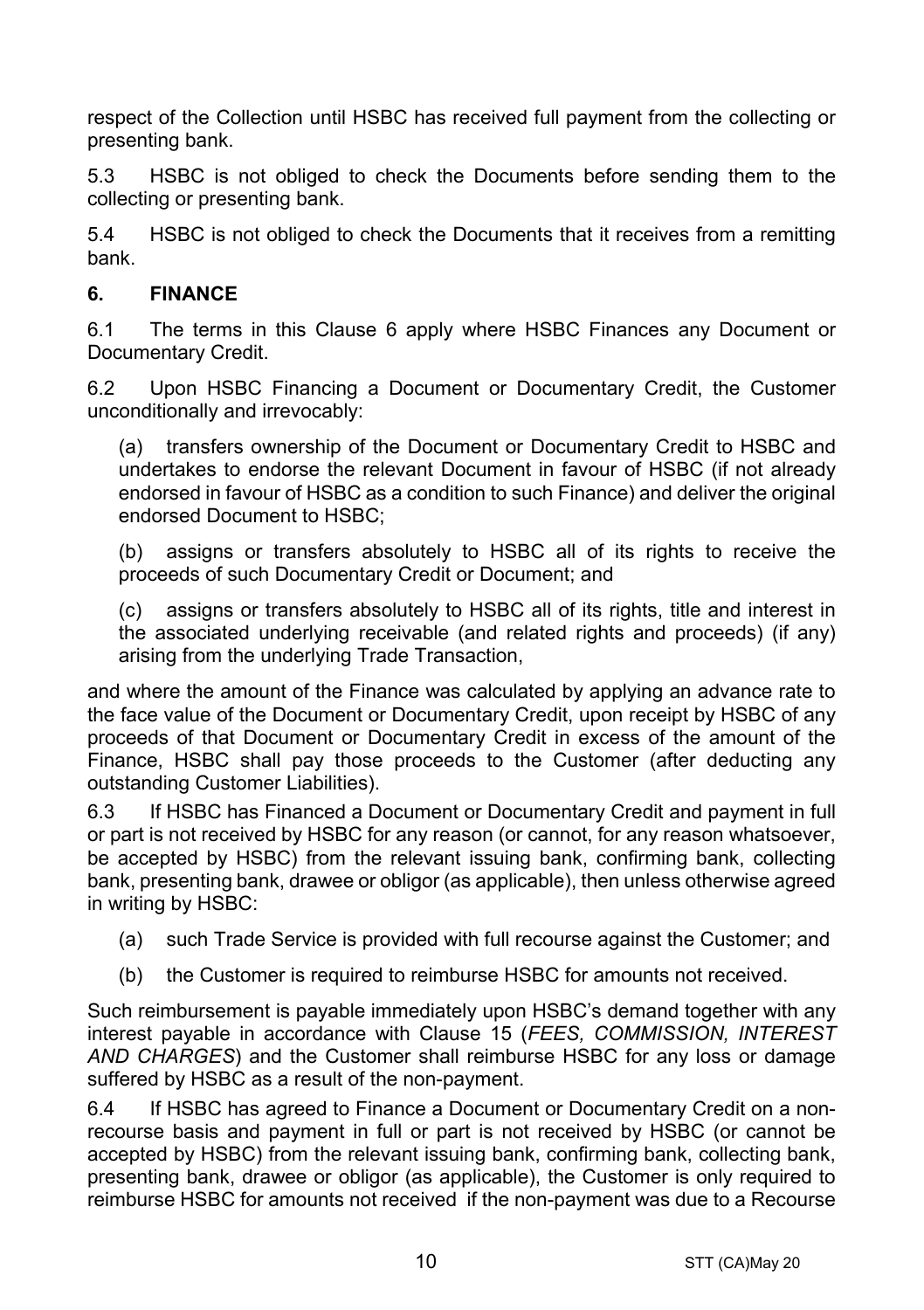Event. Such reimbursement is payable immediately upon HSBC's demand together with any interest payable in accordance with Clause 15 (*FEES, COMMISSION, INTEREST AND CHARGES*) and the Customer shall reimburse HSBC for any loss or damage suffered by HSBC as a result of the non-payment.

6.5 Where HSBC has Financed a Document or Documentary Credit, HSBC may at its discretion:

(a) take conditional acceptances and/or acceptances for honour and/or to extend the due date for payment in relation to any such Document or Documentary Credit;

(b) accept payment from any drawee or acceptor before maturity under rebate or discount;

(c) accept part payment before maturity and deliver a proportionate part of the Goods to any drawee or acceptor of such Document or Documentary Credit or the consignee of the related Goods;

(d) at the request of any drawee, delay presentation of such Document or Documentary Credit for payment or acceptance without affecting the liability of the Customer to HSBC in respect of such Document or Documentary Credit;

(e) give an indemnity against any loss arising from any discrepancies in order to obtain acceptance or payment of a Document and the Customer confirms that its reimbursement obligations and the indemnity set out in Clause 9 (*REIMBURSEMENT AND INDEMNITY*) shall apply to any such indemnity; and

(f) institute proceedings and take steps for the recovery from the acceptors or endorsers of any such Document or Documentary Credit of any amount due in respect of such Document or Documentary Credit, despite HSBC having debited the bank account of the Customer with the amount of such Document or Documentary Credit.

# **7. TRADE FINANCE LOANS**

7.1 The terms in this Clause 7 apply to any Trade Finance Loans which HSBC may provide to the Customer from time to time.

7.2 Subject to the terms of any applicable Facility Agreement which may apply, any Trade Finance Loan which HSBC provides to the Customer shall be on an uncommitted basis and HSBC may terminate or cancel such Trade Finance Loan at any time without providing reasons to the Customer.

7.3 Interest shall accrue on the Trade Finance Loan and shall be payable in accordance with Clause 15 (*FEES, COMMISSION, INTEREST AND CHARGES*).

7.4 The Customer shall repay each Trade Finance Loan together with accrued interest and any outstanding fees, commissions, charges and expenses incurred by HSBC on demand unless HSBC agrees otherwise in writing. In any event the Customer shall repay a Trade Finance Loan no later than:

(a) its maturity date;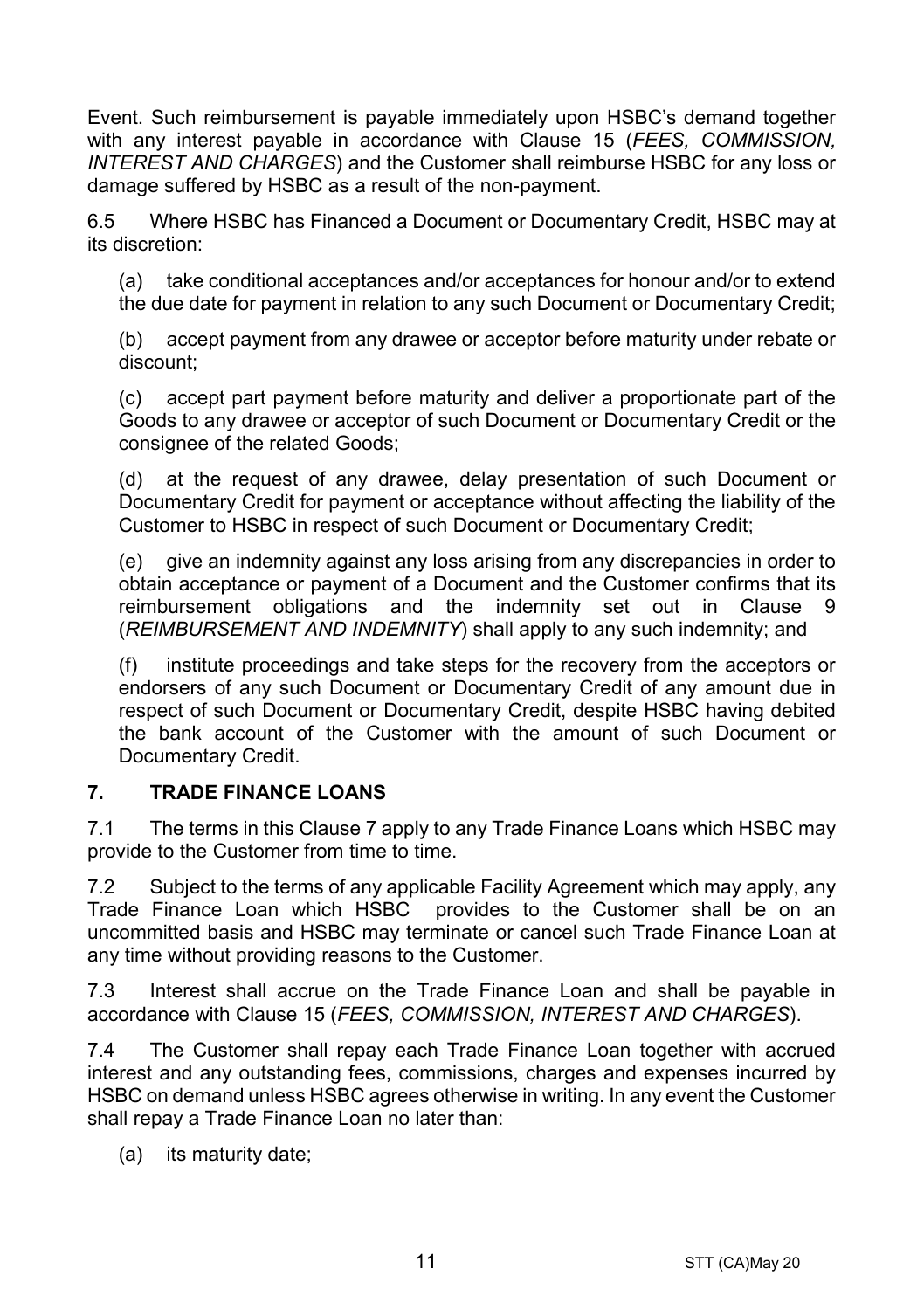(b) if it is for financing goods or services, the date on which the Customer receives the proceeds of sale of those goods or services (in full or part); and/or

(c) if it is for the financing of a debt owed to the Customer, the date on which the Customer receives payment of the debt (in full or part),

and, upon the request of HSBC, the Customer will arrange for all monies payable to the Customer under or in connection with the relevant Trade Transaction to be paid directly to a bank account as specified by HSBC to be used towards the repayment of that Trade Finance Loan and any other outstanding Customer Liabilities.

7.5 If a Trade Finance Loan is due for repayment on a day when the Customer is entitled to make a drawing under another Trade Finance Loan, HSBC may require:

(a) the amount of the Trade Finance Loan that is to be repaid to be deducted from the amount of the drawing to be made; and

(b) only the difference in amounts (if any) to be paid to the Customer.

7.6 Where the Customer requests a Trade Finance Loan and it is to be backed by a Documentary Credit or a confirmed purchase order, pro-forma invoice or such other supporting document specified in the Application, the Customer shall, at or before the time when the Customer submits the Application for that Trade Finance Loan, lodge with HSBC the original Documentary Credit (including all amendments (if any)) or a copy of the confirmed purchase order, pro-forma invoice or other such supporting document referred to in the Application (as applicable), in each case in the format required by HSBC (the **Supporting Document**).

7.7 Where HSBC provides to the Customer a Trade Finance Loan backed by a Supporting Document, the Customer shall:

(a) only use the proceeds of that Trade Finance Loan for the purpose of purchasing, producing, processing, manufacturing, storing, insuring and/or preparing for the sale or shipment of the Goods referred to in the Supporting Document;

(b) not accept any amendment to or cancellation of the Supporting Document without HSBC's prior written consent;

(c) promptly notify HSBC if the value of the relevant Goods or the proceeds due under the Supporting Document at any time falls below the amount of the Trade Finance Loan;

(d) promptly notify HSBC if the relevant Goods are not shipped in accordance with the terms of the Supporting Document;

(e) where the Supporting Document is a Documentary Credit, present all Documents to HSBC in strict compliance with the terms and conditions of the Documentary Credit before the expiry of the time limit(s) prescribed in the Documentary Credit; and

(f) where the Supporting Document is not a Documentary Credit, promptly following shipment of the relevant Goods, provide HSBC with the invoice and other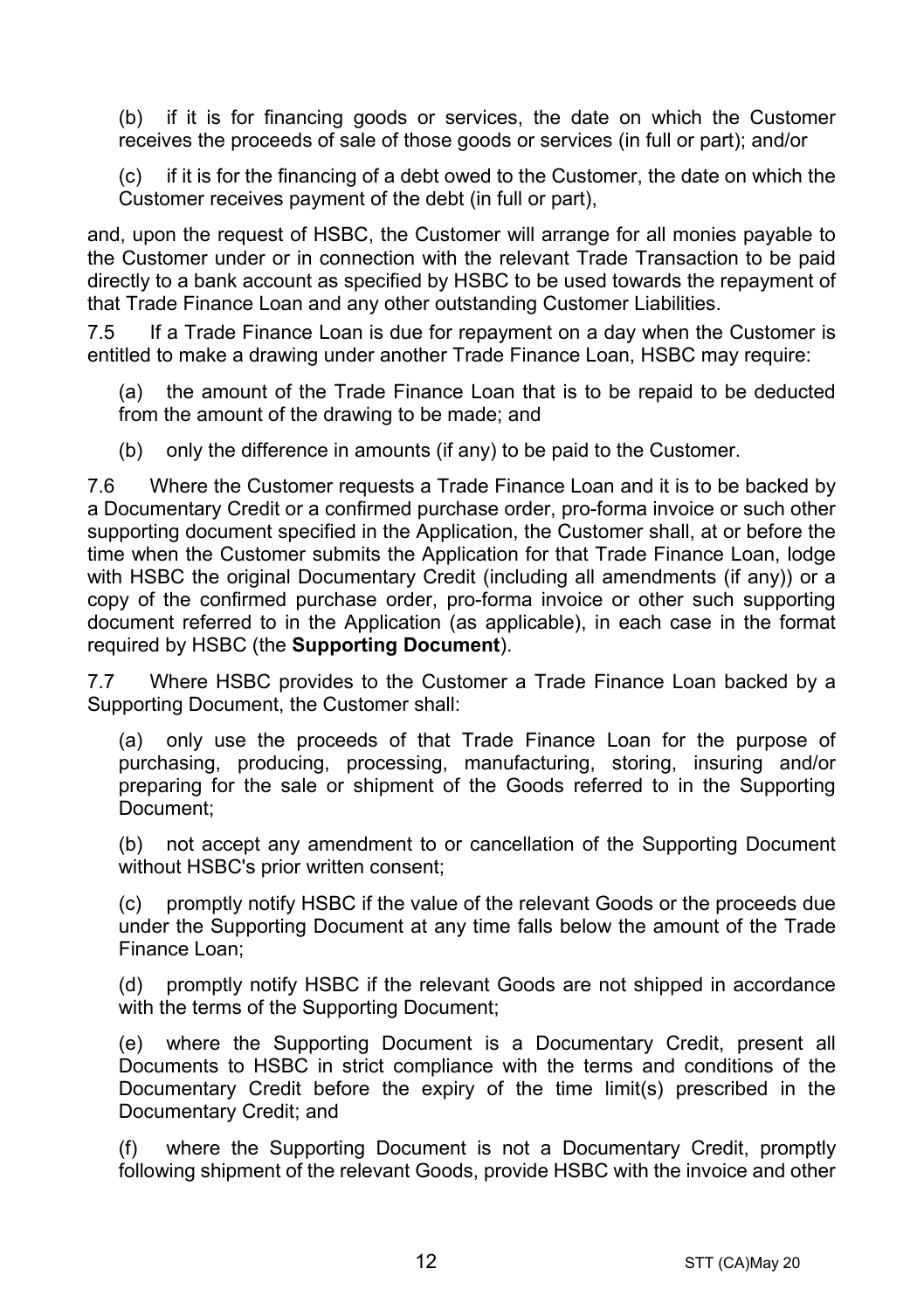documents evidencing that the relevant Goods have been supplied to the relevant buyer in accordance with the terms and conditions of the relevant sales contract.

7.8 Where HSBC provides to the Customer a Trade Finance Loan backed by a Documentary Credit and HSBC presents the required Documents to the issuing bank for payment or approval and/or HSBC Finances that Documentary Credit or any Document presented under that Documentary Credit, HSBC is authorised to apply the proceeds of the Documentary Credit or the amount of the Finance towards the repayment of that Trade Finance Loan and any other outstanding Customer Liabilities (including accrued interest).

#### **8. APPLICATIONS FOR RELEASE OF GOODS, SHIPPING GUARANTEES AND LETTERS OF INDEMNITY**

8.1 The terms in this Clause 8 apply to any Application for the release of Goods, shipping quarantee or letter of indemnity.

8.2 If the Customer requests HSBC to sign or countersign any letter of indemnity or shipping guarantee or (as the case may be) sign, endorse or release any air waybill, bill of lading, parcel post receipt or delivery order (collectively, the **Transport Documents**) to facilitate the release of Goods:

(a) HSBC is authorised (but not obliged):

(i) to honour any Claim (including the acceptance of any Document presented) made under any Documentary Credit, Collection or Document relating to any released Goods and to pay the invoiced amount of the Goods or the value of the Goods (whichever is higher) without examining any of the presented Documents and whether or not aware of any discrepancies; and

(ii) to utilise any Transport Documents in HSBC's possession for the redemption of any letter of indemnity or shipping guarantee; and

(b) the Customer shall promptly accept any Document presented for the payment of the relevant Goods (whether discrepant or not) and shall indemnify HSBC and each other Indemnified Party in accordance with Clause 9.2 (*REIMBURSEMENT AND INDEMNITY*).

8.3 Goods and/or Documents are released to the Customer for the purpose of taking delivery of and selling the Goods.

8.4 HSBC may compromise, settle, pay or resist any Claim arising from or in connection with the issuance of any letter of indemnity or shipping guarantee or HSBC signing, endorsing or releasing any Transport Document in such manner as HSBC determines appropriate, without releasing the Customer's obligation and liability to reimburse and indemnify HSBC hereunder.

8.5 The Customer shall redeem and deliver each letter of indemnity or shipping guarantee (if any) to HSBC for cancellation immediately upon receipt of the relevant original Transport Documents.

8.6 The Customer agrees that its Customer Liabilities in respect of a letter of indemnity or shipping guarantee shall continue and shall not be reduced until such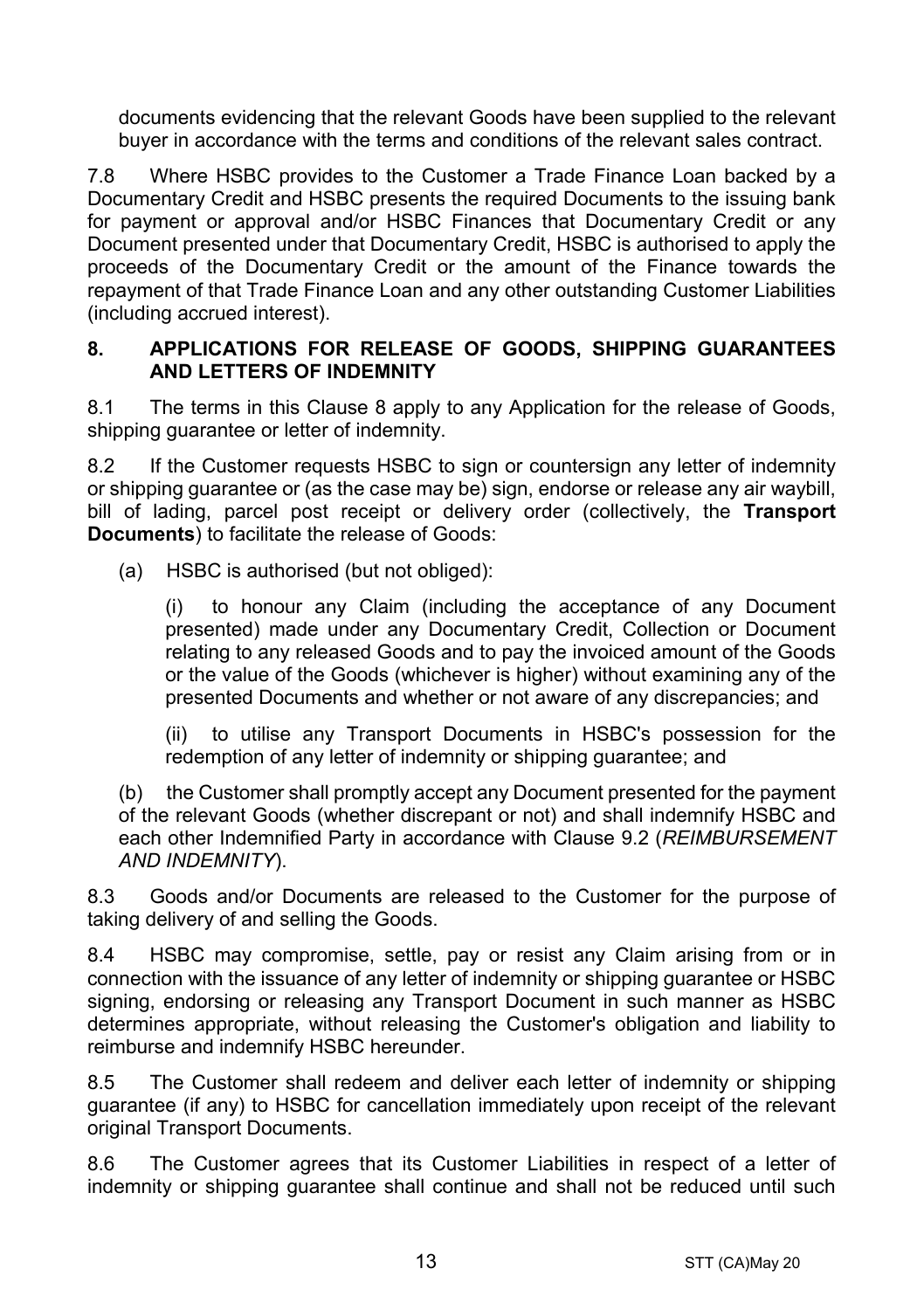letter of indemnity or shipping guarantee has been returned to HSBC and HSBC has been released from all its liabilities under such letter of indemnity or shipping guarantee.

# **SECTION 2 – REIMBURSEMENT, INDEMNITY AND OTHER RIGHTS**

# **9. REIMBURSEMENT AND INDEMNITY**

9.1 The Customer shall upon demand reimburse or pay to HSBC all sums paid (in whatever manner) or due to be paid by HSBC to any person in respect of any Trade Service and shall upon demand pay to HSBC all sums owing at any time by the Customer to HSBC including any principal, interest, commissions, fees, Increased Costs, taxes, customs duties and charges in respect of such Trade Services and any costs and expenses incurred by HSBC in connection with providing such Trade **Services** 

9.2 The Customer shall indemnify HSBC, each HSBC Group member, and their officers, employees and delegates (each, an **Indemnified Party**) on demand against all direct, indirect and consequential liabilities and losses, payments, damages, demands, claims, expenses and costs (including legal fees and fees, claims, demands and liabilities from a beneficiary or any other person on a full indemnity basis), proceedings, actions and other consequences (collectively, the **Losses**) which any Indemnified Party may suffer, sustain or incur under or in connection with any Trade Service and the enforcement of its rights under these Terms (except where any such Loss is caused by the Indemnified Party's fraud, gross negligence or wilful misconduct). The Customer shall on demand pay to the Indemnified Party the full amount of the Losses.

9.3 The Customer shall, upon request by any Indemnified Party, forthwith appear and defend at the Customer's own cost and expense any action which may be brought against such Indemnified Party in connection with any Trade Service and to provide such assistance as such Indemnified Party may reasonably require.

9.4 HSBC may, at any time and without notice, debit from any bank account which the Customer holds with any HSBC Group member, or deduct from any proceeds held or received by HSBC which are due to the Customer, any Customer Liabilities outstanding at that time (even if such debit or deduction would cause the relevant bank account to become overdrawn).

9.5 The indemnities contained in these Terms shall not be in any way discharged or diminished, nor shall the liability of the Customer be affected by reason of HSBC or any person from time to time, varying, realising or releasing any of the same, or granting any time, indulgence or concession or compounding with any person, or concurring in accepting or varying any compromise, arrangement or settlement, or omitting to claim or enforce payment, or determining, varying, reducing or extending the terms of any Trade Service, or by anything done or omitted which, but for this provision, might operate to discharge or otherwise exonerate the Customer.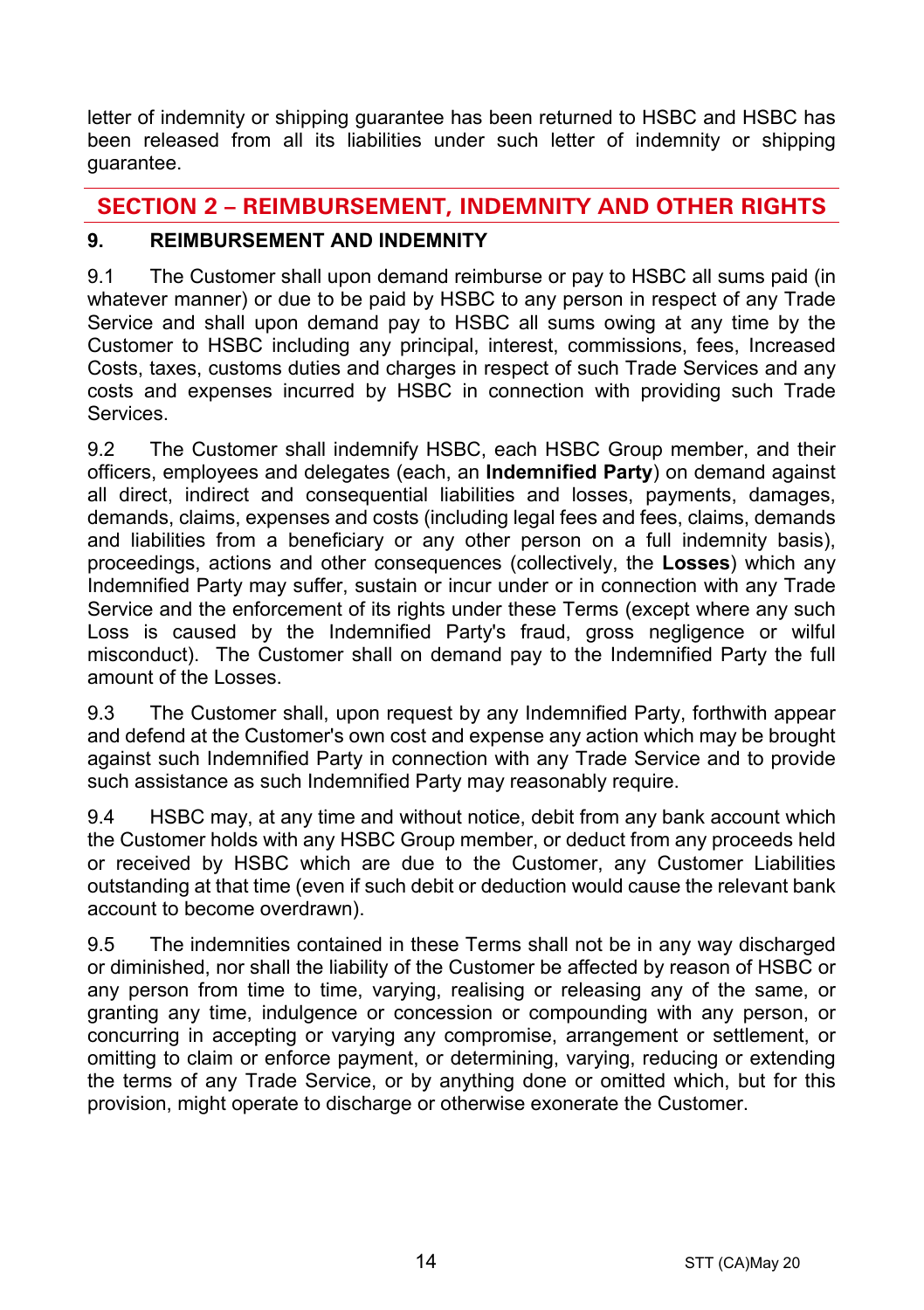# **10. CASH COLLATERAL**

10.1 The Customer shall upon demand pay to such bank account as HSBC may direct cash cover in an amount sufficient to cover the Customer Liabilities or such lesser amount if agreed by HSBC (such amount paid, being **Cash Collateral**).

10.2 If required by HSBC, the Customer will grant to HSBC, in form and substance satisfactory to HSBC, a security interest which is customary in the Governing Jurisdiction in respect of the bank account and such Cash Collateral, and the Customer shall undertake any filing, registration, recording or enrolment of such security interest for it to be perfected and enforceable against the Customer and shall pay any related fees.

10.3 HSBC may, at any time without notice or demand, apply (whether by way of set-off, transfer or otherwise) any or all Cash Collateral towards the payment of any Claim, the repayment of any Trade Finance Loan and/or the satisfaction of any or all other Customer Liabilities.

10.4 Unless HSBC otherwise agrees:

(a) Cash Collateral shall not constitute a debt owed by HSBC to the Customer or any other person and shall not be repayable or refundable (in whole or in part) by HSBC to the Customer or any other person, in each case, until and unless HSBC is satisfied that all the Customer Liabilities have been unconditionally and irrevocably paid and discharged in full; and

(b) no interest shall accrue on Cash Collateral.

10.5 The Customer shall not create or permit to subsist any mortgage, charge, pledge, lien or other security interest or encumbrance over the Cash Collateral, or any bank account in which such Cash Collateral is held (except for any security in favour of HSBC) or assign, transfer or otherwise deal with the same.

# **11. PLEDGE**

11.1 The Customer will pay to HSBC on demand all Customer Liabilities.

11.2 The Customer hereby, to the extent permissible, pledges to HSBC as a continuing security for the Customer Liabilities all Documents and Goods which are at any time in actual or constructive possession or control of HSBC or held on trust for, or to the order of, HSBC whether for custody, collection, security, the making of a Claim or any other reason and whether or not in the ordinary course of banking business and whether in the Governing Jurisdiction or elsewhere.

11.3 To the extent required by HSBC, the Customer shall do all acts (including entering into such further documents) to create, evidence and give the full effect of a pledge over the Documents and Goods as security for the Customer Liabilities.

11.4 If, in the Governing Jurisdiction a pledge (or its equivalent) is required to be registered, filed or otherwise publicly recorded for it to be enforceable, upon request of HSBC the Customer shall take all reasonable action to so register, file and/or record such pledge (including making payment of any related fees).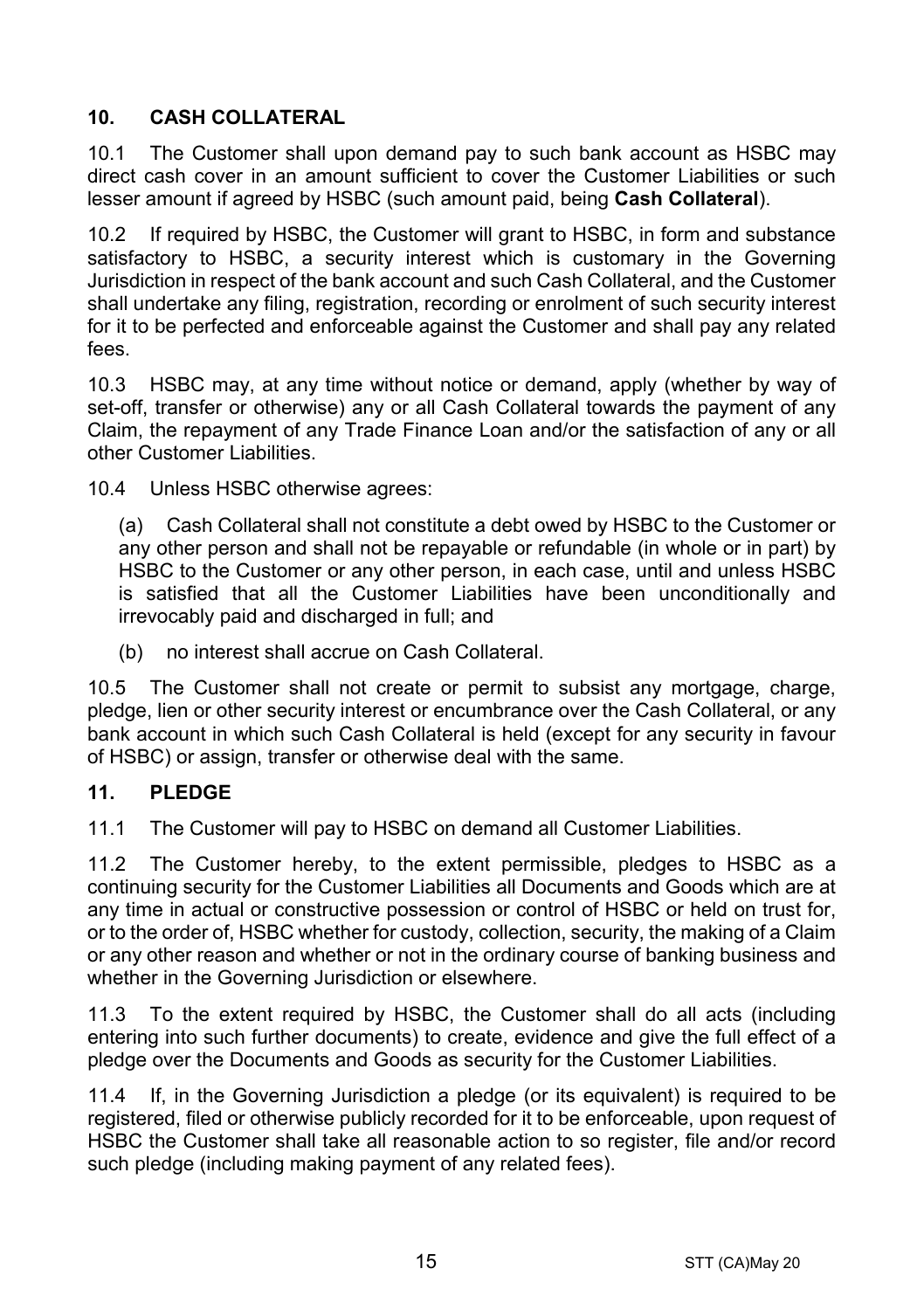11.5 Any restriction on the right of consolidating securities shall not apply to the pledge under this Clause 11.

11.6 The risk in any Documents and Goods pledged shall remain with the Customer and neither HSBC nor any other HSBC Group member shall be responsible for any loss or damage or depreciation in value of any Documents or Goods held by HSBC as security.

11.7 If:

(a) the Customer fails to pay any Customer Liabilities when due or demanded;

(b) the Customer does not comply with any other provision of these Terms;

(c) any representation made by the Customer under these Terms is or proves to have been incorrect when made or deemed to have been made;

(d) the Customer is unable or admits inability to pay its debts as they fall due or the Customer is or is deemed to be insolvent or bankrupt under the laws of its jurisdiction of establishment and/or incorporation (as applicable); or

(e) the Customer enters into or becomes subject to a reorganisation, a composition or other arrangement with one or more creditors, a winding-up, or any other form of bankruptcy or insolvency process or proceeding,

HSBC may enforce its pledge and may, without demand, notice, legal process or any other action with respect to the Customer or any other person, realise, sell, negotiate or otherwise dispose of all or some of the Documents and the Goods at any time and in any way which it deems expedient free from any restrictions and claims and HSBC shall not be liable for any loss arising out of such realisation, sale, negotiation or disposal.

11.8 All monies received, recovered or otherwise realised by HSBC following the enforcement of the pledge may be credited to a separate interest-bearing suspense account for so long as HSBC determines in order to preserve HSBC's rights towards discharge of the whole of the Customer Liabilities.

# **12. TRUST RECEIPTS**

12.1 Whilst any Customer Liabilities remain outstanding in respect of any Trade Service provided in relation to any Documents or Goods, if any such Documents or Goods are held by or released to the Customer or to its order, the Customer:

(a) will hold such Documents and Goods (and the proceeds of sale and/or any insurance) on trust for HSBC (or, if a trust is not recognised and enforceable, hold to the order of HSBC) exclusively for the purpose agreed between HSBC and the Customer from time to time in respect of the Trade Service being provided;

(b) will keep such sale and/or insurance proceeds, and store such Goods, separate from any other property of the Customer and capable of being identified;

(c) confirms that such Documents and Goods will continue to be subject to the pledge in Clause 11 (*PLEDGE*) but at the risk of the Customer;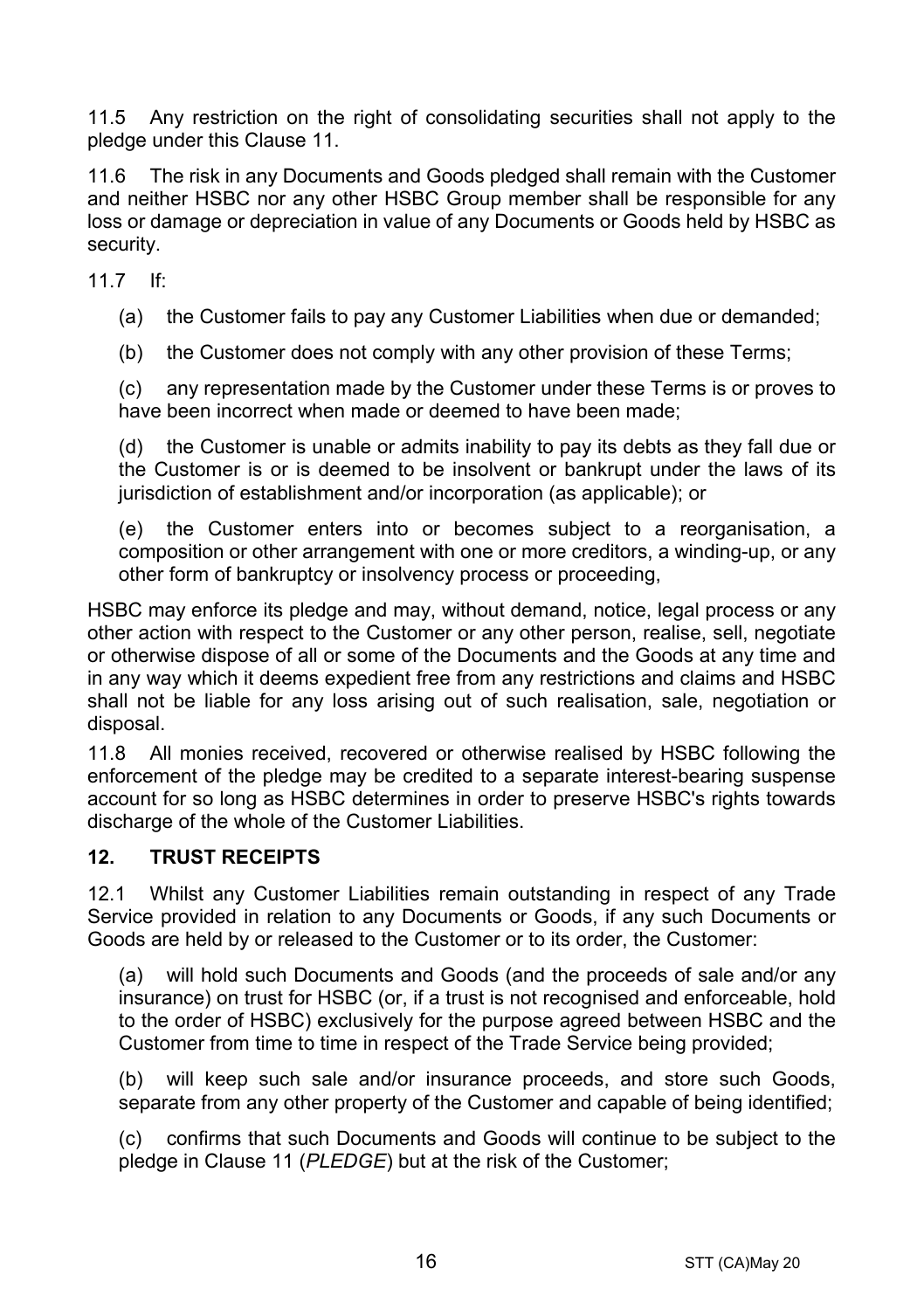(d) will, at the request of HSBC, execute and deliver to HSBC trust receipts in form and substance satisfactory to HSBC together with any other documentation HSBC may require:

(e) will comply promptly and fully with any instructions or request which HSBC may give to the Customer in relation to such Documents and Goods;

(f) will, upon receipt, promptly pay to HSBC the proceeds of sale and/or insurance of the Goods; and

(g) acknowledges that HSBC may at any time take possession and dispose of the Goods, Documents and/or sale and/or insurance proceeds of the Goods.

# **13. SET-OFF**

13.1 HSBC may, at any time and without notice, combine or consolidate all the bank accounts of the Customer held with HSBC and/or set-off any Customer Liabilities against any obligation owed by HSBC to the Customer (including in respect of any Cash Collateral, or proceeds received or held by HSBC), regardless of the place of payment, booking branch or currency of either obligation.

13.2 To effect any set-off HSBC may convert to a currency any amount which is in a different currency at the relevant Exchange Rate.

13.3 If any Customer Liabilities are unliquidated or unascertained, HSBC may apply or set off an amount estimated by it in good faith to be the amount of that liability.

# **14. SUPPLEMENTARY RIGHTS**

14.1 HSBC's rights under these Terms are to be in addition to and are not to be in any way prejudiced or affected by any one or more other indemnities, guarantees, securities or other obligations which HSBC may now or subsequently hold whether from the Customer or any other person.

14.2 HSBC may enforce its rights under these Terms or in respect of any other indemnities, guarantees, securities or other obligations which HSBC may now or subsequently hold whether from the Customer or any other person in any order it chooses and the Customer waives any rights it may have which provide otherwise.

# **SECTION 3 – FEES AND PAYMENTS**

# **15. FEES, COMMISSION, INTEREST AND CHARGES**

15.1 Unless otherwise agreed in writing with the Customer:

(a) fees and other charges (other than interest and commission) shall be payable by the Customer to HSBC in respect of each Trade Service at the rates, in the amounts, and at the times agreed in the relevant Application, Facility Agreement or Tariff Book or as otherwise in accordance with HSBC's standard practices;

(b) interest shall be payable by the Customer to HSBC upon demand in respect of any Trade Finance Loan or Finance, shall accrue on the amount of such Trade Finance Loan or Finance for the period from the date HSBC provides such Trade Finance Loan or Finance to the date such Trade Finance Loan or Finance is repaid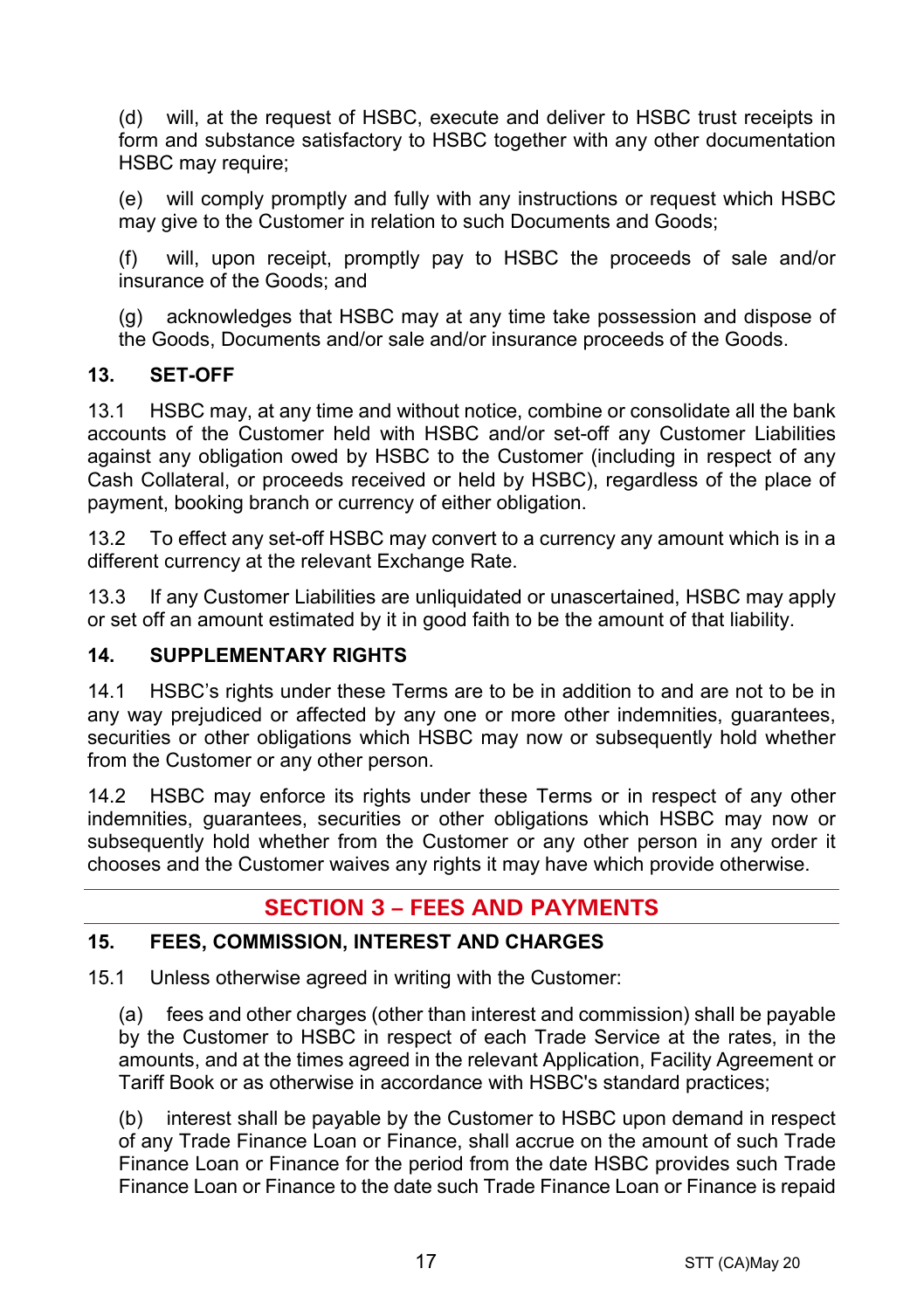or settled in full, and shall be calculated by reference to the rates agreed in the relevant Application, Facility Agreement or Tariff Book or as otherwise in accordance with HSBC's standard practices;

(c) interest shall be payable by the Customer to HSBC upon demand in respect of any Claim paid by HSBC, shall accrue on the amount of the Claim for the period from the date HSBC pays such Claim to the date the Customer Liabilities resulting from such Claim are reimbursed in full, and shall be calculated by reference to the rates agreed in the relevant Application, Facility Agreement or Tariff Book or as otherwise in accordance with HSBC's standard practices; and

(d) commission shall be payable by the Customer to HSBC upon demand in respect of any Documentary Credit or Instrument and shall be calculated by reference to the face value of such Documentary Credit or Instrument and the rates agreed in the relevant Application, Facility Agreement or Tariff Book or as otherwise in accordance with HSBC's standard practices.

15.2 Any fee, interest or commission accruing in respect of a Trade Service will accrue from day to day and is calculated on the basis of the actual number of days elapsed and a year of 365 days or, in any case where the market practice in the relevant Governing Jurisdiction differs, in accordance with that market practice.

15.3 Any fee, commission, interest or charge payable by the Customer to HSBC is non-refundable.

15.4 If the Customer fails to pay any amount payable by it under these Terms on its due date, default interest shall accrue on the overdue amount from the due date up to the date of actual payment (both before and after judgment) at the rate agreed in the relevant Application, Facility Agreement or Tariff Book or as otherwise in accordance with HSBC's standard practices.

# **16. PAYMENTS**

16.1 Payments by the Customer shall be made to HSBC in immediately available, freely transferable, cleared funds and as specified by HSBC, without any set-off, counterclaim, withholding or conditions of any kind unless compelled by law.

16.2 All amounts paid or payable to HSBC in respect of any Trade Service are expressed on a Tax-exclusive basis. The Customer must pay any relevant Tax (as necessary) on any amount that the Customer is required to pay HSBC.

16.3 If any deduction or withholding is required by law (including on account of any Tax), the Customer must:

(a) increase the sum payable so that, after making the minimum deduction or withholding required, HSBC will receive and be entitled to retain a net sum at least equal to the sum that HSBC would have received had that deduction or withholding not been made; and

(b) within 30 days of such payment, forward to HSBC the confirmation in writing from the relevant tax authority evidencing receipt by the relevant tax authority of that deduction or withholding.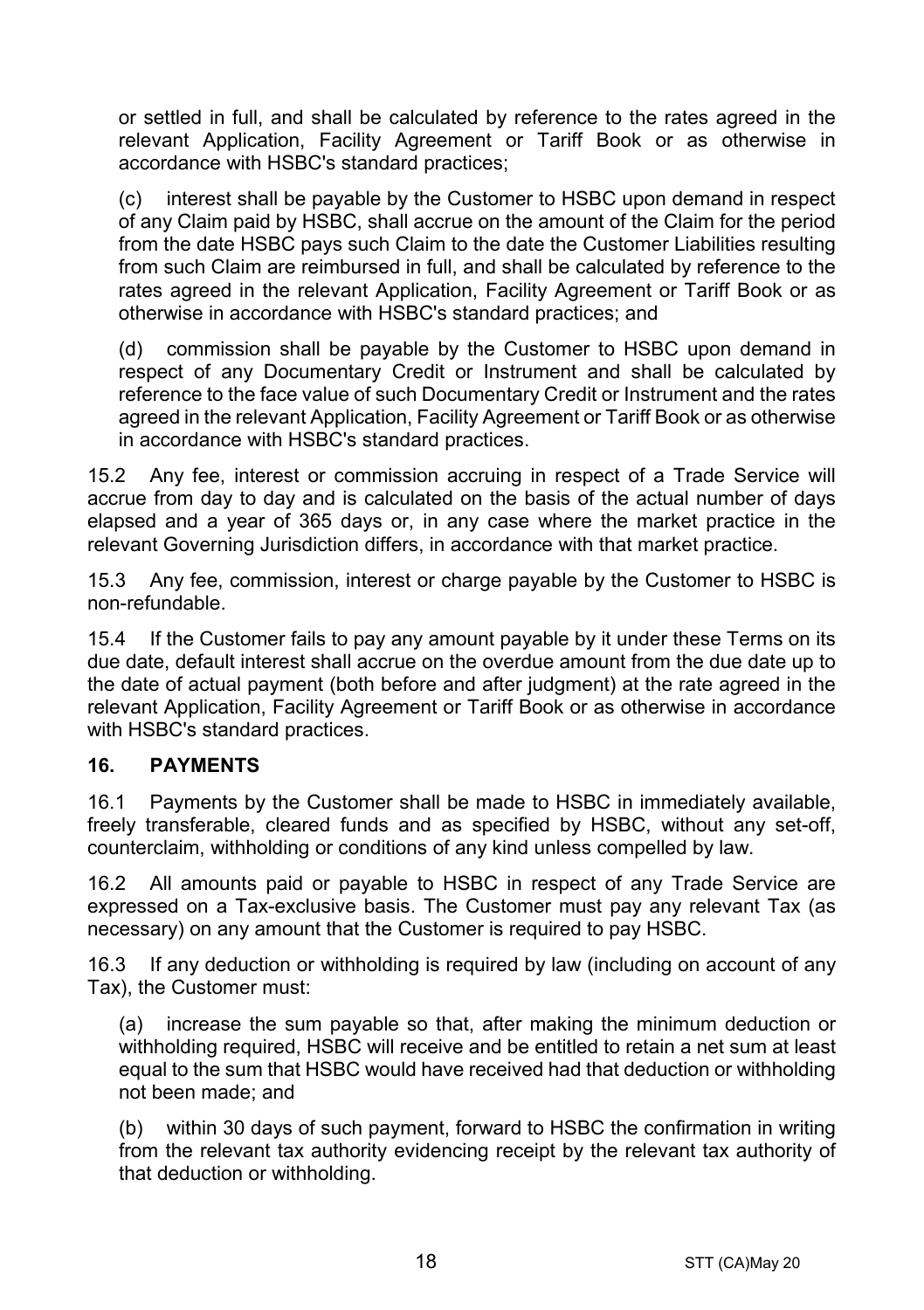16.4 Unless HSBC agrees otherwise, each payment by the Customer to HSBC shall be made in the currency of the relevant Customer Liability for which that payment is being made and the Customer waives any right it may have in any jurisdiction to pay such payment in another currency. If HSBC receives a payment from the Customer or any other person in a currency which is not the currency in which that payment was due or if any Cash Collateral needs to be converted into another currency so that HSBC may apply it to satisfy any outstanding Customer Liabilities in another currency, HSBC shall undertake that conversion using the relevant Exchange Rate (or, if applicable, pursuant to the terms of any hedging agreement that the Customer and HSBC may have entered into for these purposes). Where HSBC undertakes any currency conversion permitted by these Terms, the Customer shall indemnify HSBC for any cost, loss or liability incurred by HSBC in undertaking the conversion.

16.5 If any payment due from the Customer, or any order, judgment or award given or made in relation to any payment due from the Customer, has to be converted into another currency for the purpose of making or filing a claim or proof against the Customer or any other person, or obtaining or enforcing an order, judgment or award, the Customer shall indemnify HSBC against any cost, loss or liability arising out of or as a result of the conversion.

16.6 Any notice from, or determination by, HSBC of a rate or amount under these Terms, a Trade Service or any document referred to in these Terms shall (unless it contains an obvious error) be conclusive evidence of that rate or amount. In any legal proceedings connected with these Terms and/or a Trade Service, the account entries of HSBC are prima facie evidence of the matters to which they relate.

16.7 Any moneys paid to HSBC in respect of the Customer Liabilities may be applied in or towards satisfaction of the same or credited to a separate suspense account for so long as HSBC determines in order to preserve HSBC's rights towards discharge of the whole of the Customer Liabilities.

16.8 Moneys received by HSBC shall be applied by it (unless otherwise mandatorily required by law):

(a) first, in discharging all costs, fees and expenses (including legal fees) owing by the Customer to HSBC;

(b) second, in or towards the discharge of any interest or other amounts (not being principal) owing to HSBC; and

(c) thirdly in or towards the discharge of any principal owing by the Customer to HSBC.

16.9 If any moneys paid to HSBC in respect of the Customer Liabilities are required to be repaid by virtue of any law relating to insolvency, bankruptcy or liquidation or for any other reason, HSBC may enforce these Terms and the relevant Trade Service as if such moneys had not been paid.

16.10 Any sums that would fall due on a day other than a Business Day will be due on the next Business Day. In such event, interest and commission calculations will be adiusted accordingly.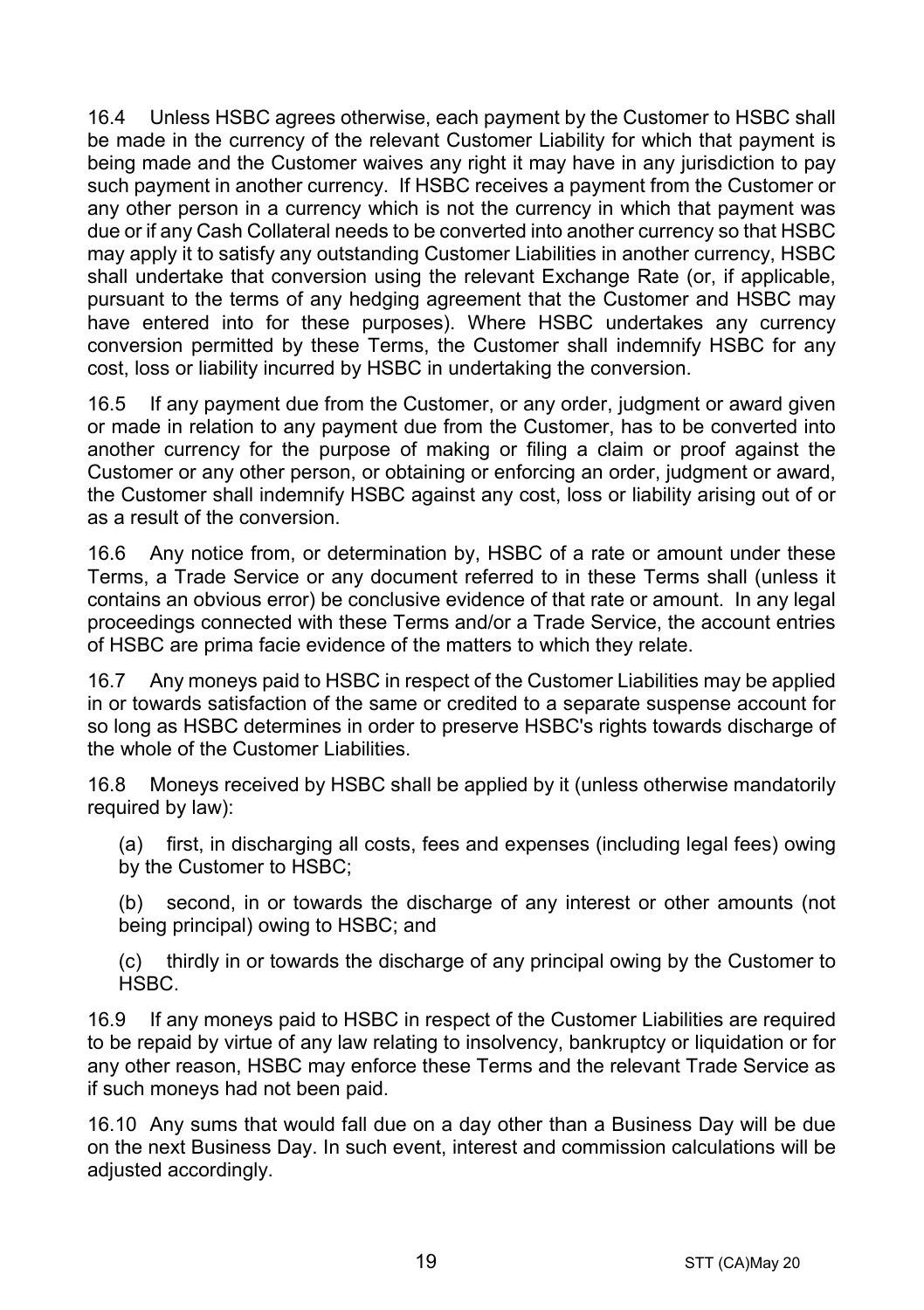16.11 If any amount to be paid by the Customer to HSBC in connection with a Trade Service is calculated by reference to a published benchmark interest rate (such as a central bank reference rate) and that rate is less than zero per cent at the time of calculation, such rate shall be deemed to be zero per cent.

# **SECTION 4 – REPRESENTATIONS, UNDERTAKINGS AND SANCTIONS**

# **17. REPRESENTATIONS AND WARRANTIES**

17.1 In addition to other representations and warranties made by the Customer to HSBC, the Customer represents and warrants to HSBC that:

(a) it is duly established and/or incorporated under the laws of its jurisdiction of establishment and/or incorporation (as applicable), is validly existing and has full power to carry on its business as now being conducted, to own its assets and to enter into and perform its obligations under these Terms, and shall promptly notify HSBC of any change to its constitution or existence;

(b) the obligations expressed to be assumed by it in these Terms and in each Trade Transaction which it may enter into from time to time are legal, valid, binding and enforceable obligations;

(c) all authorisations, consents, approvals, resolutions, licences, exemptions, filings, notarisations or registrations required or desirable to enable it lawfully to enter into, exercise its rights and comply with its obligations under these Terms and each Trade Transaction have been obtained or effected and are in full force and effect;

(d) these Terms and each Trade Transaction which it may from time to time enter into do not and will not conflict with its constitutional documents or any agreement or instrument binding upon it or any of its assets or constitute a default or termination event (however described) under any such agreement or instrument;

(e) each Trade Service requested by or for the Customer relates to a genuine Trade Transaction as described in the documents pertaining to such Trade Transaction and all documents and information (including in any Application) provided by the Customer to HSBC in relation to each Trade Service or these Terms is/are complete, accurate, genuine and valid;

(f) it has not taken any corporate action, or any other steps and no legal proceedings have been commenced for its liquidation, judicial management, receivership, or any similar or analogous proceedings or for the appointment of a receiver and manager, judicial manager, liquidator or similar officer of it or of all or any material part of its assets or revenues;

(g) any Documents, Goods or proceeds of sale in which HSBC has or is purported to have an interest are free from any security interest(s) and encumbrance(s) (other than in favour of HSBC) and the Customer is the sole and beneficial owner of any such Documents, Goods or proceeds of sale;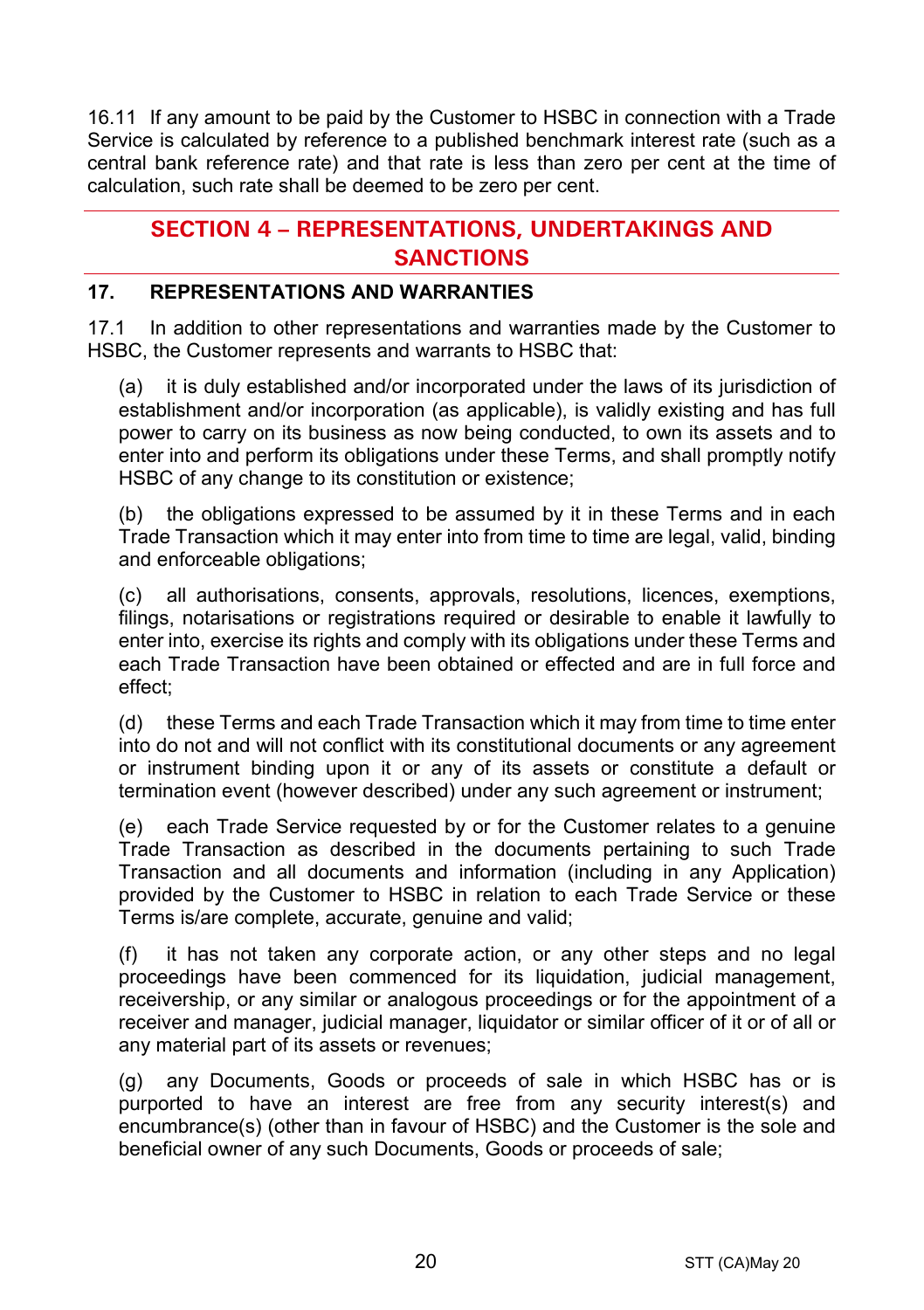(h) as at the date HSBC provides Finance to the Customer in respect of a Document or Documentary Credit, it is not aware of any dispute (actual, pending or threatened) in respect of that Document or Documentary Credit or the relevant Trade Transaction; and

(i) as at the date HSBC provides Finance to the Customer in respect of a Document or Documentary Credit or provides a Trade Finance Loan to the Customer, it has not received any financing in respect of that Document, Documentary Credit or the relevant Trade Transaction from any person other than HSBC.

17.2 All representations and warranties in these Terms are deemed to be made on each day (a) an Application is made and is being processed, (b) any Trade Service is outstanding and (c) any Customer Liabilities remain outstanding.

17.3 The Customer acknowledges that HSBC will rely on any representations and warranties made by the Customer including when HSBC assesses whether or not to provide a Trade Service to the Customer.

17.4 The Customer shall promptly notify HSBC on becoming aware of any representation or warranty becoming untrue, or the Customer being unable to make any representation or warranty when repeated.

#### **18. UNDERTAKINGS**

#### **General Undertakings**

18.1 The Customer shall at the request of HSBC:

(a) provide HSBC with such information concerning a Trade Transaction (including copies of sale contracts, purchase order and invoices), Documents and Goods and any proposed sale of Goods as HSBC may require and promptly notify HSBC if any Trade Transaction is cancelled or terminated for any reason or if any material dispute arises in respect of a Trade Transaction;

(b) provide HSBC with such information regarding the financial condition, assets and operations of the Customer and its affiliates as HSBC may reasonably require;

(c) provide HSBC with any information required by HSBC to satisfy its "*know your customer*" or similar identification procedures;

(d) keep HSBC informed of the whereabouts of the Goods and of any change in the condition, quality or quantity of the Goods;

(e) co-operate fully with HSBC and render to HSBC all assistance it requires in the collection and enforcement of any payments under or in connection with any Trade Service whether by legal proceedings or otherwise; and

(f) promptly do all such acts or execute all such documents at its own cost as HSBC may specify:

(i) for the purpose of the creation, perfection, protection or maintenance of any interest conferred or intended to be conferred on HSBC by, pursuant to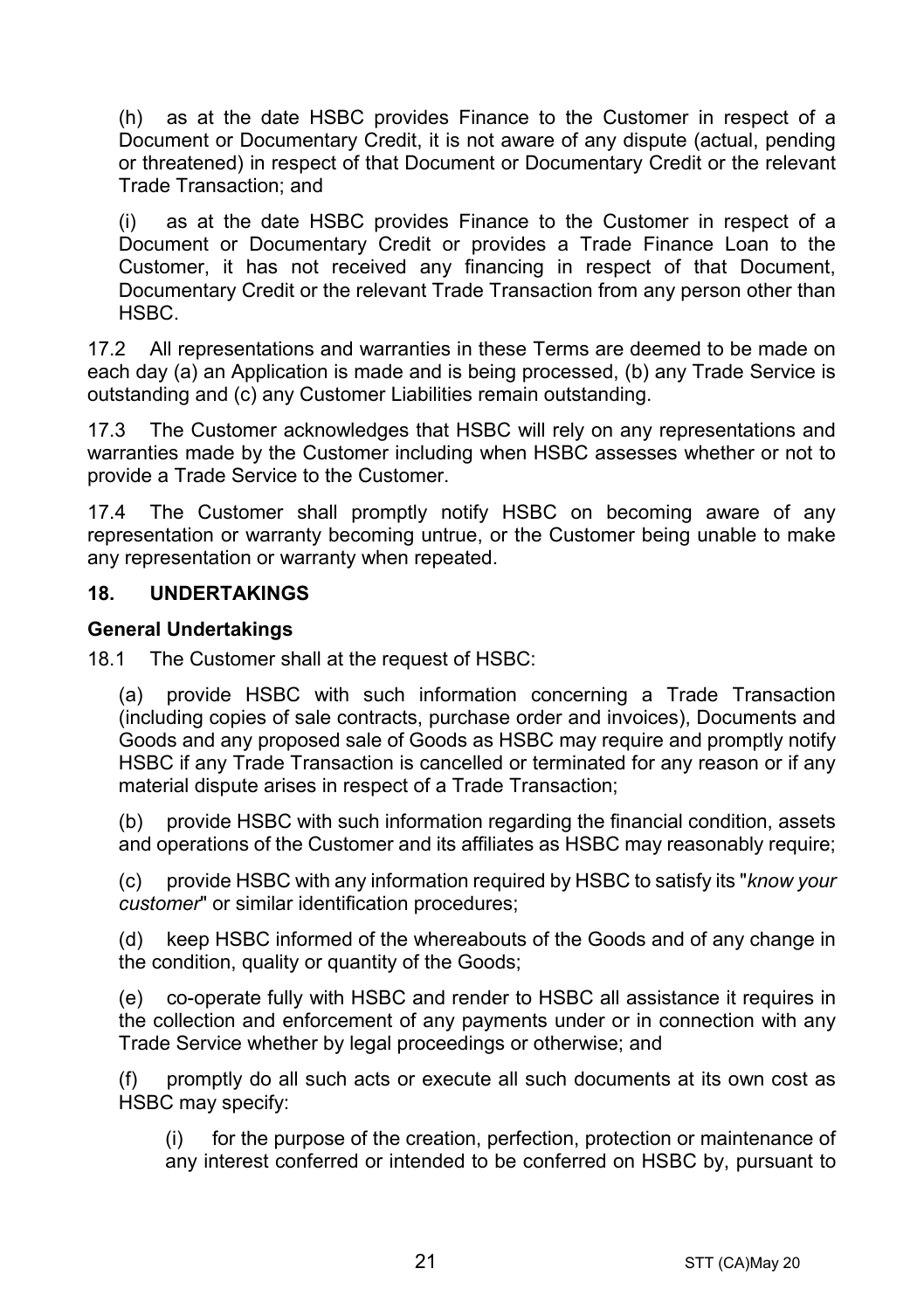or in connection with these Terms (including in respect of any Cash Collateral, Documents, Goods or sale proceeds);

(ii) for the exercise of any rights, powers and remedies of HSBC provided by, pursuant to or in connection with these Terms or by law; and

(iii) to facilitate the realisation by HSBC of any Documents or Goods in which HSBC is, or is intended to be, interested.

#### **Trade Service Undertakings**

18.2 The Customer shall, to the extent applicable to a Trade Service and/or where HSBC has or is purported to have an interest in the relevant Documentary Credit, Documents, Goods or proceeds of sale referred to:

(a) ensure that the Documentary Credit, Documents, Goods or proceeds of sale (as applicable) are free from any mortgage, charge, pledge, lien or other security interest, encumbrance or claim except for any trust, pledge or other form of security in favour of HSBC or which has been expressly permitted by HSBC;

(b) for so long as the Customer has title to the Goods or if as a condition to the Trade Service the Customer is required to procure the insurance of the Goods:

(i) insure the Goods for such value against such insurable risks as is stipulated in the relevant condition or, in the absence of any such condition, as is customary for those Goods;

(ii) promptly following (and in any event within ten days of) the date of the Application for the relevant Trade Service, provide to HSBC copies of the relevant insurance policies; and

(iii) promptly notify HSBC of any claims made on the relevant insurance policies and direct the insurer to pay to HSBC all insurance proceeds in respect of the Goods;

(c) if so requested by HSBC:

(i) promptly arrange for HSBC's interest in the Goods to be endorsed on any relevant insurance policy; and

(ii) promptly submit claims in respect of the Goods to relevant insurer;

(d) promptly pay to HSBC all insurance proceeds received by it in respect of the Goods and, pending payment, hold such proceeds on trust for HSBC (or, if a trust is not recognised and enforceable, hold to the order of HSBC);

(e) promptly endorse all Documents in favour of HSBC, deposit all Documents with HSBC or to its order and note in its records the interest of HSBC in all Documents and the Goods;

(f) promptly pay all freight, warehouse, dock, transit and other charges, rent and all other costs of and in connection with the Documents and/or Goods;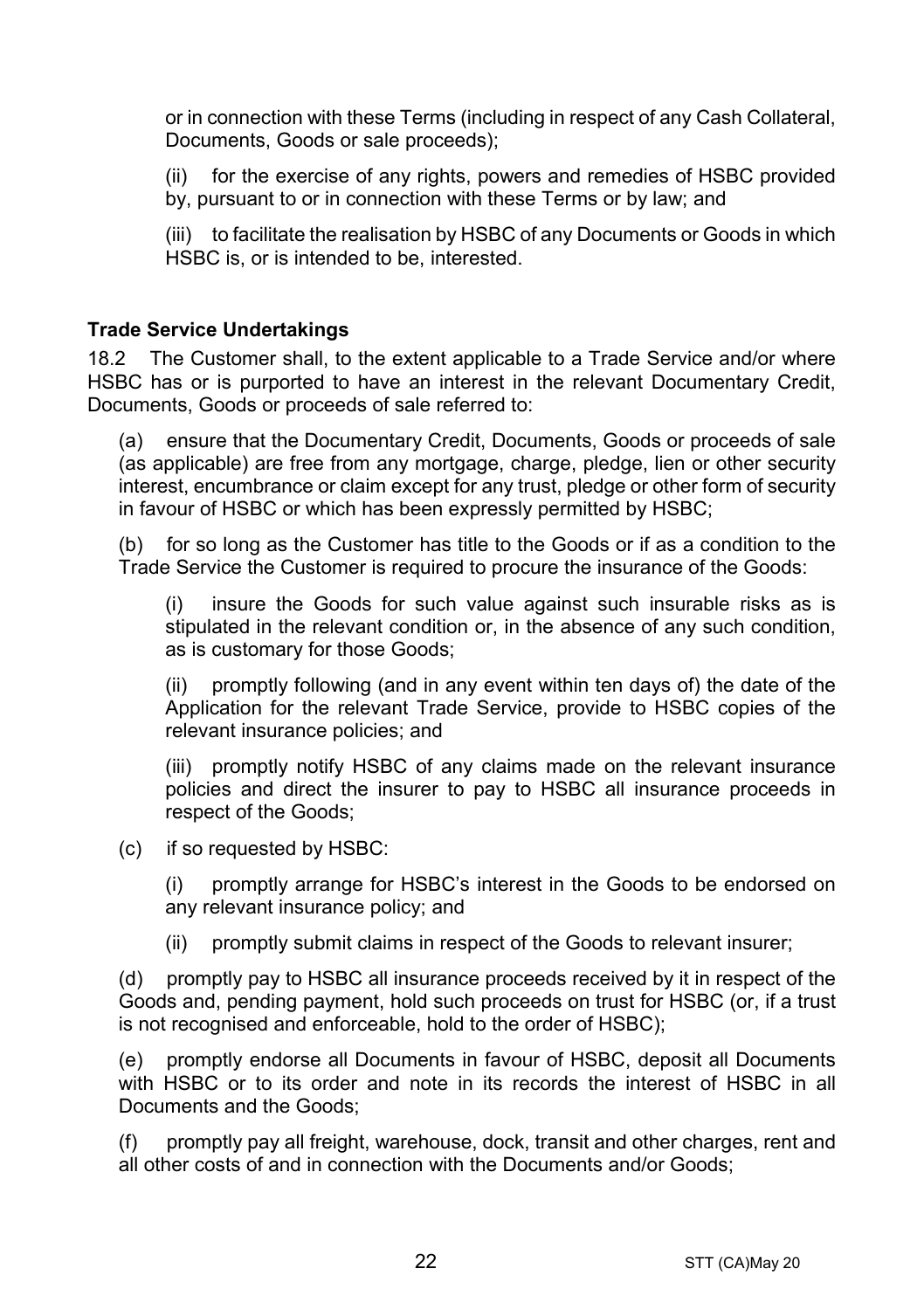(g) not permit the Goods to be processed or altered without the prior written consent of HSBC;

(h) not take any action, which might prejudice the value of the Goods or the effectiveness of any pledge or trust under these Terms;

(i) promptly inform HSBC of any event of which it becomes aware that may adversely affect the liability of a buyer to complete the purchase of the Goods or any change or deterioration in the state or quality or otherwise of the Goods;

(j) promptly inform HSBC if it becomes aware of any theft, fraud, illegal activity, loss, damage or other misuse of or in relation to any Goods or Documents;

(k) permit HSBC (or any delegate) access to any premises at which the Goods are stored or located for the purpose of inspecting, taking possession of, or otherwise protecting its interest in the Goods;

(l) not attempt to factor, transfer, sell, dispose of or otherwise deal with the Documents, Goods or proceeds of sale (as applicable), Documentary Credit (or any confirmation (whether given on a disclosed or undisclosed basis)), except as agreed between HSBC and the Customer from time to time in respect of the Trade Service(s) being provided;

(m) not present the Documents to any other bank, financial institution or similar type of financing entity or obtain any form of financing and/or borrowing in respect of the same Trade Transaction;

(n) not agree to any amendment to the Documentary Credit, SBLC or Document without the prior written consent of HSBC; and

(o) procure the prompt release of HSBC from any guarantee, indemnity or other commitment that HSBC may have provided in respect of the Documents or the Goods,

and HSBC (or any delegate) is authorised to take such steps and to make any payments, on behalf and at the cost of the Customer, to ship, collect, land, store, insure or inspect the Goods and/or to demand and collect any proceeds of sale.

#### **19. COMPLIANCE WITH LAWS AND SANCTIONS**

19.1 The Customer represents and warrants that:

(a) neither the Customer nor any of its subsidiaries, directors, officers, employees, agents, or affiliates is a person or entity that is, or is owned or controlled by any person or entity that is:

(i) the subject of any sanctions issued, administered or enforced by the US Department of the Treasury's Office of Foreign Assets Control, the US Department of State, the United Nations Security Council, the European Union, Her Majesty's Treasury, the Hong Kong Monetary Authority or any other sanction issuing or enforcement body that may be applicable to HSBC, the Customer, a Trade Service or a Trade Transaction (the **Sanctions**); or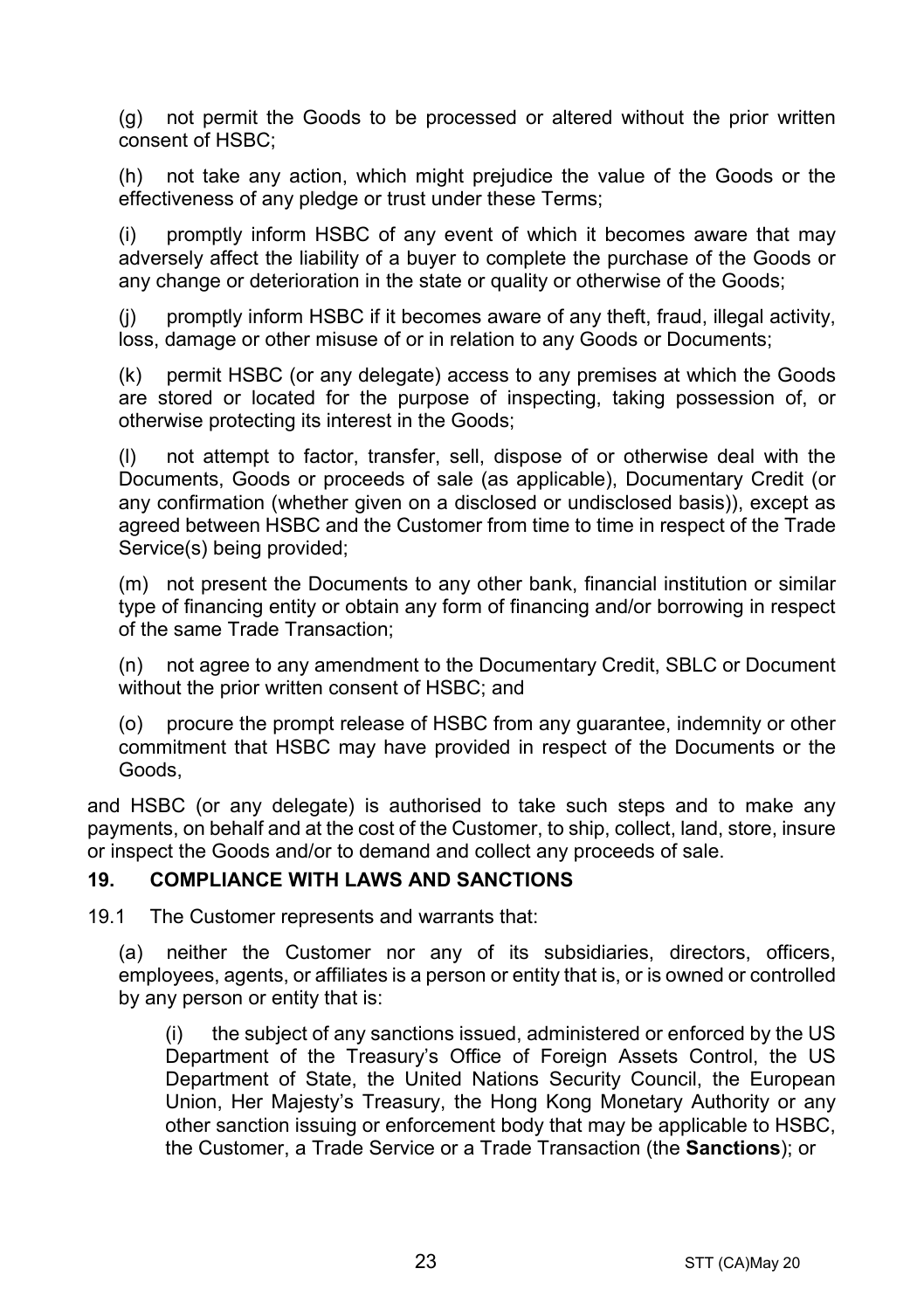(ii) located, organised or resident in a country or territory that is, or whose government is, the subject of Sanctions;

(b) any required import or export licenses applicable to each Trade Transaction have been obtained and, if the Customer is aware that HSBC may require an export license or other authorisation for the provision of the relevant Trade Service for the Customer, the Customer will notify HSBC prior to HSBC providing the Trade Service; and

(c) the Customer is compliant in all material respects with foreign and domestic laws and regulations pertaining to each jurisdiction in which it operates and to each Trade Transaction and the subject matter of such Trade Transaction including, if applicable, the shipment and financing of the goods described in such Trade Transaction or the associated documents.

19.2 The Customer acknowledges and agrees that:

(a) HSBC Group and its service providers are required to act in accordance with the laws and regulations of various jurisdictions, including those which relate to Sanctions, export controls and the prevention of money laundering, terrorist financing, bribery, corruption and tax evasion;

(b) at any time, HSBC may require the Customer to immediately provide to HSBC information related to any Trade Transaction, including the underlying contract or other documentation;

(c) HSBC may take, and may instruct other HSBC Group members to take, to the extent it is legally permitted to do so under the laws of its jurisdiction, any action (a **Compliance Action**) which it considers appropriate to act in accordance with Sanctions or domestic and foreign laws and regulations. Such Compliance Action may include:

(i) the interception and investigation of any payment, communication or instruction;

(ii) the making of further enquiries as to whether a person or entity is subject to any Sanctions or export control restrictions; and/or

- (iii) the refusal to:
	- (A) issue, renew, extend, transfer or assign a Trade Service;
	- (B) make payment of any Claim; or

(C) process a Trade Service or instruction that does not conform with Sanctions, export controls or domestic and foreign laws or regulations; and

(d) neither HSBC nor any HSBC Group member will be liable for any loss, damage, delay, or a failure of HSBC to perform its duties under these Terms or a Trade Service:

(i) arising out of or relating to any Compliance Action taken by HSBC, its service providers, or any HSBC Group member; and/or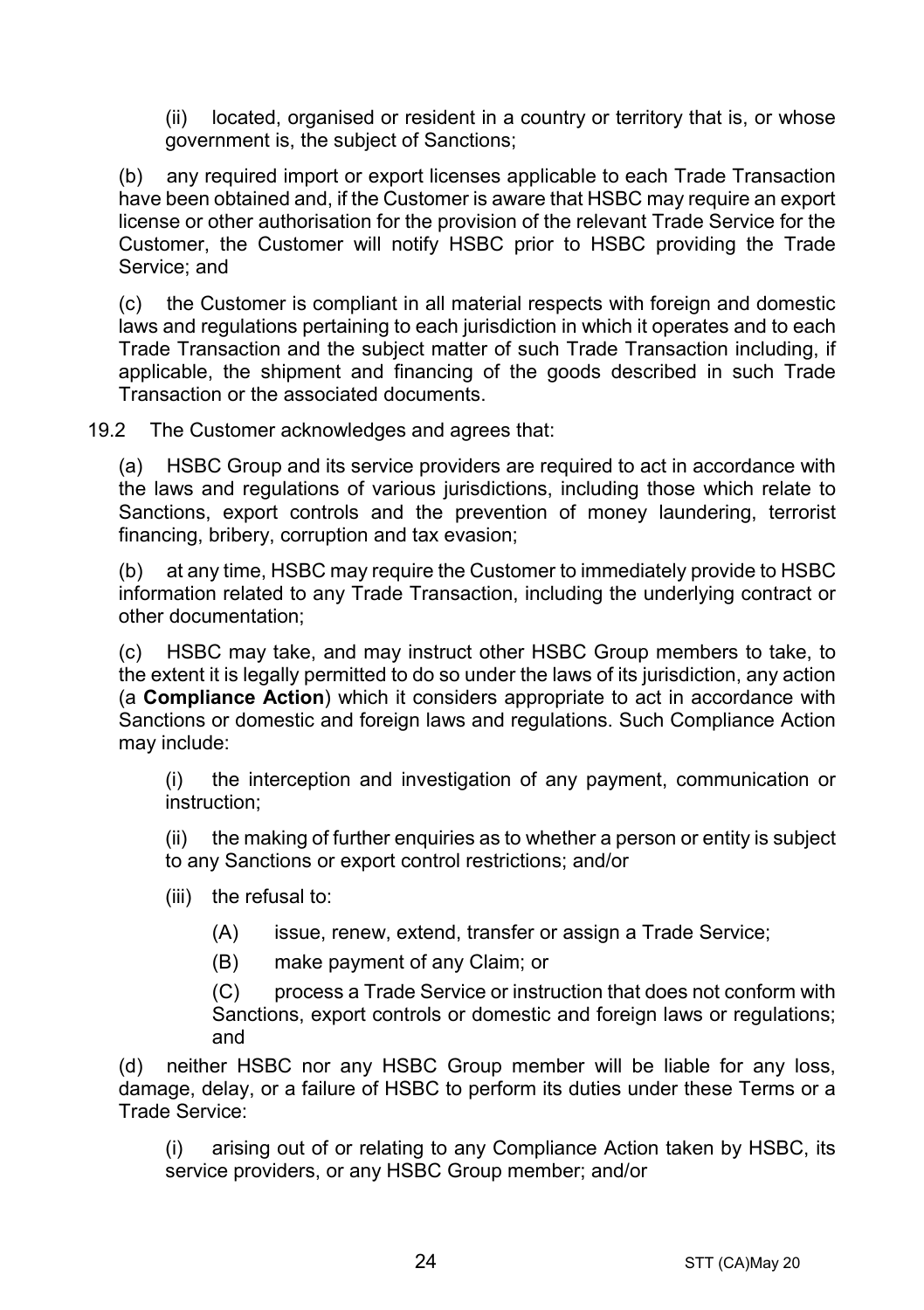(ii) being prevented from paying any Claim in respect of a Trade Service or sending or receiving any message or data or taking any other action in connection with any Trade Service because of an applicable law, regulation or ruling of any governmental agency.

# **SECTION 5 – INSTRUCTIONS AND ELECTRONIC PLATFORMS**

#### **20. INSTRUCTIONS**

20.1 HSBC is authorised to accept, act and rely upon, and treat as valid and accurate:

(a) all communications, demands and instructions (including any Applications) given or purporting to be given by the Customer to HSBC (an **Instruction**);

(b) all communications and any Claims made or purported to be made by any person; and

(c) any documents provided to HSBC,

including, in each case, those made or given by way of or through a Platform, email, facsimile, telecopier, telex, cable, telephone or such other electronic means (in each case, an Electronic Means) and is under no obligation to enquire as to the authorisation or validity of any such Instruction, communication, Claim or Document.

20.2 The Customer acknowledges and accepts the risk that communications, Instructions, Claims and documents sent to or from HSBC by Electronic Means may be intercepted, monitored, amended, corrupted, contain viruses or be otherwise interfered with by third parties and acknowledges and agrees that HSBC is not responsible or liable to the Customer or any other person for, and the Customer waives any and all claims in respect of, any Losses arising from the same.

20.3 If the Customer communicates, gives an Instruction, makes a Claim or sends a document by Electronic Means, or instructs HSBC to permit a beneficiary or any other person to do the same, the Customer shall indemnify, and hold HSBC harmless from and against, any and all Losses that HSBC may incur (including in respect of any payment made where the relevant Instruction or Claim was unauthorised).

20.4 Where the Customer has made an Application for any Trade Service to be provided for the benefit of an affiliate of the Customer:

(a) the Customer agrees (and will procure the concurrent written agreement of its affiliate) that HSBC has no obligation to obtain instructions from the affiliate and HSBC can deal solely with the Customer on behalf of the affiliate;

(b) the definition of "Trade Transaction" shall be construed to refer to such affiliate rather than the Customer, and the definitions of "Documents" and "Goods" shall be construed accordingly;

(c) references in these Terms to the Customer presenting, handling, disposing, transferring, dealing with or using (however so described) the relevant Documents, Goods or proceeds of sale shall include the affiliate undertaking any such action;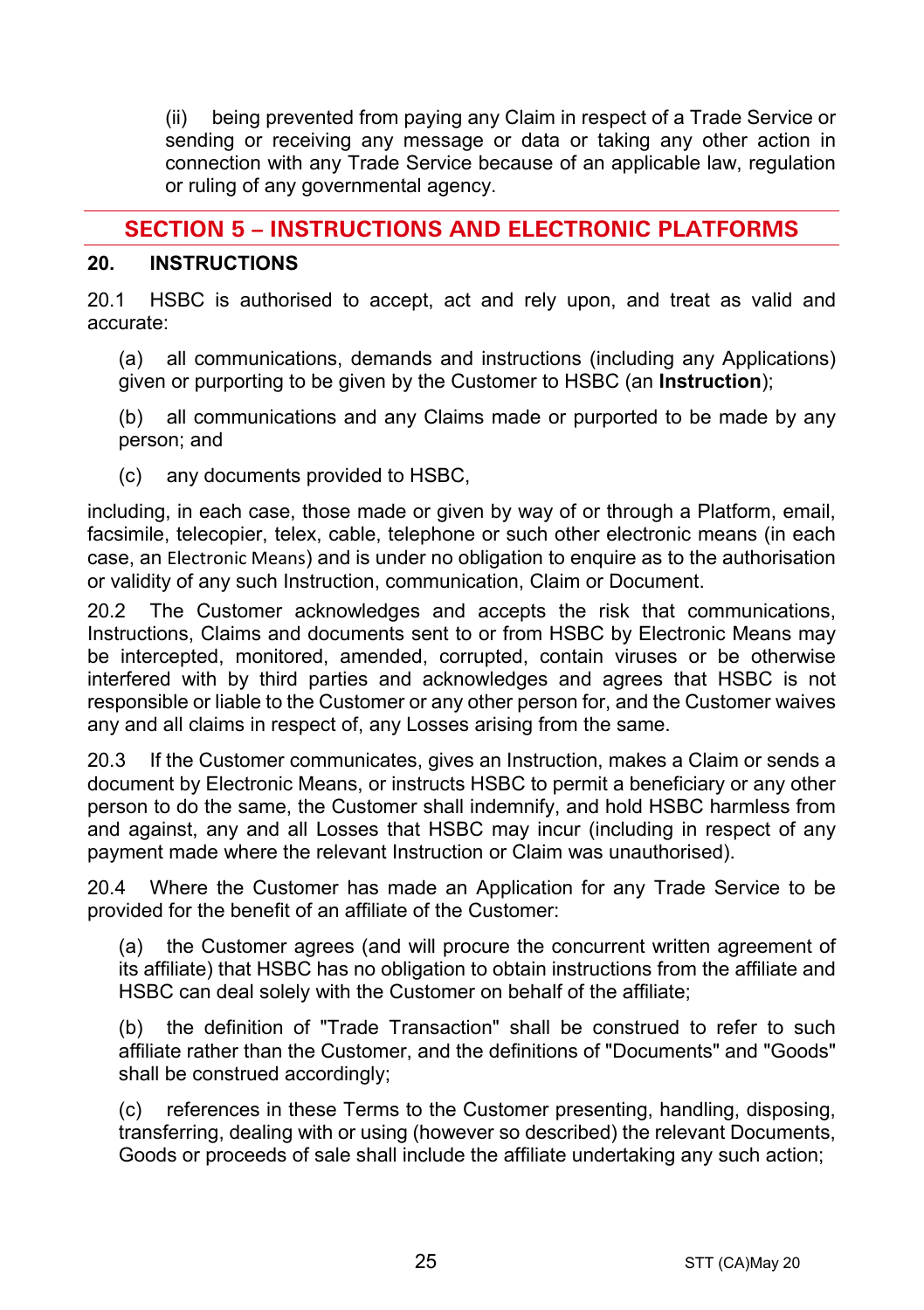(d) the Customer shall procure that the affiliate complies with all undertakings in these Terms in respect of the relevant Trade Transaction, Documents, Goods and proceeds of sale; and

(e) each representation in these Terms made by the Customer shall be made by the Customer for itself and on behalf of the affiliate or, where it can only be made in respect of the affiliate (due to factual circumstances), by the Customer for and on behalf of the affiliate.

20.5 HSBC has no obligation to:

(a) verify the identity or authority of any person communicating, giving an Instruction, making a Claim or providing a document by Electronic Means**;**

(b) verify the authenticity of any signature(s) (whether electronic or otherwise) on any communication made, Instruction given, Claim made or document provided by Electronic Means; or

(c) seek the Customer's prior approval before acting on any communication made, Instruction given, Claim made or document provided by Electronic Means,

however HSBC may, in its absolute discretion, take steps to ascertain the validity, authenticity and origin of any communication, Instruction, Claim or document (including requiring telephone verification of any Instructions) and take any steps that may be mandated by an External Provider and may, where it is unable to ascertain the validity, authority or origin of any communication, Instruction, Claim or document, delay or refuse to act upon any communication, Instruction, Claim or document or suspend or terminate any Trade Service at any time.

# **21. PLATFORMS**

21.1 The Customer acknowledges and agrees that:

(a) HSBC may rely on External Providers to provide Platforms so that HSBC can perform its obligations under these Terms (or any other applicable terms and conditions) and provide Trade Services;

(b) External Providers are independent from HSBC and may independently charge the Customer fees for use of their Platform and those fees are the sole responsibility of the Customer;

(c) HSBC's obligations under these Terms and any Trade Service shall be subject to HSBC's rights under External Terms and Conditions and the availability of any Platform provided by such External Providers;

(d) HSBC has no obligation to inform the Customer of, or provide the Customer with, any External Terms and Conditions;

(e) HSBC has no control over the electronic processes used by a Platform provided by an External Provider to process, handle and/or send data or messages;

(f) it shall inform HSBC of all External Terms and Conditions applicable to or any charges imposed by any Platform which it uses (or intends to use) in respect of any Trade Service and shall promptly notify HSBC of any changes; and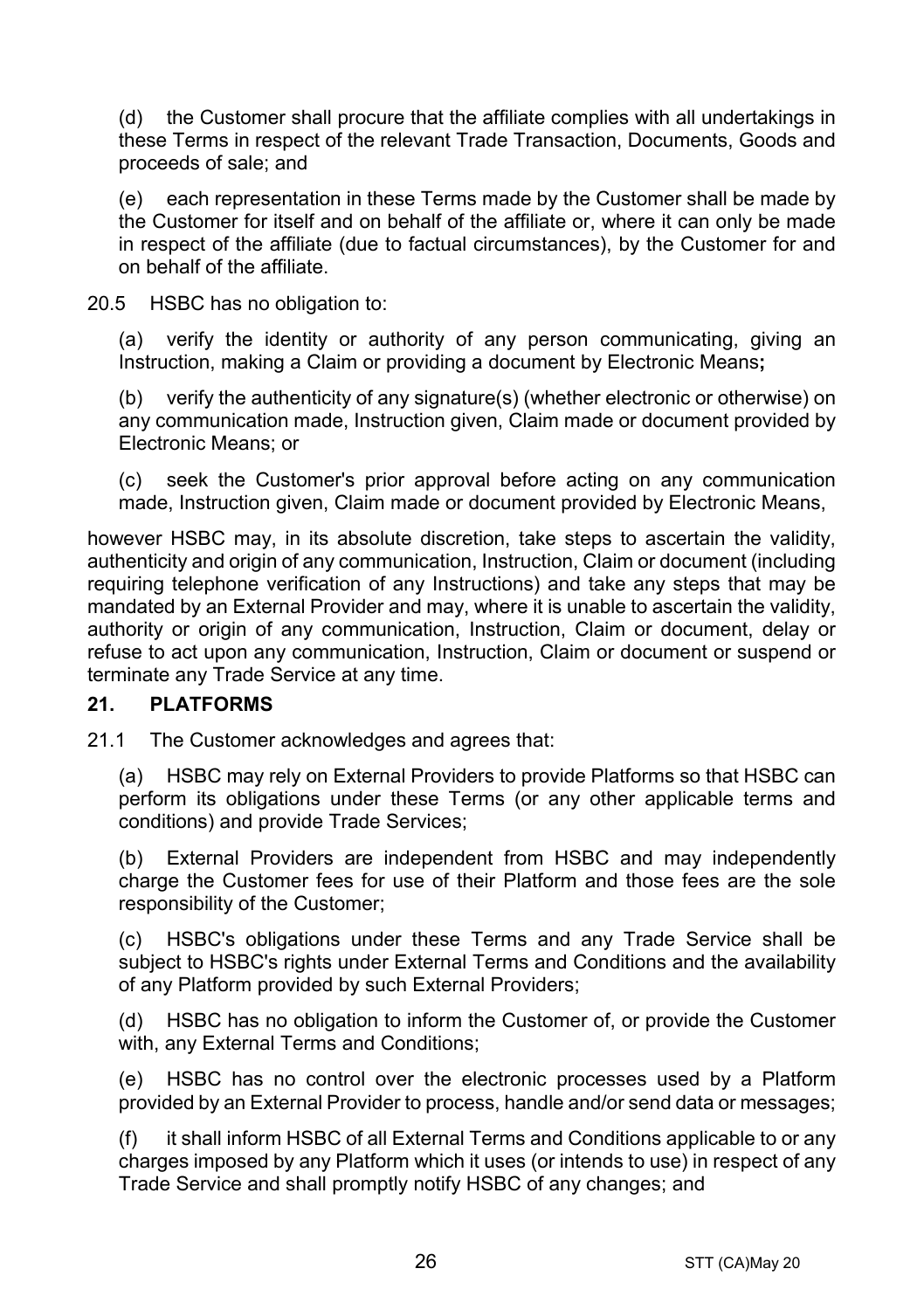(g) it shall promptly provide all information concerning any Platform used by the Customer that HSBC may reasonably request.

21.2 HSBC assumes no liability or responsibility to the Customer or to any other person for any loss or damage that is suffered or incurred as a result of:

(a) the unavailability of any Platform to the Customer, HSBC or any other person for any reason whatsoever; or

(b) the Customer's use of or connection with any Platform, any External Provider or the services provided by HSBC or any External Provider to the Customer involving any Platform.

#### 21.3 The Customer:

(a) shall comply with all security procedures of HSBC and each External Provider and any other reasonable requests HSBC or any External Provider may issue to the Customer regarding the security of any Platform, including instructions on steps to remedy any breach of security; and

(b) acknowledges and agrees that it is the Customer's responsibility to set up, maintain and regularly review all security arrangements concerning access to and use of each Platform and information stored on the Customer's computing and communications systems, and confirms that it has assessed the security arrangements of each Platform and has determined that they are adequate to protect the Customer's interests;

(c) shall take all reasonable precautions to prevent fraudulent or unauthorised use of or access to each Platform;

(d) shall ensure that neither the Customer nor its employees do anything which may result in the security of any Platform or the systems or security of HSBC being compromised; and

(e) shall notify HSBC, as soon as reasonably possible upon becoming aware, of any actual or attempted unauthorised access to any Platform or any unauthorised transaction or attempt to execute an unauthorised Instruction. This notification must be by telephone but must be followed by written notice within forty-eight hours of the telephone call.

# **SECTION 6 - OTHER**

# **22. LIMITATION ON LIABILITY**

22.1 Neither HSBC nor any other HSBC Group member shall be liable for any loss, damages, payments, demands, claims, expenses or costs suffered or incurred by the Customer (or any of its affiliates) arising from or in connection with these Terms or any Trade Service other than where such loss, damage, payment, demand, claim, expense or cost arises as a direct result of HSBC's or such other HSBC Group member's gross negligence or wilful misconduct.

22.2 Notwithstanding Clause 22.1, in no circumstance whatsoever will HSBC or any HSBC Group member be liable to the Customer (or any of its affiliates) for: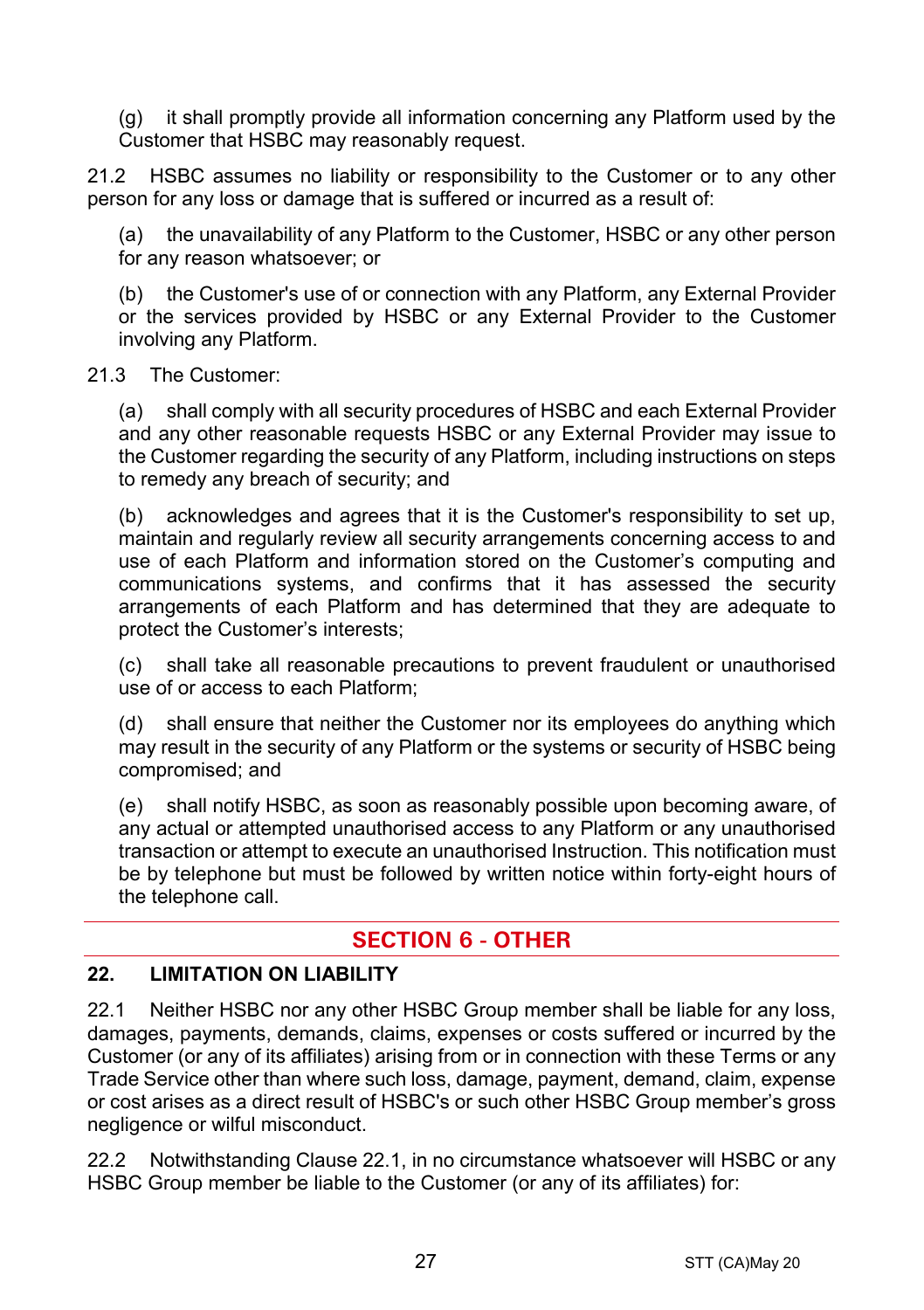- (a) any loss of business, profits or data; or
- (b) indirect, consequential or special loss or damage,

whether or not HSBC or any HSBC Group member has been advised of the possibility of such loss or damage.

22.3 Without limiting Clauses 22.1 and 22.2, HSBC shall not be responsible or liable for, and the Customer waives all claims against HSBC in respect of:

(a) any act, omission, loss or delay relating to forwarding documents or payments to any person or correspondent bank, or any suspense, act, omission, insolvency or bankruptcy of any correspondent bank;

(b) any delay and/or loss in transit of any messages, letters or documents sent by mail, as an electronic communication, through a Platform or a telecommunication channel, or for any delay, mutilation or other errors arising in the transmission or delivery of any communications by third parties and the Customer acknowledges that, notwithstanding any contrary instruction, HSBC may send a document by any method that it considers appropriate;

(c) any delay in performing or failure to perform any of its obligations under these Terms due to any cause beyond its reasonable control, including, but not limited to, the failure, malfunction or unavailability of telecommunications, data communications and computer systems and services over which HSBC has no control, war, hostilities, invasion, civil unrest, strikes, lock-outs or other industrial action or trade disputes (whether involving HSBC's employees or any other person) or any law or government order (whether or not having the force of law);

(d) any failure by HSBC to pay a Claim or other HSBC's act or failure to act because of any domestic or foreign law, regulation, ruling or interpretation of any domestic or foreign court or governmental agency;

(e) the form, sufficiency, correctness, genuineness, authority of any person signing or endorsing (including any person making presentations, demands, giving Instructions (including by Electronic Means) to HSBC purportedly on the authority of the Customer or a beneficiary), falsification, or the legal effect of, any documents if such documents on their face reasonably appear to be in order;

(f) the source, accuracy, validity, authenticity, falsification or legal effect of any data, documents or statements made, presented or received from any Platform or any party to a Trade Transaction, any related documents, or the description, quantity, weight, quality, condition, packing, delivery, value or existence of the goods, services or other performance to which such data, documents or statements relates, or for the good faith or acts or omissions, solvency, performance or standing of any party to a Trade Transaction, the consignor, carrier, forwarder, consignee, insurer of the goods, or any other person;

(g) any improper acts of the beneficiary, including breach of contract in respect of a Trade Transaction, in which circumstances the Customer shall assume and undertake all such risks; and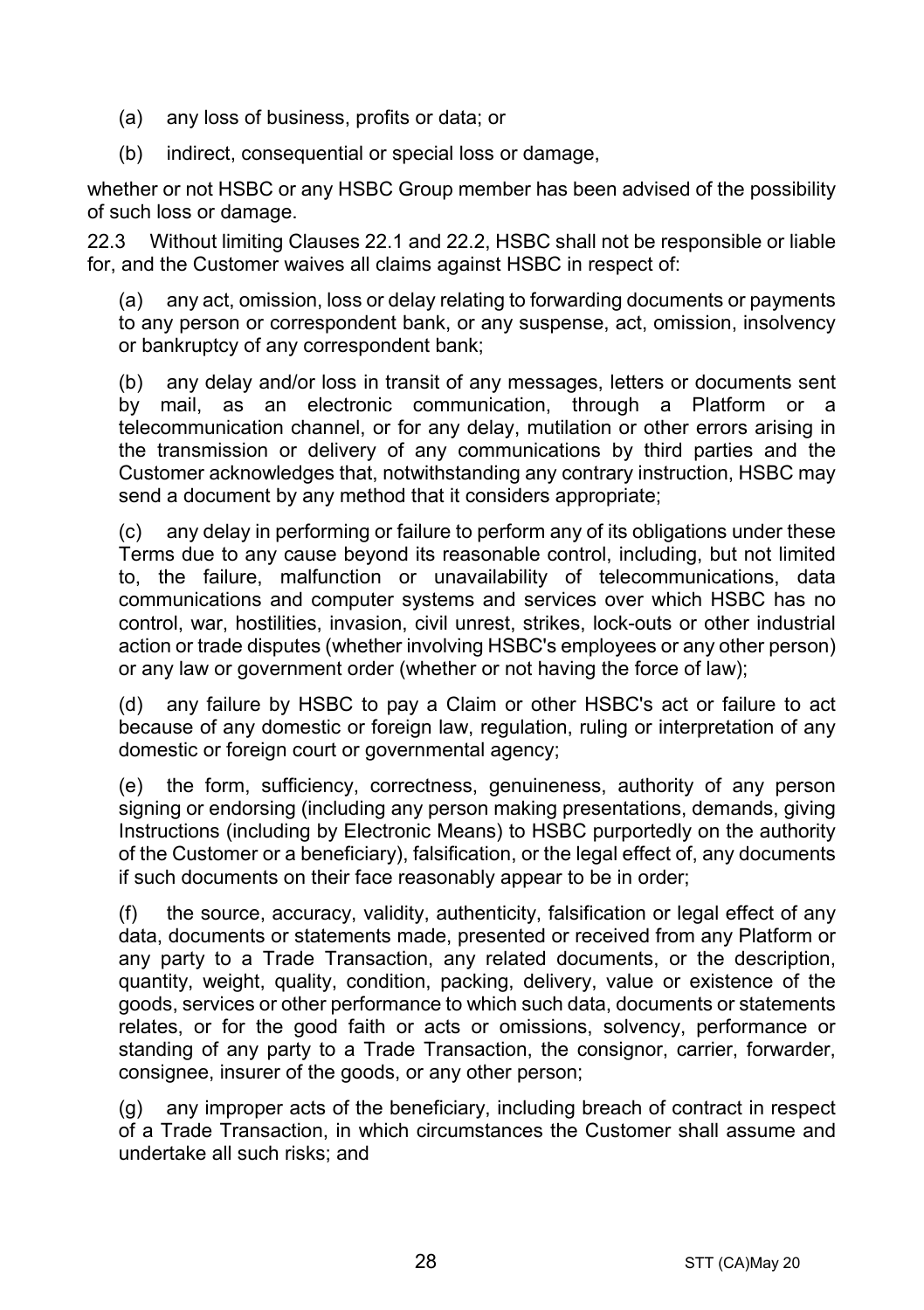(h) the Customer acting or relying on any advice received from HSBC whether or not such advice was requested by the Customer.

22.4 If HSBC uses the services of another party, correspondent bank, agent or Platform for the purposes of issuing an Instrument or Documentary Credit, making payment, handling Goods or Documents or for any other purpose to support the services contemplated by these Terms, HSBC shall do so for the Customer's account and at the Customer's risk and HSBC shall assume no liability or responsibility should any instructions which HSBC gives to any such other party not be carried out even if the choice of such other party was HSBC's. Additionally, HSBC shall not be liable for any act, failure to act, default, suspension, bankruptcy or insolvency of such other party.

22.5 Where HSBC performs a review of any Document at the request of the Customer, such review is indicative only and not final or conclusive and HSBC shall not be responsible or liable for, and the Customer waives all claims against HSBC in respect of, an omission by or failure of HSBC to identify any discrepancies during any such review.

22.6 Where HSBC agrees to advise a Documentary Credit or any Instrument which is not issued by a bank or present any Document in respect of, or otherwise handle, such Documentary Credit or Instrument, the Customer acknowledges and agrees that:

(a) such Documentary Credit or Instrument may not be an independent third party undertaking and may not quarantee payment by the issuer or applicant;

(b) the applicable ICC Rules may not address, cover or extend to such type of Documentary Credit or Instrument;

(c) HSBC may not be able to pursue the issuer for payment in the same manner as it would be able to in respect of a Documentary Credit or Instrument issued by a bank; and

(d) the Customer should seek independent legal advice,

and the Customer assumes all such risks and waives all claims against HSBC for losses, damages, costs, fees, claims, actions or demands with respect to such Documentary Credit or Instrument including any claims that HSBC failed to alert the Customer that it was advising such type of Documentary Credit or Instrument, failed to pay such Documentary Credit or Instrument in the manner of a Documentary Credit or Instrument issued by a bank, or failed to collect payment from the issuer of such Documentary Credit or Instrument.

22.7 Subject to the provisions above, where any liability of HSBC or any HSBC Group member to the Customer (or any of its affiliates) arises under these Terms or in connection with any Trade Service, such liability shall not exceed USD 1,000,000 in aggregate in any calendar year.

# **23. DISCLOSURE, CONFIDENTIALITY AND PRIVACY**

23.1 Without limiting any other terms between the Customer and HSBC or any HSBC Group member, HSBC is authorised: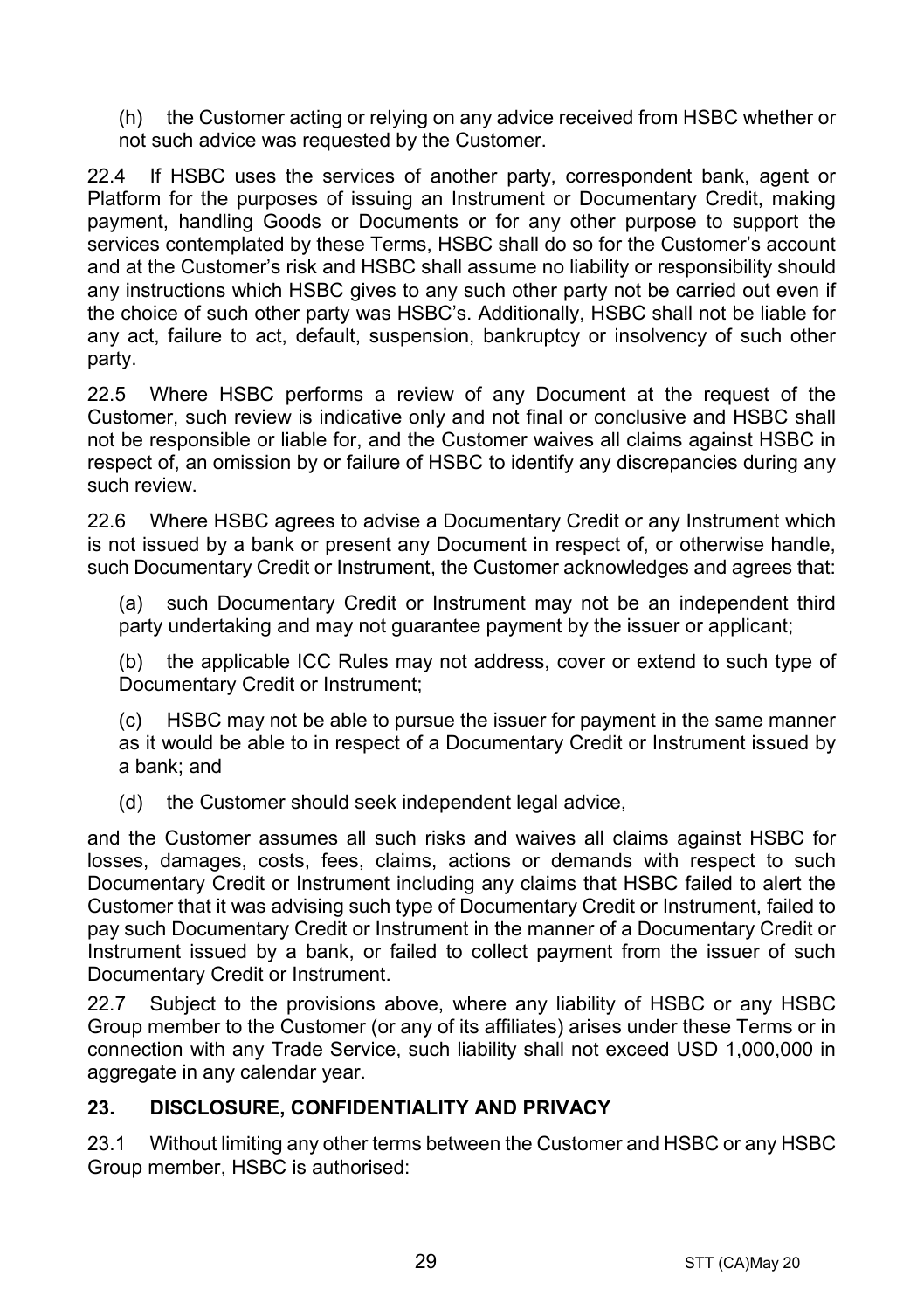(a) to appoint any other person as its correspondent, nominee or agent in connection with these Terms and any Trade Service and HSBC may delegate any of its powers under these Terms or a Trade Service to such person;

(b) to notify any other person of its interest in any Documents, Goods or proceeds of sale; and

(c) to transfer and disclose any Customer Information to the following recipients (who may also process, transfer and disclose such Customer Information):

(i) any HSBC Group member and any of its or their officers, directors, employees, professional advisors, insurers, brokers, auditors, partners, subcontractors, correspondents, nominees, agents, delegates, service providers (including External Providers and Platforms) and associates;

(ii) any Authorities;

(iii) anyone acting on the Customer's behalf, payment recipients, beneficiaries, account nominees, intermediary, correspondent and agent banks, clearing houses, clearing or settlement systems, market counterparties, upstream withholding agents, swap or trade repositories, stock exchanges, and companies in which the Customer has an interest in securities (where such securities are held by HSBC for the Customer);

(iv) any person or entity who acquires (or may acquire) an interest in or assumes (or may assume) risk in or in connection with any Trade Service;

(v) any other financial institutions, credit reference agencies or credit bureaus, for obtaining or providing credit references; and/or

(vi) any person or entity in connection with any HSBC Group business transfer, disposal, merger or acquisition, wherever located, including in jurisdictions which do not have data protection laws that provide the same level of protection as the jurisdiction in which the Trade Service is supplied,

including where the recipient of any such appointment, notification, transfer or disclosure is located outside of the relevant Governing Jurisdiction.

23.2 HSBC will not be liable for the acts or omissions of any External Provider as to the collection, use or disclosure by that External Provider of Customer Information.

23.3 Where the Customer has given HSBC information about natural persons (such as authorised signatories), the Customer confirms that those natural persons have authorised the Customer to do so (and to receive any data protection notices on their behalf) and have consented to HSBC's collection, use, storage, processing, transfer and disclosure of their Personal Data and data for the purpose of HSBC carrying out any action contemplated by these Terms or providing a Trade Service to or for the Customer.

23.4 The Customer shall ensure that any information that the Customer asks HSBC to forward to third parties is complete, accurate and will not give rise to any claim against HSBC (including any claim in defamation, in relation to privacy, banking secrecy or data protection or for infringement of any other third party rights) and the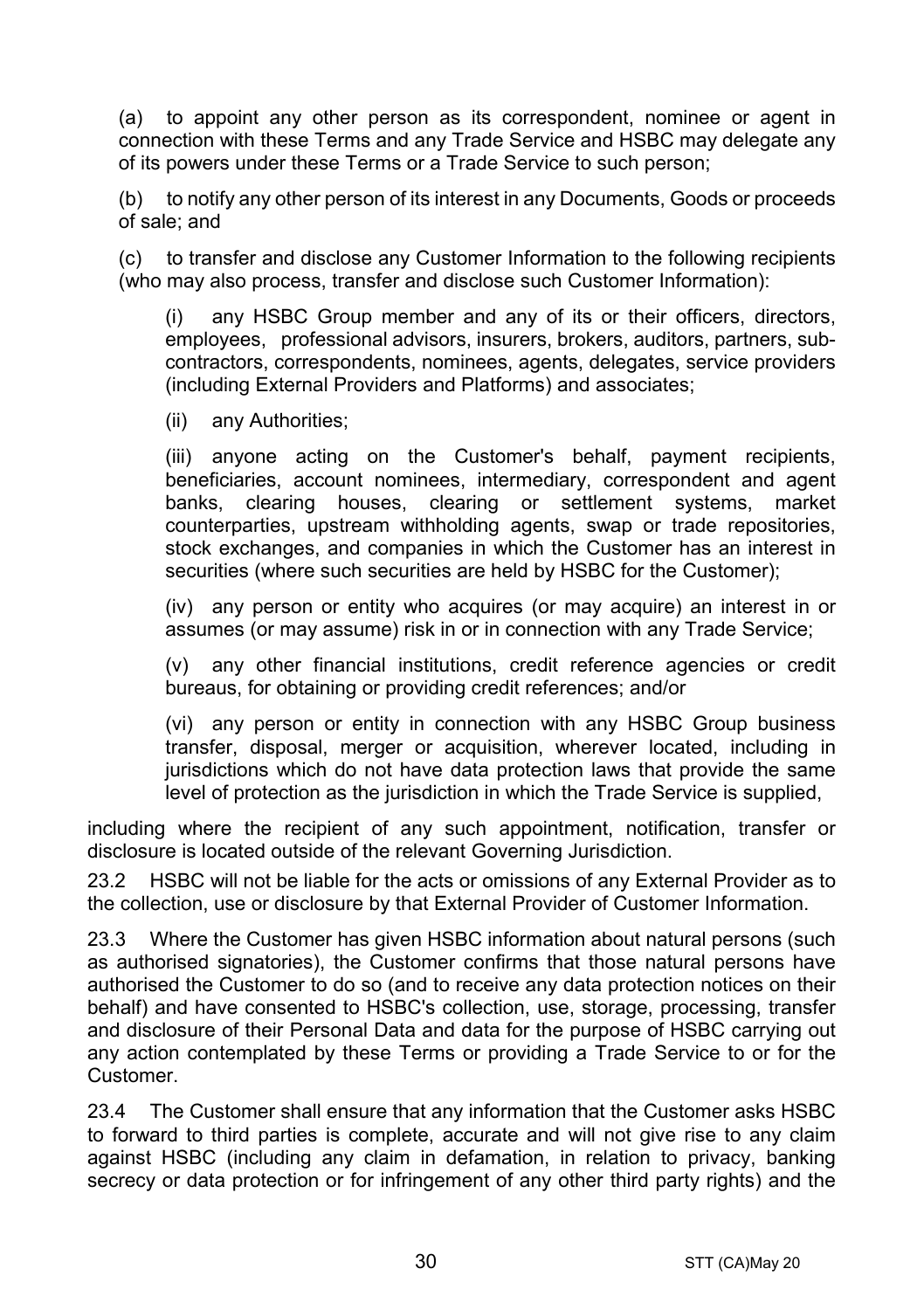Customer confirms and represents that it has obtained the requisite consent and/or waiver (where required) for HSBC to forward such information.

# **24. MISCELLANEOUS**

24.1 Other than a Trade Service which has been provided on an irrevocable or committed basis, HSBC may at any time withdraw a Trade Service or refuse to provide a Trade Service in its absolute discretion.

24.2 Any waiver, release or consent by HSBC under or in respect of these Terms or a Trade Service will only be effective if made in writing (which may be made through a Platform).

24.3 HSBC may at any time change these Terms by providing the Customer with at least 30 days' written notice and any Trade Service requested on or after the effective date in such notice shall be subject to the amended Terms.

24.4 HSBC is authorised to take such steps and to make such payments as it considers necessary, at the cost of the Customer, to remedy any default by the Customer in respect of its obligations under these Terms or any Trade Service.

24.5 Neither HSBC's failure to exercise, nor HSBC's delay in exercising, any of its rights or remedies under these Terms or in respect of a Trade Service shall operate as a waiver of any such right or remedy, nor shall any single or partial exercise of any right or remedy prevent any further or other exercise of any other right or remedy.

24.6 The Customer may not assign or transfer any of its rights or obligations under these Terms or a Trade Service. HSBC may assign, transfer or create security over any of its rights under or in respect of these Terms or a Trade Service without restriction or notice.

24.7 Without prejudice to Clause 20 (*INSTRUCTIONS*), any notices by the Customer in connection with these Terms or a Trade Service must be given to HSBC in writing at the address of HSBC most recently advised by HSBC to the Customer. HSBC may give notice to the Customer in person, by telephone or facsimile, by post, through a Platform or, if agreed by the Customer, through another electronic channel at the address or number most recently notified by the Customer to HSBC. A notice sent by post will be deemed to have been received 7 calendar days after posting if within the same country, or 15 calendar days after posting if cross border.

24.8 Each of the provisions of these Terms is severable and distinct from the others and, if one or more of such provisions is or becomes illegal, invalid or unenforceable, the remaining provisions shall not be affected in any way.

24.9 If the Customer includes two or more persons, the obligations and liabilities of these persons under or in respect of a Trade Service and these Terms shall be joint and several.

24.10 Nothing in these Terms shall be deemed to create any partnership, joint venture or relationship of principal and agent between HSBC and the Customer or create or give rise to any fiduciary relationship of any nature.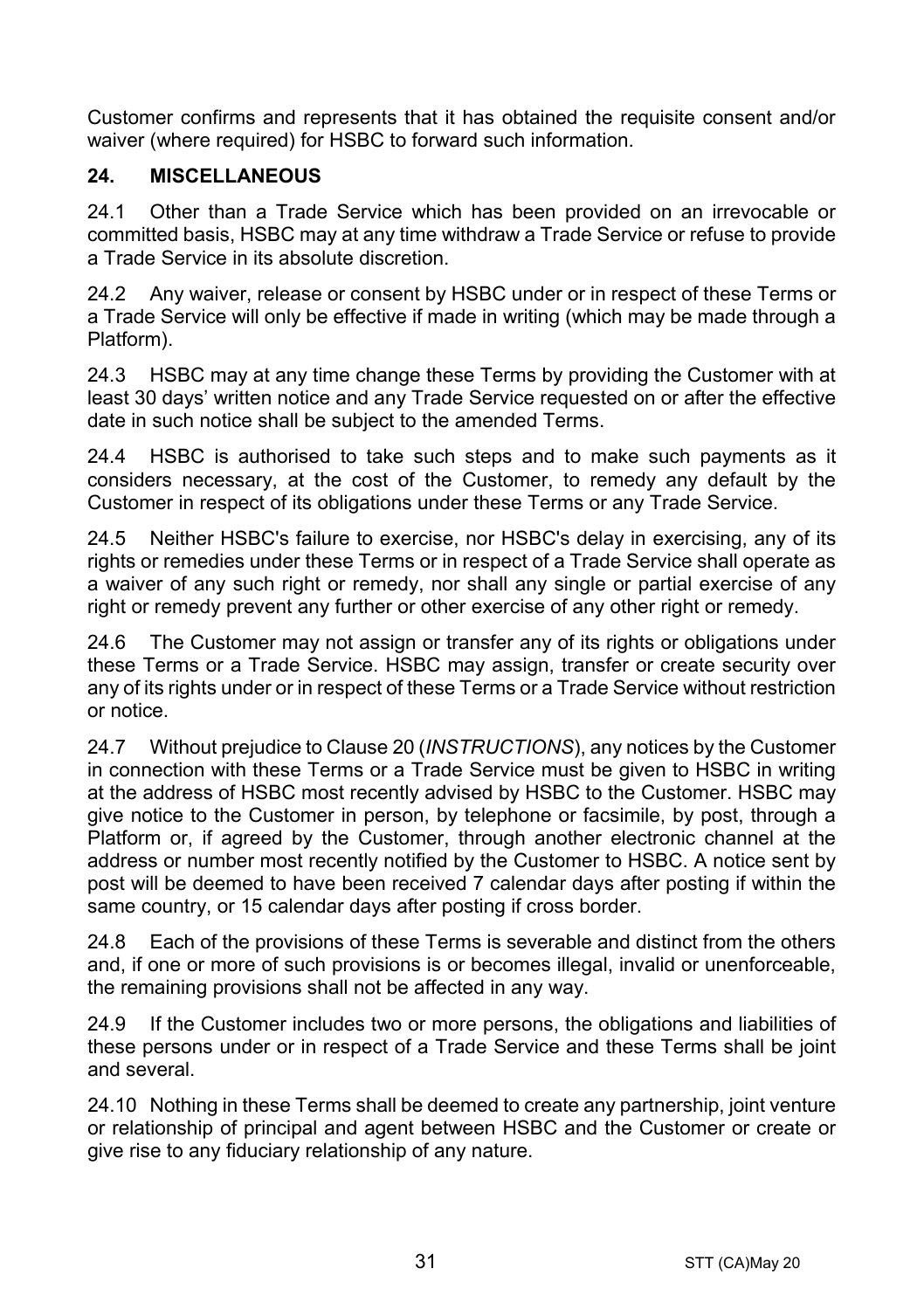24.11 To the extent permitted by the laws of the Governing Jurisdiction, the Customer irrevocably waives any right of sovereign immunity from suit, jurisdiction or adjudication (including in respect of pre-judgement interim relief and execution of any judgement) that it may have in the Governing Jurisdiction or otherwise, whether that immunity relates to itself or to any commercial or non-commercial assets (including land, bank accounts or other assets held in the name of a diplomatic mission or otherwise or belonging to the Customer's central bank or other monetary authority).

24.12 These Terms are for the benefit of the Customer, HSBC and each HSBC Group member, and are not intended to benefit any other third party or be enforceable by any other third party. Any rights of HSBC to bring to an end or change these Terms or any contract to which they form part are not subject to the consent of any other third party.

# **25. GOVERNING LAW AND JURISDICTION**

25.1 For the purposes of a Trade Service:

(a) that Trade Service and these Terms will be governed by the laws of the Governing Jurisdiction; and

(b) the courts of the Governing Jurisdiction shall have non-exclusive jurisdiction to settle any disputes that may arise out of, or in connection with, that Trade Service and these Terms, their interpretation or any non-contractual obligations arising from or connected with them.

25.2 If a process agent is specified in an Application or Facility Agreement in respect of a Trade Service, service of any legal process on the person whose name and address is specified in such Application or Facility Agreement shall constitute service on the Customer.

25.3 If no process agent has been appointed by the Customer, upon request from HSBC the Customer will, within five Business Days, appoint a process agent (with an office in the Governing Jurisdiction) for service of all legal process relating to these Terms and the relevant Trade Service on the Customer and the Customer will notify the process agent's address to HSBC. If the Customer does not do this, HSBC may appoint a process agent on the Customer's behalf and at its expense and shall, as soon as practicable, notify the Customer of such appointment.

# **SECTION 7 – DEFINITIONS AND INTERPRETATION**

# **26. DEFINITIONS AND INTERPRETATION**

26.1 In these Terms:

**Application** means an application, instruction or request by the Customer for a Trade Service (whether for itself or for another person) using an application form, or pursuant to the terms of a Facility Agreement or made using a Platform.

**Authorities** includes any judicial, administrative, public or regulatory body (including any self-regulatory body), any government, any tax authority, any securities or futures exchange, any court, any central bank or law enforcement body, or any of their agents, with jurisdiction (direct or indirect) over any part of the HSBC Group at any time.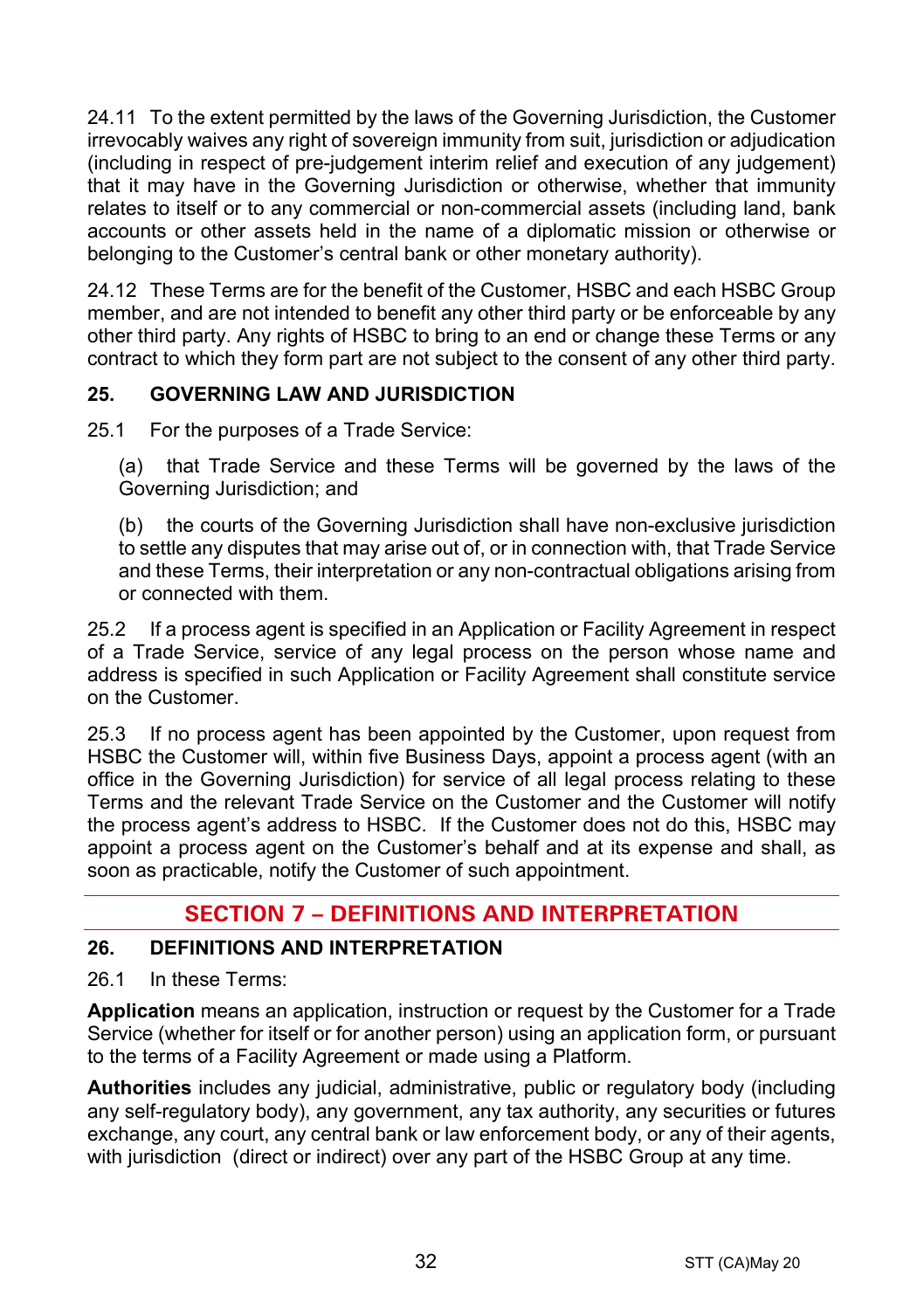**Back-to-Back Documentary Credit** has the meaning given to it in Clause 3.14 (*DOCUMENTARY CREDITS*).

**Business Day** means, in respect of a Trade Service, a day on which banks are open for general business in the Governing Jurisdiction.

**Cash Collateral** has the meaning given to it in Clause 10 (*CASH COLLATERAL*).

**Claim** means any demand, request for payment or for acceptance and payment, claim, presentation or drawing made in respect of a Trade Service by a beneficiary, the Customer or any other person.

**Collection** means a collection transaction in respect of the handling of Documents where HSBC may act as either a remitting bank, collecting bank or presenting bank.

**Compliance Action** has the meaning given to it in Clause 19 (*COMPLIANCE WITH LAWS AND SANCTIONS*).

**Country Conditions** means HSBC's additional terms and conditions for the country in which the HSBC entity providing the relevant Trade Service is located.

**Customer** means the person who requests the relevant Trade Service and with whom HSBC contracts with respect to the provision of that Trade Service (and, without limitation, as may be specified in the relevant Application). If HSBC provides a Trade Service to a person that is not a customer of HSBC, references in these Terms to the "Customer" shall apply to that person even though that person is not a customer of HSBC.

**Customer Information** means any Personal Data, confidential information, and/or Tax Information (including accompanying statements, waivers and consents) of either the Customer, or a person or entity whose information (including any Personal Data or Tax Information) which the Customer provides, or which is provided on the Customer's behalf, to any HSBC Group member in connection with the provision of any Trade Service.

**Customer Liabilities** means at any time:

(a) all liabilities of the Customer to HSBC or any HSBC Group member (including arising under or in connection with any Trade Service and these Terms) incurred in any currency and in any capacity and whether present or future, actual or contingent, direct or indirect, or incurred alone or jointly with any other person;

(b) interest on such liabilities (both before and after any demand or judgment) to the date on which HSBC or any such HSBC Group member receives payment, at the rates payable by the Customer or which would have been payable but for any circumstances which restricts payment;

(c) any costs and expenses incurred by HSBC or any HSBC Group member in making payment under or in respect of a Trade Service on behalf of the Customer (but without HSBC being under any obligation to do so) as a result of failure by the Customer to make such payment when due or demanded; and

(d) all costs and expenses (including legal fees on a full indemnity basis) of HSBC or any HSBC Group member in perfecting or enforcing its rights under or in respect of a Trade Service and these Terms.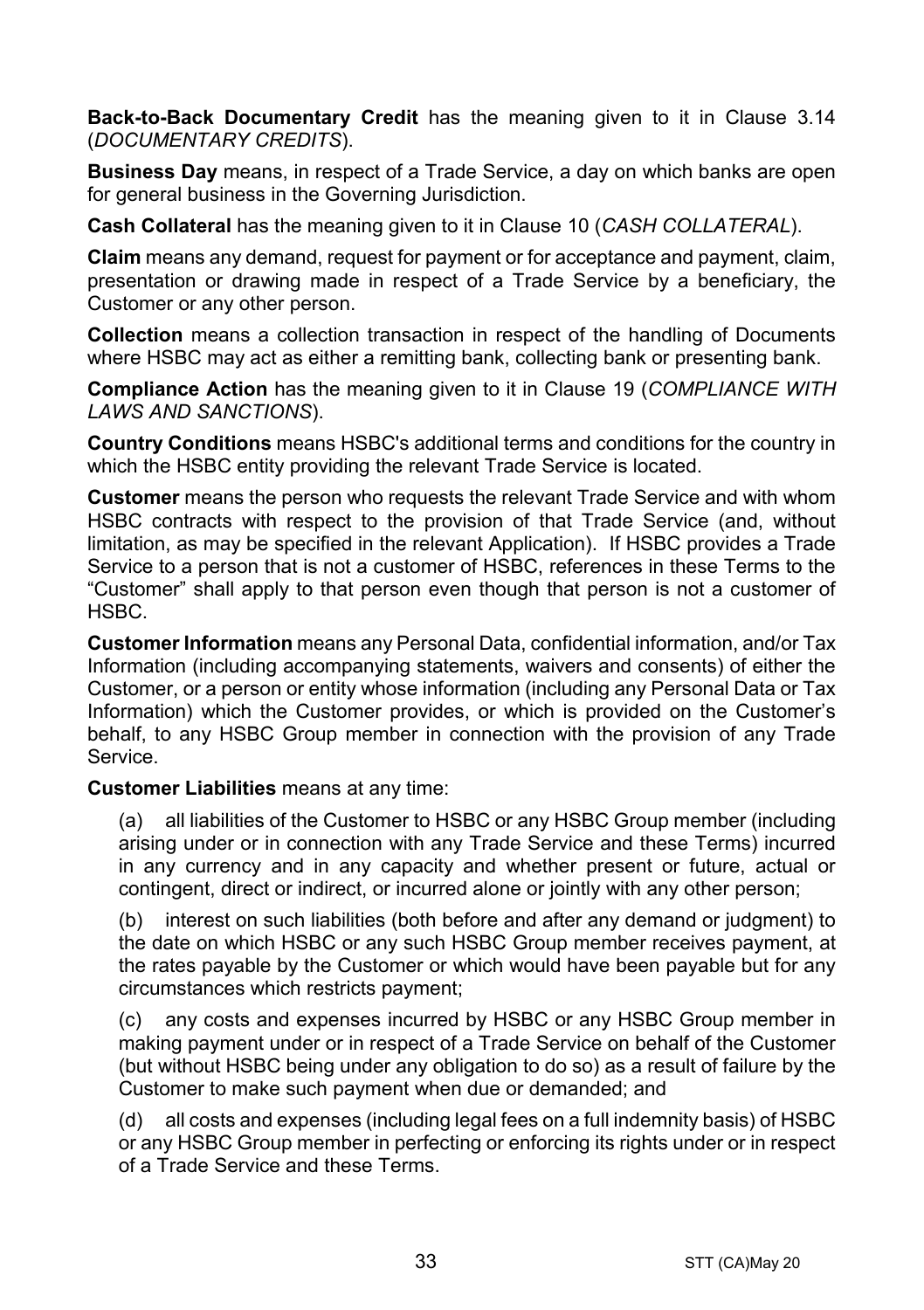**Documentary Credit** means a documentary credit or letter of credit or any commitment to issue a documentary credit or letter of credit (including any extension. renewal or amendment of the same).

**Documents** means any drafts, bills of exchange, promissory notes, cheques, documents of title, certificates, invoices, statements, transport documents, insurance policies, warehouse warrants, warehouse receipts or any other similar instruments relating to a Trade Transaction in respect of which HSBC has provided Trade Service(s) to the Customer.

**Electronic Means** has the meaning given to it in Clause 20 (*INSTRUCTIONS*).

**Exchange Rate** means HSBC's spot rate of exchange (or if HSBC does not have an available spot rate of exchange for the relevant currency, any other publicly available spot rate of exchange selected by HSBC) for the purchase of the required currency in the relevant foreign exchange market at the relevant time using the currency in which the relevant payment was paid (where any such spot rate of exchange shall be selected by HSBC acting reasonably in the circumstances).

**External Provider** means a person (other than HSBC) that makes any Platform available to HSBC and/or the Customer.

**External Terms and Conditions** means any agreement which is entered into between an External Provider and either HSBC or the Customer setting out the terms and conditions applicable to HSBC's or the Customer's use of a Platform.

**Facility Agreement** means a letter or agreement between the Customer and HSBC pursuant to which HSBC agrees to provide to the Customer a facility in respect of Trade Services.

**Finance** means discounting, negotiating, purchasing, prepaying, early paying or endorsing a Document (whether or not drawn under a Documentary Credit or Collection) or Documentary Credit and **Financed** and **Finances** shall be construed accordingly. For the avoidance of doubt, **Finance** does not include a Trade Finance Loan.

**Goods** means the goods or products which are the subject of a Trade Transaction in respect of which HSBC has provided Trade Service(s) to the Customer.

**Governing Jurisdiction** means the jurisdiction in which the relevant HSBC entity providing the Trade Service is located or such other jurisdiction agreed in writing between the Customer and HSBC or specified in the relevant Country Conditions.

**HSBC** means the HSBC Group member (or, if applicable, the branch of such HSBC Group member) providing the relevant Trade Service, and its successors and assigns and, where the context permits, includes any person appointed by HSBC under Clause 23.1(a) (*DISCLOSURE, CONFIDENTIALITY AND PRIVACY*).

**HSBC Group** means HSBC Holdings plc and its subsidiaries and affiliates from time to time.

**ICC** means the International Chamber of Commerce.

**Increased Costs** means a reduction in the rate of return from a Trade Service or on HSBC's overall capital, an additional or increased cost or a reduction of any amount due and payable under these Terms or in respect of a Trade Service, which is incurred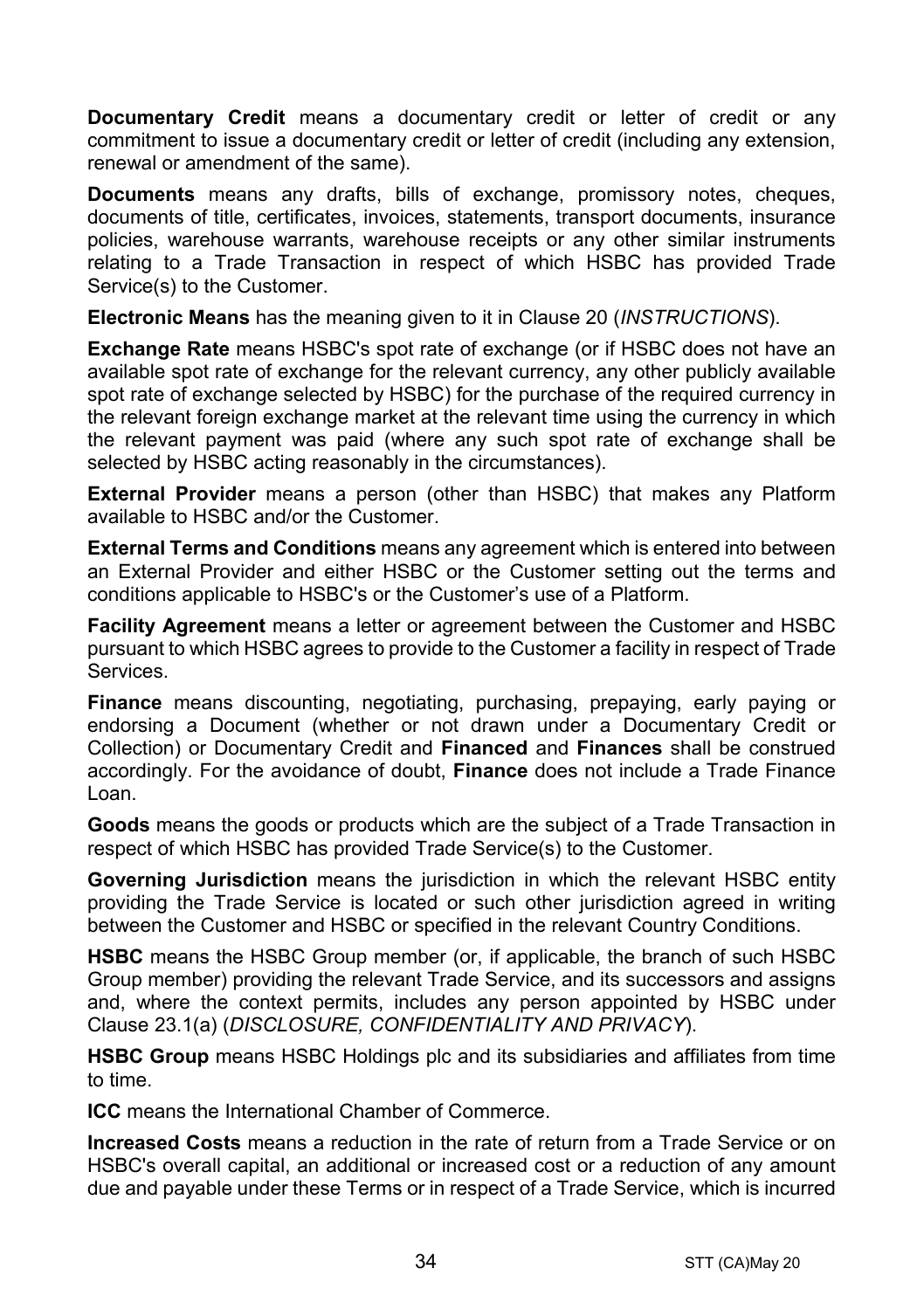or suffered by HSBC to the extent that it is attributable to HSBC performing its obligations under these Terms or a Trade Service.

**Indemnified Party** has the meaning given to it in Clause 9 (*REIMBURSEMENT AND INDEMNITY*).

**Instruction** has the meaning given to it in Clause 20 (*INSTRUCTIONS*).

**Instrument** means any SBLC, demand guarantee (including an avalisation, coacceptance or acceptance of a Document), bond, counter-guarantee, counter-SBLC, or similar independent payment obligation (including any extension, renewal or amendment of the same).

**Losses** has the meaning given to it in Clause 9 (*REIMBURSEMENT AND INDEMNITY*).

**Master Documentary Credit** has the meaning given to it in Clause 3.14 (*DOCUMENTARY CREDITS*).

**Personal Data** means any information relating to an individual from which such individual can be identified, including sensitive personal data, name(s), residential address(es), contact information, age, date of birth, place of birth, nationality, citizenship, personal and marital status.

**Platform** means any electronic platform (a) used by HSBC, the Customer or any other person for giving or receiving any Instruction, Claim or other communication in relation to any Trade Service, and/or (b) used by HSBC or any other person for issuing or providing any Trade Service, and shall include HSBCnet.

**Recourse Event** means in respect of a Trade Service:

(a) any misrepresentation, alleged or actual fraud, illegality or unauthorised act of the Customer and/or any other party to the Trade Transaction;

(b) any alleged or actual invalidity, non-compliance or unenforceability of the Documentary Credit, SBLC, Document(s) or Trade Transaction (as applicable); or

(c) any injunction, court order, law, regulation or Sanctions which restrict any payment (whether to or from HSBC and/or not subsequently discharged).

**SBDC** means a standby documentary credit.

**SBLC** means a standby letter of credit (which includes an SBDC).

**Sanction** has the meaning given to it in Clause 19 (*COMPLIANCE WITH LAWS AND SANCTIONS*).

**Security Agreement** means any document creating security or quasi-security over any of the Customer's rights and/or assets in support of any obligations which the Customer may have to any HSBC Group member from time to time.

**Tariff Book** means, if applicable in the relevant jurisdiction, HSBC's tariff book setting out HSBC's fees, commissions, interest rates and other rates for Trade Services as is available upon request by the Customer and/or can be accessed online.

**Tax** includes goods and services tax, value added tax, sales tax, stamp duty or any tax, levy, impost, deduction, charge, rate, duty, compulsory loan or withholding which is levied or imposed by a government agency, and any related interest, penalty,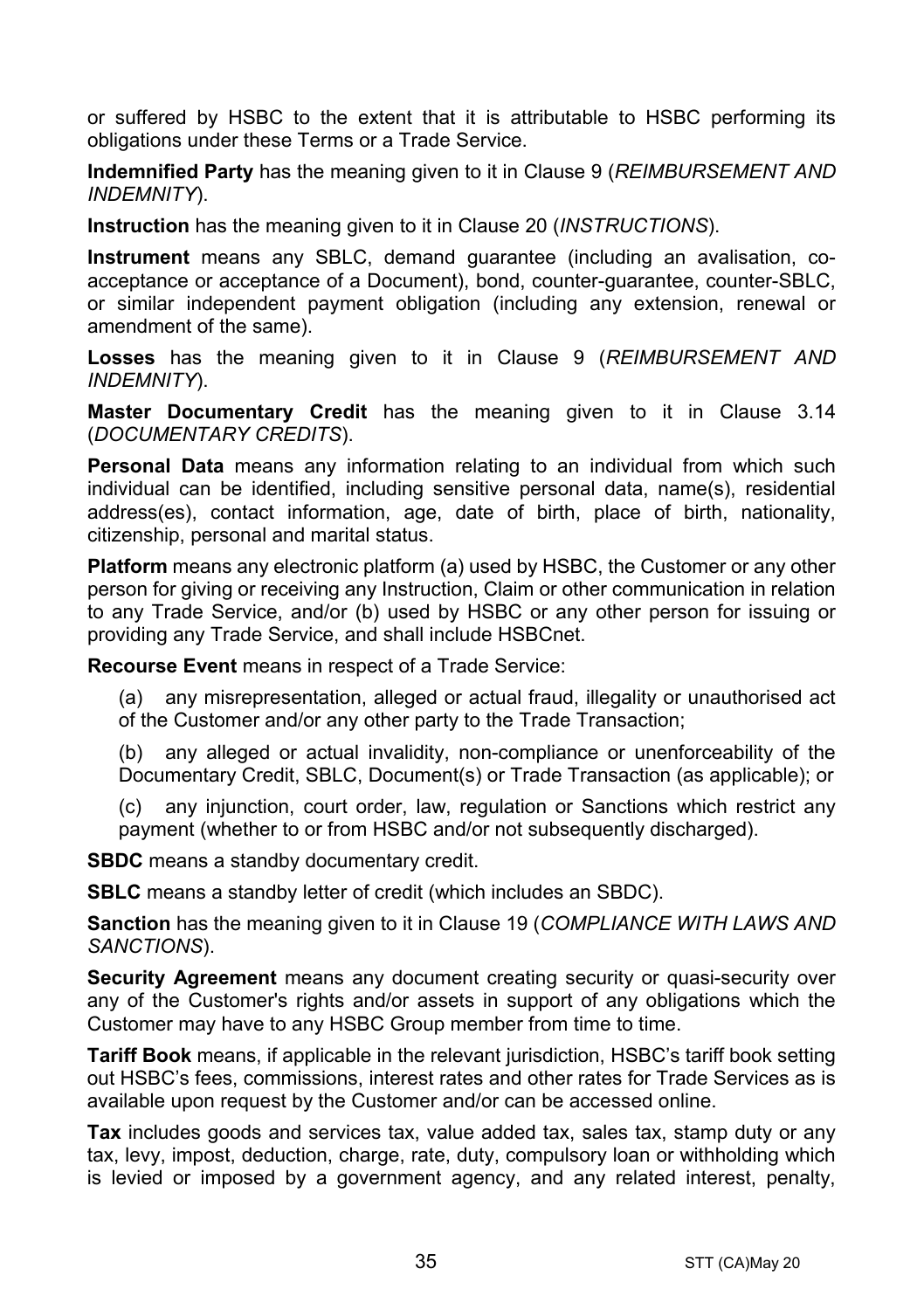charge, fee or other amount (but does not include tax on the overall net income of HSBC).

**Tax Information** means any documentation or information (and accompanying statements, waivers and consents) relating, directly or indirectly, to the Customer's tax status and the tax status of any owner, "controlling person", "substantial owner" or beneficial owner of the Customer.

**Trade Finance Loan** means a loan, advance, credit or other financial accommodation provided by HSBC to the Customer in respect of a Trade Transaction.

#### **Trade Service** includes:

(a) the issue of a Documentary Credit and instructing any advising bank, nominated bank or confirming bank in relation to such Documentary Credit;

(b) acting as the advising bank, nominated bank or confirming bank (on a disclosed or undisclosed basis) in relation to a Documentary Credit;

(c) the issue of an Instrument and/or instructing any correspondent bank in relation to, and issuing an counter-guarantee, counter-SBLC or indemnity in respect of, an Instrument;

(d) acting as the advising bank, confirming bank or correspondent bank in relation to an Instrument;

- (e) the handling of a Documentary Credit, Instrument or Document;
- (f) Collections;
- (g) the provision of any Finance;
- (h) the provision of a Trade Finance Loan;

(i) the issue of a letter of indemnity or shipping guarantee and/or the signing, endorsement or release of any Transport Document;

- (j) the release of Documents;
- (k) any other service or product relating to a Trade Transaction provided,

by HSBC to, at the request of, or in respect of the Customer.

**Trade Transaction** means a transaction involving the sale or purchase by the Customer of goods or services from/to a third party, and includes any contract(s) on which such transaction may be based.

**Transport Documents** has the meaning given to it in Clause 8 (*APPLICATIONS FOR RELEASE OF GOODS, SHIPPING GUARANTEES AND LETTERS OF INDEMNITY*).

**USD** means the lawful currency of the United States of America.

26.2 Unless contrary indication appears, any reference in these Terms to:

an **Application** or **Trade Service** (and any reference in an Application to a **Trade Service**) includes (where applicable) the contract created between the Customer and HSBC by HSBC accepting that Application by providing or undertaking that Trade Service;

(a) the **Customer**, **HSBC** or any other person shall be construed so as to include its successors in title, permitted assigns and permitted transferees to, or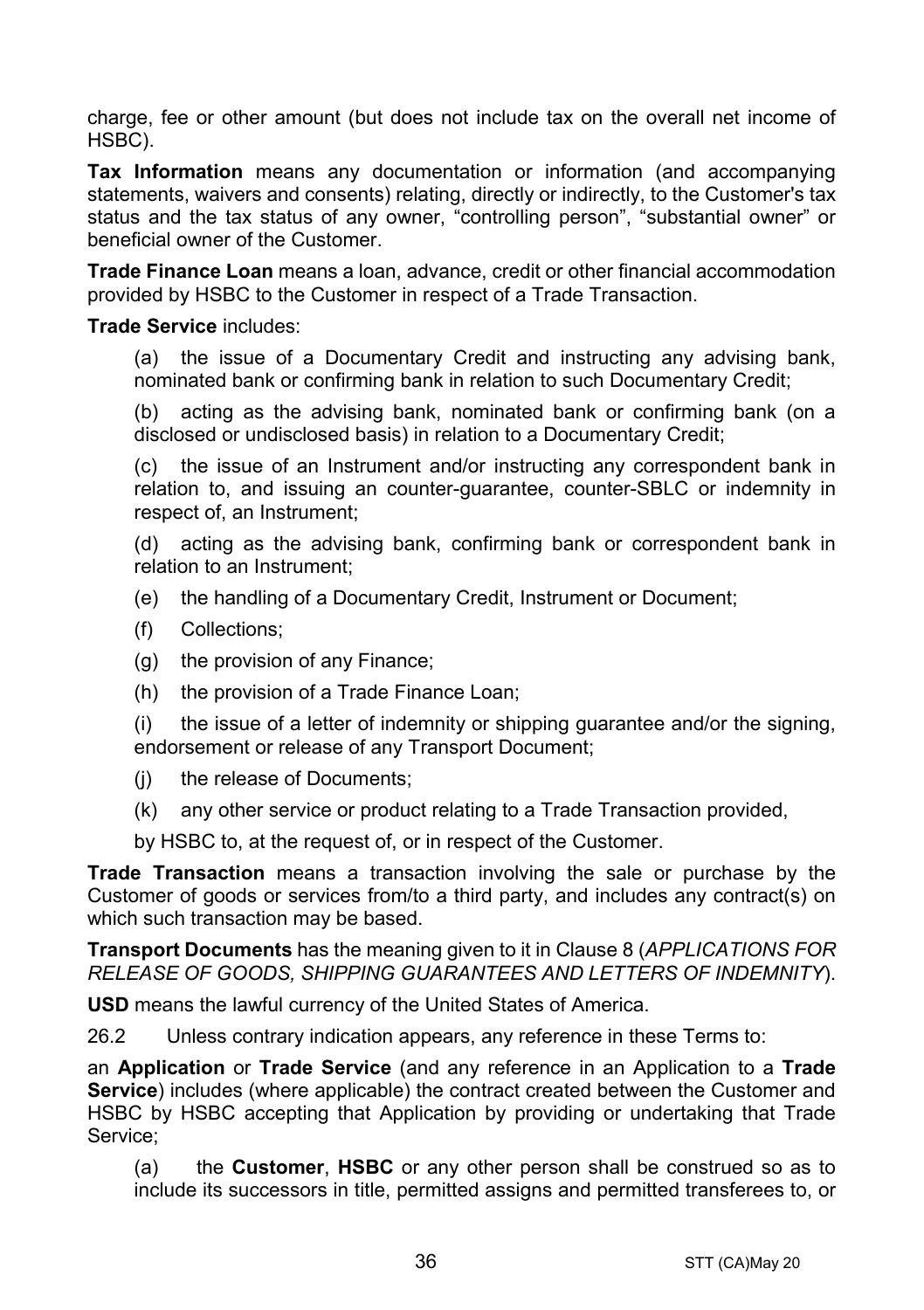of, its rights and/or obligations under these Terms, an Application, a Facility Agreement or Country Conditions:

(b) **include** or **including** means include or including "without limitation";

(c) HSBC making a determination or decision or undertaking an action means that HSBC is making or undertaking, and is permitted to make or undertake, such determination, decision or action in its sole discretion or opinion without reference to, or consent from, the Customer or any other person;

(d) an authorisation or confirmation by, or instruction from, the Customer means that such authorisation, confirmation or instruction is irrevocable unless waived by HSBC;

(e) a **person** includes any individual, firm, company, corporation, government, state or agency of a state or any association, trust, joint venture, consortium, partnership or other entity (whether or not having separate legal personality);

(f) a **regulation** includes any regulation, rule, official directive, request or guideline (whether or not having the force of law) of any governmental, intergovernmental or supranational body, agency, department or of any regulatory, self-regulatory or other authority or organisation;

(g) these **Terms** include the Country Conditions;

(h) these **Terms** or any other agreement or instrument is a reference to these Terms or, as the case may be, other agreement or instrument as amended, supplemented, novated and/or replaced from time to time;

(i) the singular shall include the plural and vice versa; and

(j) section and clause headings are for ease of reference only.

In addition to these Terms being incorporated into each Application, these Terms may also be incorporated by HSBC into a Facility Agreement or any other document or agreement.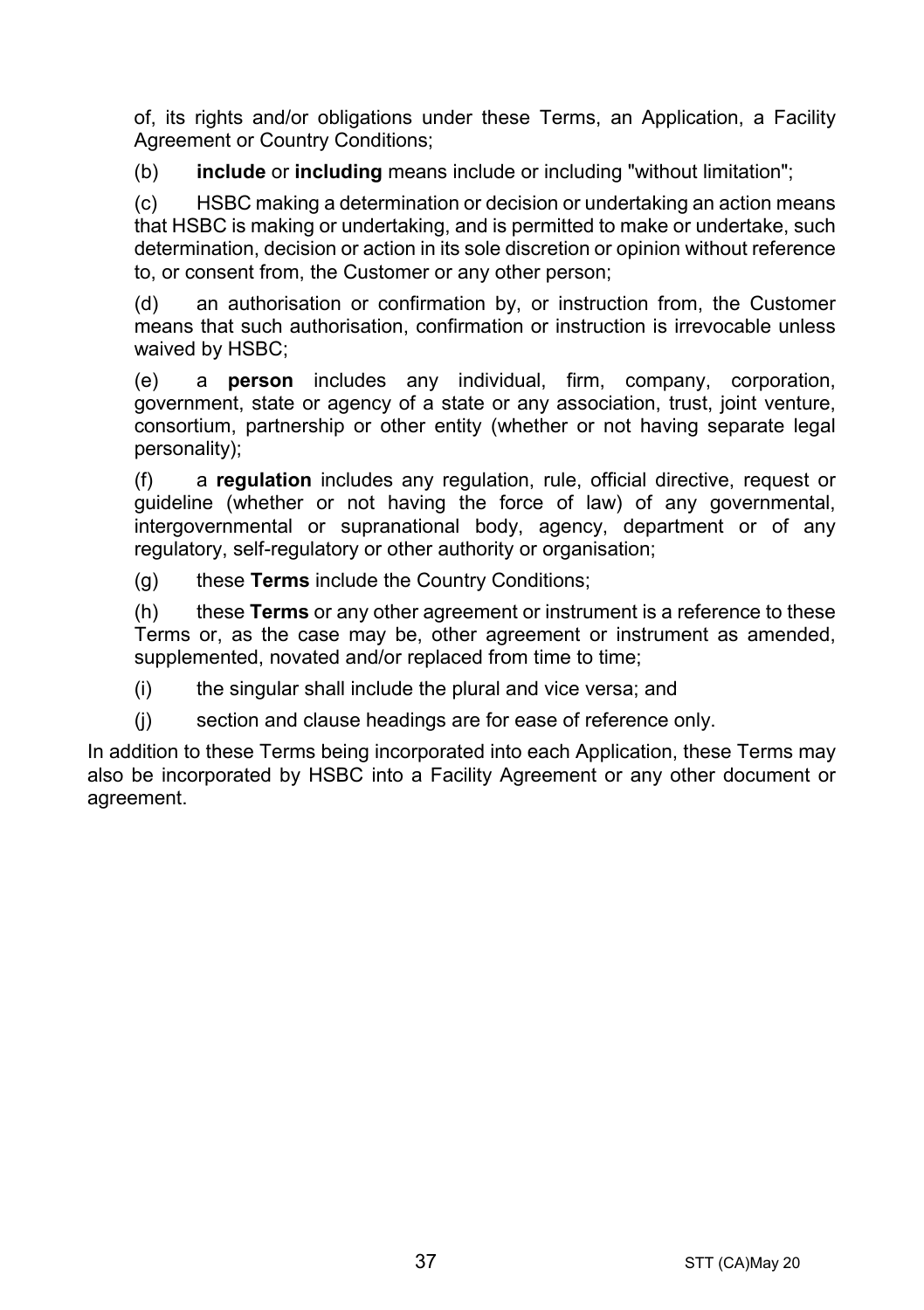# **STANDARD TRADE TERMS**

# **COUNTRY CONDITIONS**

# **CANADA**

#### **1. APPLICATION**

1.1 These Country Conditions are supplemental to, and form part of, the Standard Trade Terms (the **Terms**) which the Customer has accepted and/or may accept from time to time.

1.2 Any terms defined in, or construed for the purposes of, the Terms have the same meanings when used in these Country Conditions (unless the same are otherwise defined in these Country Conditions).

1.3 These Country Conditions shall apply where the HSBC entity providing the relevant Trade Service is located in Canada.

# **2. ADDITIONAL/SUPPLEMENTAL TERMS AND CONDITIONS**

2.1 The Governing Jurisdiction is the province of Canada in which the branch of HSBC Bank Canada that holds the deposit account of the Customer is located. If the Customer does not have a deposit account at HSBC Bank Canada, the Governing Jurisdiction is the province Ontario, Canada.

2.2 The Customer agrees that any action or proceeding with respect to the Terms (or any agreement into which they are incorporated) or any judgment entered by any court in respect thereof may be brought in the Governing Jurisdiction, and the Customer irrevocably submits to the jurisdiction of such courts for the purpose of any such action, proceeding or judgement.

2.3 Nothing in these Terms shall affect any right that HSBC may otherwise have to bring any action or proceeding relating to the Terms (or any agreement into which they are incorporated) against the Customer or its properties in the courts of any other jurisdiction.

#### 2.4 **THE CUSTOMER WAIVES, TO THE FULLEST EXTENT PERMITTED BY APPLICABLE LAW, ANY RIGHT IT MAY HAVE TO A TRIAL BY JURY IN ANY LEGAL PROCEEDING DIRECTLY OR INDIRECTLY OUT OF OR RELATING TO A TRADE SERVICE OR THE TERMS OR THE TRANSACTIONS CONTEMPLATED THEREBY (WHETHER BASED ON CONTRACT, TORT OR ANY OTHER THEORY)**.

2.5 For the purposes of complying with the *Interest Act* (Canada), where interest is calculated in connection with a Trade Service at a rate based on a 360 or 365 day period, the yearly rate or percentage of interest to which such rate is equivalent is such rate multiplied by the actual number of days in the year (365 or 366, as the case may be) divided by 360 or 365 respectively. The Customer confirms that it fully understands and is able to calculate the rate of interest applicable to the Trade Services based on the methodology for calculating annual rates described in this paragraph and hereby irrevocably agrees not to plead or assert, whether by way of